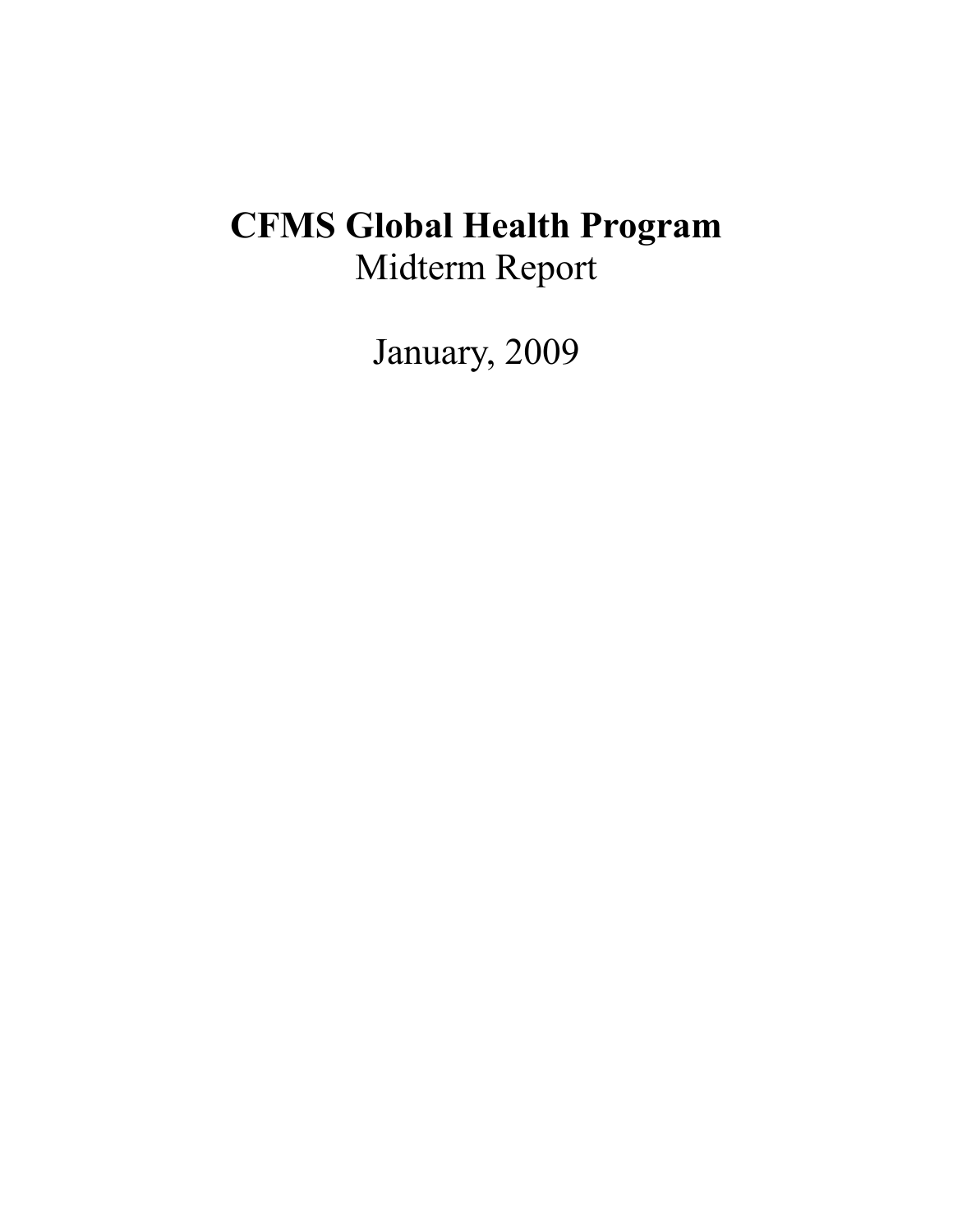# **Table of Contents**

| 2. National Officer Updates            |  |
|----------------------------------------|--|
| $\mathbf{i}$ .                         |  |
| 11.                                    |  |
|                                        |  |
|                                        |  |
| $V_{-}$                                |  |
|                                        |  |
|                                        |  |
| 4. School Updates - Condensed Versions |  |
| $i_{-}$                                |  |
| 11.                                    |  |
|                                        |  |
|                                        |  |
| $V_{\perp}$                            |  |
|                                        |  |
|                                        |  |
|                                        |  |
|                                        |  |
|                                        |  |
|                                        |  |
|                                        |  |
|                                        |  |
|                                        |  |
| 5. School Updates - Full Versions      |  |
| $\mathbf{i}$ .                         |  |
|                                        |  |
|                                        |  |
|                                        |  |
|                                        |  |
|                                        |  |
|                                        |  |
|                                        |  |
|                                        |  |
| $X_{-}$                                |  |
|                                        |  |
|                                        |  |
|                                        |  |
|                                        |  |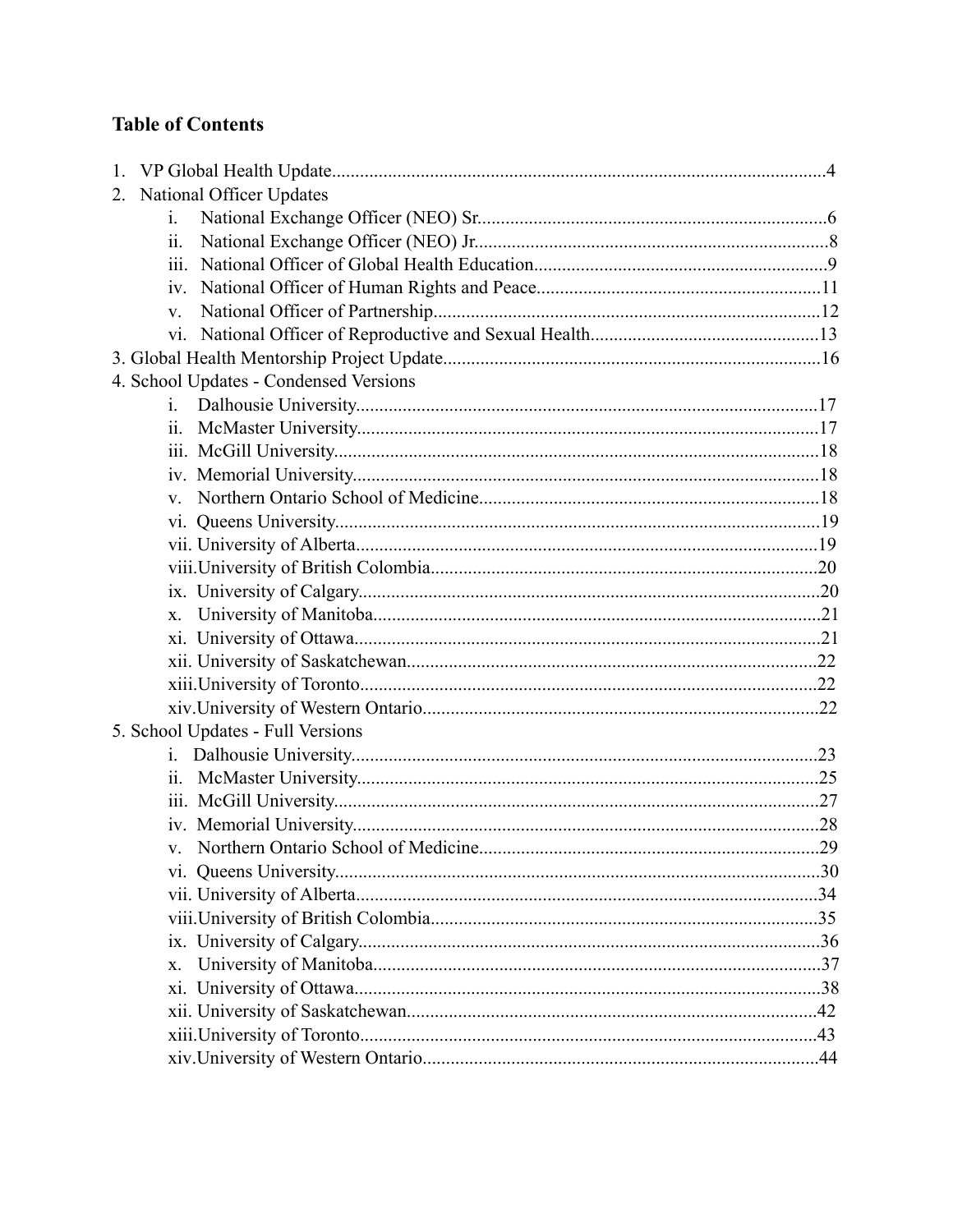#### **Abbreviations**

AGM: Annual General Meeting BAGM: Bi-annual General Meeting CCIH: Canadian Conference on International Health CCME: Canadian Conference on Medical Education GHA: Global Health Advocate GHEC: Global Health Education Consortium GHL: Global Health Liaison GHMP: Global Health Mentorship Program IFMSA: International Federation of Medical Students Associations NO: National Officer NEO: National Exchange Officer NOGHE: National Officer of Global Health Education NORP: National Officer of Human Rights and Peace VP-GH: Vice President Global Health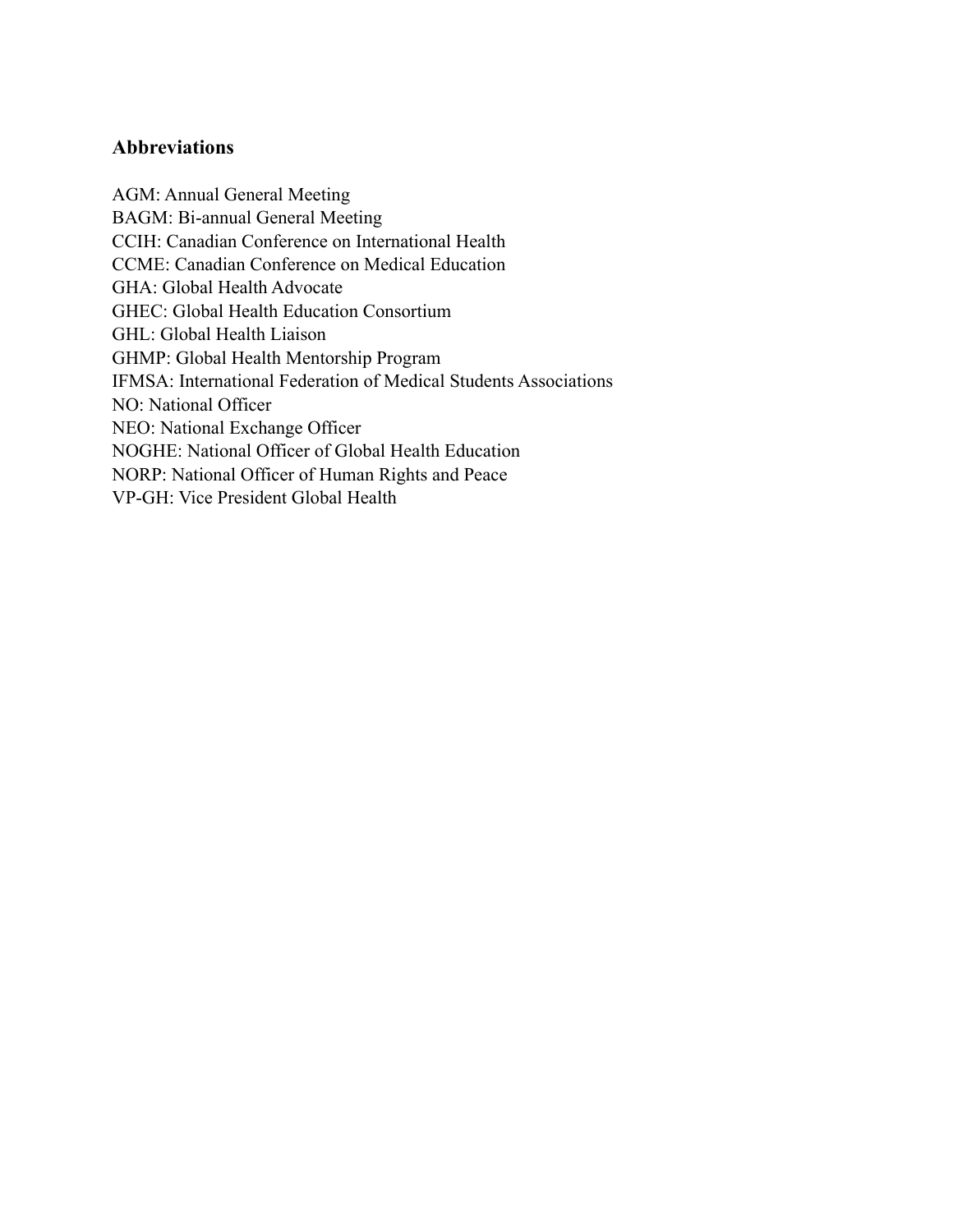# **1. VP Global Health Update - Brianne Hudson**

#### I. Description of Position

The Vice President Global Health (VP-GH) provides guidance, leadership, and support to the GHP. The VP-GH is responsible for assuring that GHP follows the principles and procedures outlined in its operating policy. She/He represents the GHP to the CFMS executive and with external organizations such as the International Federation of Medical Students' Association (IFMSA). She/He is also responsible for managing the GHP budget, organizing GHP meetings, and maintaining communication between GHP members.

#### II. Activities

- 1. Meetings attended
- CFMS AGM, Halifax, NS, Sept 26-28, 2008
- CFMS Exec Meeting, Ottawa, ON, Oct 17-19, 2008
- CCIH, Ottawa, ON, Oct 26-28, 2008
- CFMS Exec Meeting, Toronto, ON, Jan 16-18, 2009

#### 2. Portfolio changes - N/A

3. Major Updates

- Continuing bilateral exchange with Israel: In late December, when conflict re-ignited between Israel and Gaza, some members of the GHP approached me about the idea of reconsidering our bilateral exchange contract with Israel. After discussing this issue with several GHP members and giving the issue a great deal of thought, I presented the CFMS Exec with the issue at our January meeting. We came to a consensus that exchange contracts should only be cancelled in the case that there is a security risk to our students. In matters of international or civil conflict, we should otherwise remain a neutral party. Since the Canadian travel advisory to Israel remain unchanged during the period of increased conflict (except for areas bordering Gaza, the West Bank and Lebanon), our students will be permitted to participate in the exchange with Israel, with the stipulation they are strongly advised not to go to those three high risk areas. In addition, the CFMS-GHP will also investigate the possibility of a unilateral exchange contract with Palestine at our upcoming IFMSA Meeting.

- 4. Completed Projects
- Hiring new national officers: We hired the new NORP, Trisha Rys, in October 2008 and the new NOGHE, Mike Slatnik, in November 2008.
- New CFMS website: In October, we launched a brand new CFMS website [\(www.cfms.org](http://www.cfms.org)). With the help of the National Officers, I update the global health information and transferred it to the new website. I also set up some links to global health documents, relevant websites, etc.
- CFMS Annual Review: Every year the CFMS publishes an Annual Review, essentially a magazine that showcases the activities of the CFMS and its members. There are always quite a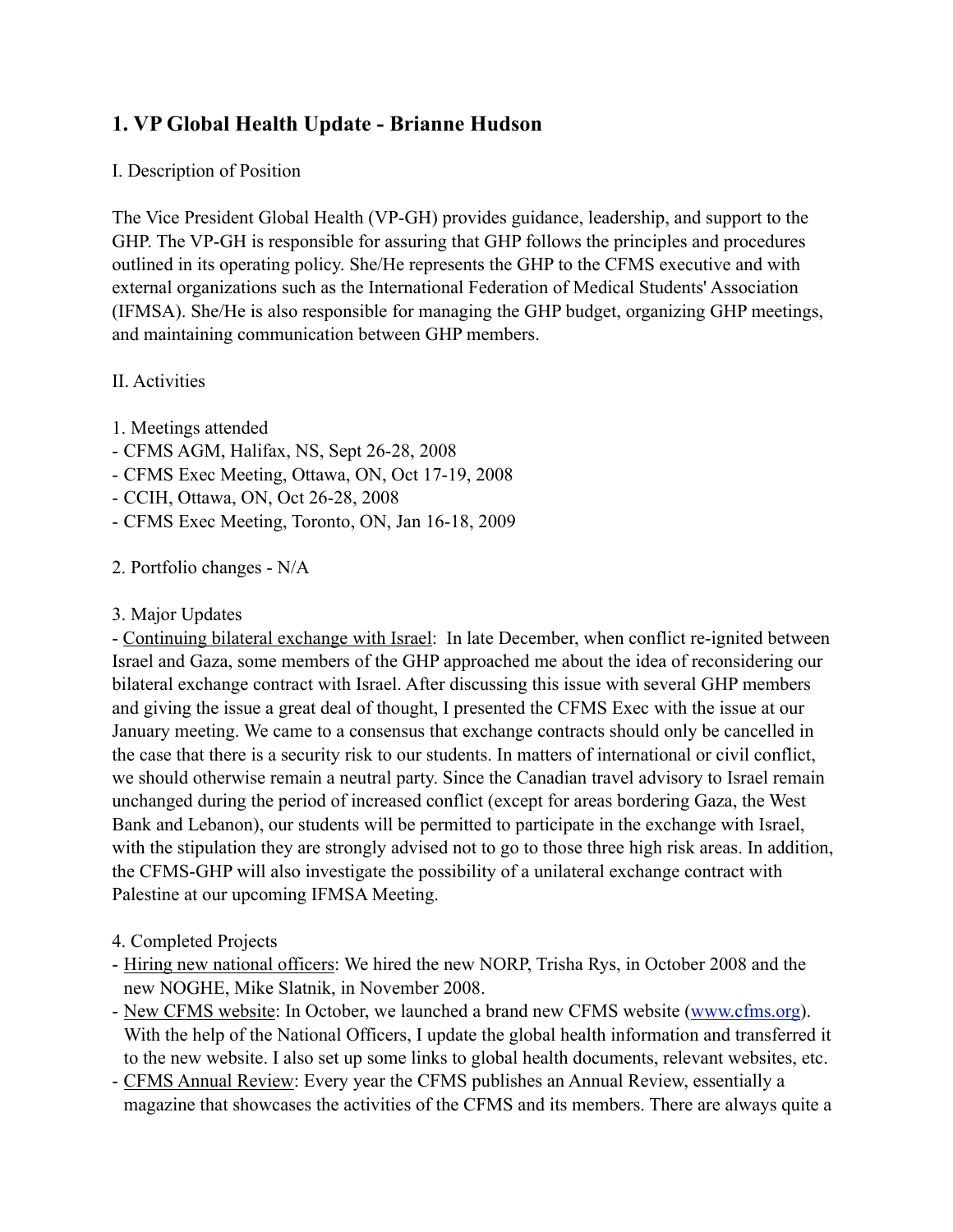few articles on Global Health. This January, I submitted my update, and also edited a number of global health submissions.

- CFMS Executive: I participate regularly in email discussions, teleconferences as well as faceto-face meetings. Since the AGM, the CFMS Exec has met twice in person - in October in Ottawa, and in January in Toronto.
- **-** Supporting GHP members: I welcomed each new GHL to the GHP via email, and sent them the GHL Manual. I attempted to have national officers call each new GHL personally (ie those who weren't at the AGM), but I think a few were missed! Since late September, I have supported GHLs, GHAs and NOs through email and over the phone. This year, the Global Health Advocacy Program (GHAP) is brand new so Trisha (NORP, head of GHAP) and I have collaborated a lot on this.
- 5. Current Activities
- Supporting NOs, GHLs and GHAs
- Hiring new National Officers: In the process of hiring new NORSH and NOP, to be completed mid-February.
- IFMSA March Meeting (Mar 2-9, 2009): We are currently preparing for IFMSA March Meeting in Tunis, Tunisia.
	- 6 delegates to attend: VP-GH, NEO Sr (Fareen), NEO Jr (Ken), NOP (Fadi), Dax (GHL, UWO), Catherine (GHL, UofA)
	- Fadi and Dax to present on Pre-Departure Training
	- collaborating with IFMSA-Quebec to support their bid for the August Meeting 2010
- MonWHO (Mar 6-8, 2009): I'm currently supporting Trisha to prepare for this meeting.
	- 15 GHAs as well as our NORP (Trisha) will attend
	- 3 presentations: (1) environmental impacts of Alberta Oil Sands, (2) Aboriginal Health Cultural Competency, (3) low Aboriginal representation in Canadian medical schools

III. Future Goals

A major part of my role is to support all members of the GHP. I plan to continue supporting GHLs, NOs and working groups to achieve their goals before the end of the school year and the BAGM in early May.

From now until the BAGM, there are three areas that I'd like to focus on: (1) working to improve and further develop healthforall.ca, (2) communicating medical student advances in Predeparture Training at the GHEC and CCME meetings, and (3) reviewing and editing the GHP's IOGs (Internal Operating Guidelines) that were produced last year.

Mike Slatnik and Dax Biondi have started to get the ball rolling with healthforall.ca, and have solicited help from one of their colleagues at UWO to assist as well. The website will also be a major area of focus for the new NOP coming on board. With a few people to focus on this project, we should be able to make some headway by early May.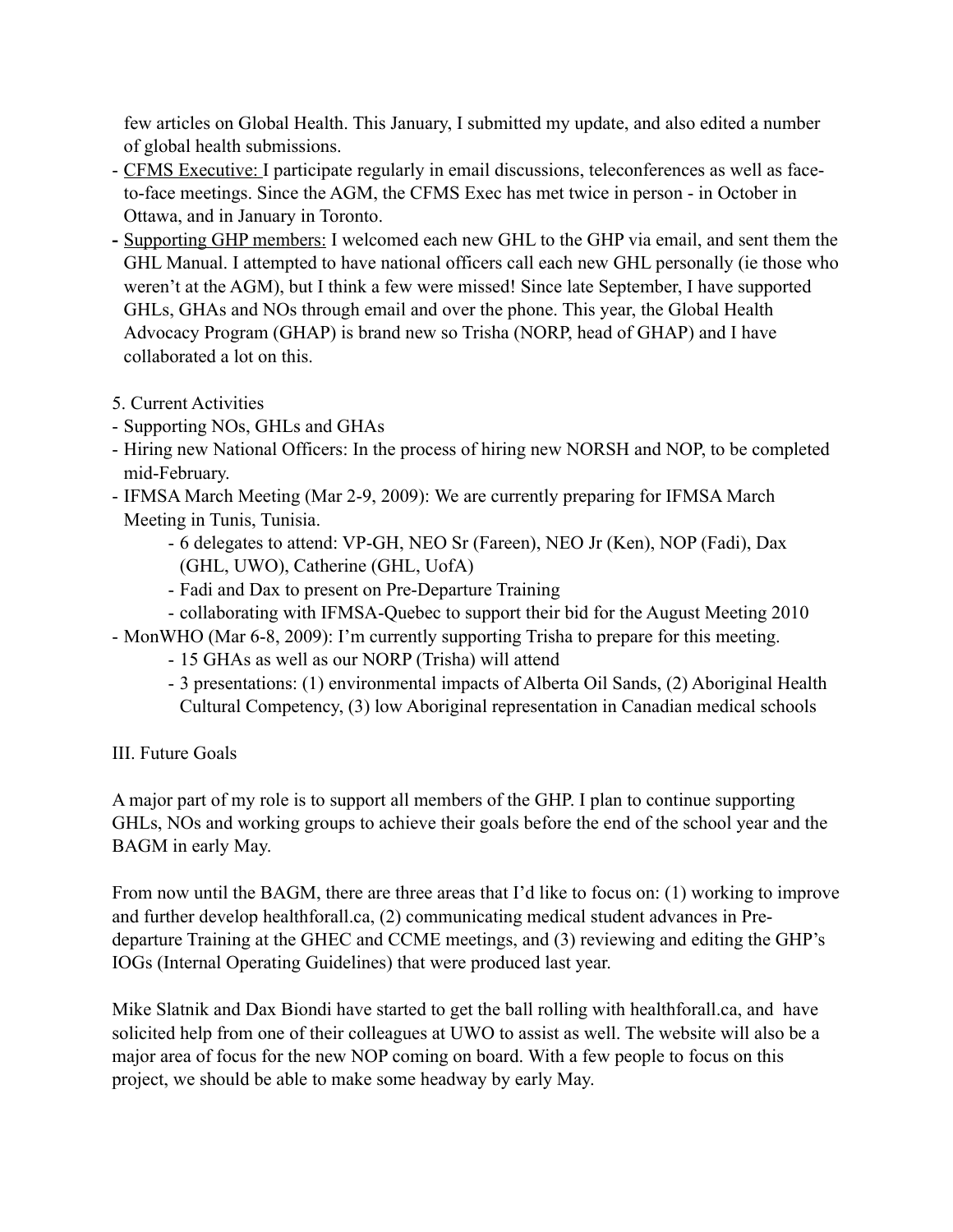At each CCME meeting, the CFMS executive has the opportunity to meet privately with the Deans of Undergraduate Medical Education for 30 minutes. **For 2009, I've secured a 15 minute slot to speak to this group on the topic of Pre-Departure Training.** I hope to works closely with the NOGHEs and the Pre-departure Training Working Group to develop my presentation. Also, I plan to support the NOGHEs and Pre-Departure Training Working Group to develop their poster presentations for the CCME meeting, as well as GHEC.

Another goal of mine is to support meaningful participation of the CFMS-GHP at national and international meetings. This quarter, we will attend the IFMSA March Meetings in Tunisia, the MonWHO in March (GHAs and NORP to attend), the GHEC Conference in early April and the BAGM in early May. At the March IFMSA Meeting (Mar 2-9, 2009), our delegation will present on Pre-departure Training. At the MonWHO Conference (Mar 6-8, 2009), GHAs will present on the environmental impact of the Alberta Oil Sands, Aboriginal cultural competencies, and low Aboriginal student representation in Canadian medical schools.

### IV. Recommendations and Suggestions for Improvement

At the BAGM, I would like to hold a discussion to talk about leadership of the GHP next year. Although the new VP-GH will not be elected until late September 2009, I feel it's important to think about who our next VP-GH will be at an early stage, so the individual has adequate time to prepare him/herself for the position and arrange their schedule accordingly.

# **2. National Officer Updates**

# i. National Exchange Officer (NEO) Sr. - Fareen Karachiwalla

### I. Description of Position

As the National Exchange Officer Sr., I am responsible for coordinating the research and clinical exchanges within the International Federation of Medical Students Association (IFMSA). This includes coordinating the local committees in setting up incoming student placements, selecting outgoing participants, liasing with the elective coordinators at each Canadian university and communicating with exchange officers around the globe to improve the quality of the IFMSA exchange program.

II. Activities

### 1. Meetings attended

In September of 2008, I attended the annual CFMS General Meeting. In this meeting, I presented the nature of the exchange program to the CFMS at large as well as met with and trained the regional exchange officers (REO), a position which is new to the exchange program this year. Myself and the REOs discussed troubleshooting issues pertaining to the program as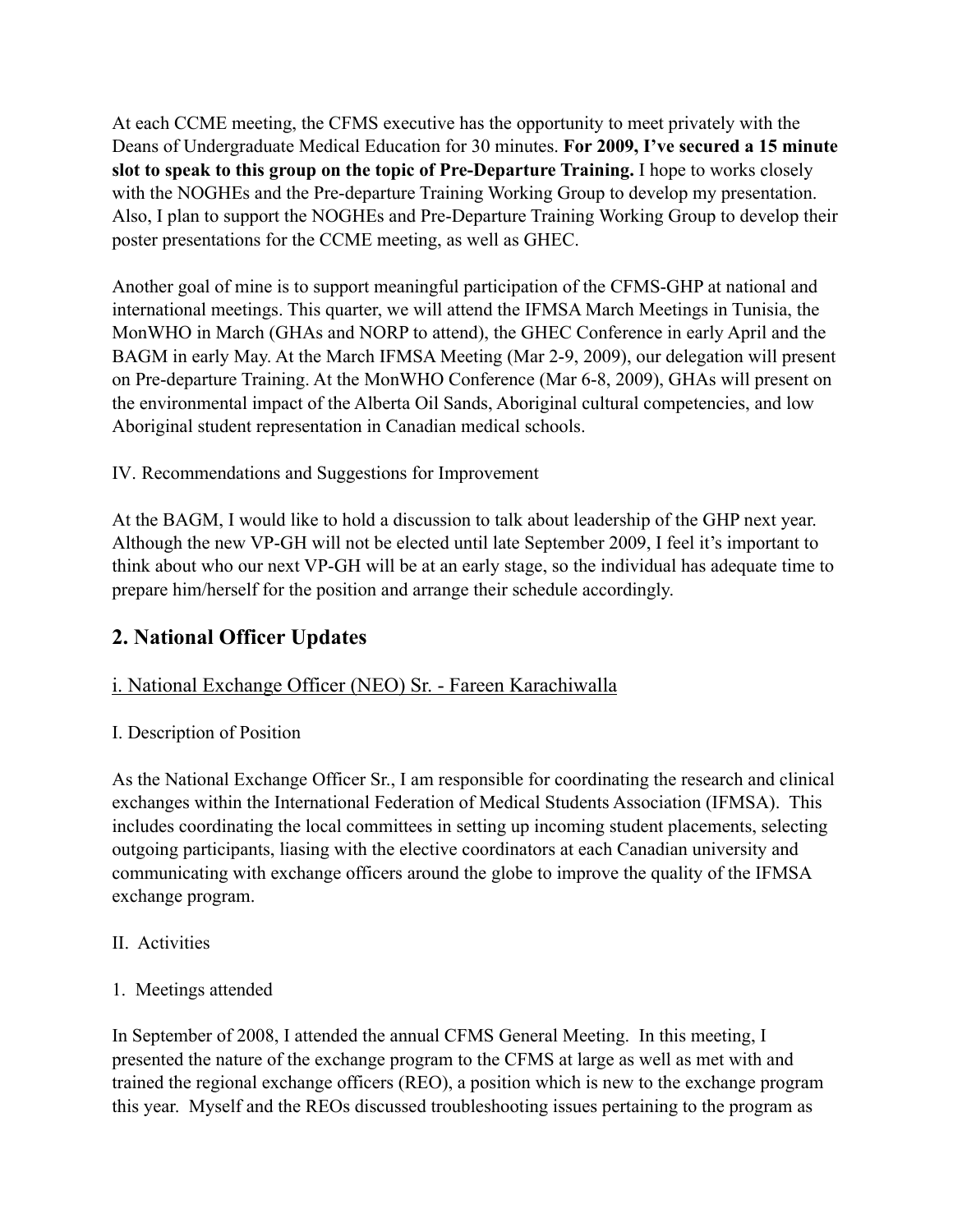well as brainstormed ways to make the program more sustainable and enhance communication between all levels of organization.

### 2. Portfolio Changes

The exchange program has newly implemented the position of the Regional Exchange Officer this year. As such, the nature of the NEO position has altered slightly and is now more focused on promotion and expansion of the program in Canada and enhancing the quality of exchanges for all involved.

### 3. Completed Projects

The outgoing exchange participants for the 2009-2010 exchange season have been selected. There are 62 students participating in professional exchanges in 25 countries around the world and 39 students participating in research electives in 18 countries across the globe. In addition, a new NEO Jr, Ken Mendoza, has been selected as well as new LEO Jr's at each Canadian university.

### 4. Current Activities

Currently, the local officers along with myself and Ken are working on securing research projects from incoming students and are recruiting supervisors from six Canadian universities to take on international students. In addition, I am working with the elective coordinators at each school on placing incoming students for the 2009-2010 exchange period. The exchange team is also working on gathering documents for outgoing Canadian students and preparing them for their international experiences. Finally, I am working on compiling a comprehensive description of experiences from students that have gone on exchanges in the past for the benefit of future participants. This will either be published in the CFMS annual review or posted on the health for all website and will aid Canadian students in gaining insight about what to expect on these clinical and research placements.

### III. Future Goals

In the coming months, I hope to aid in the preparedness of students venturing on international placements. I hope to work in collaboration with the National Officer of Global Health Education to ensure that all Canadian students participating in IFMSA exchanges engage in some form of pre-departure training, whether they do so through a program offered by the GHLs at their schools or through an online module, such as Depart Smart.

### IV. Recommendations and Suggestions for Improvement

I believe that the exchange program would benefit from a more collaborative approach. Perhaps if the LEOs and REOs were offered the opportunity to be funded to attend an IFMSA conference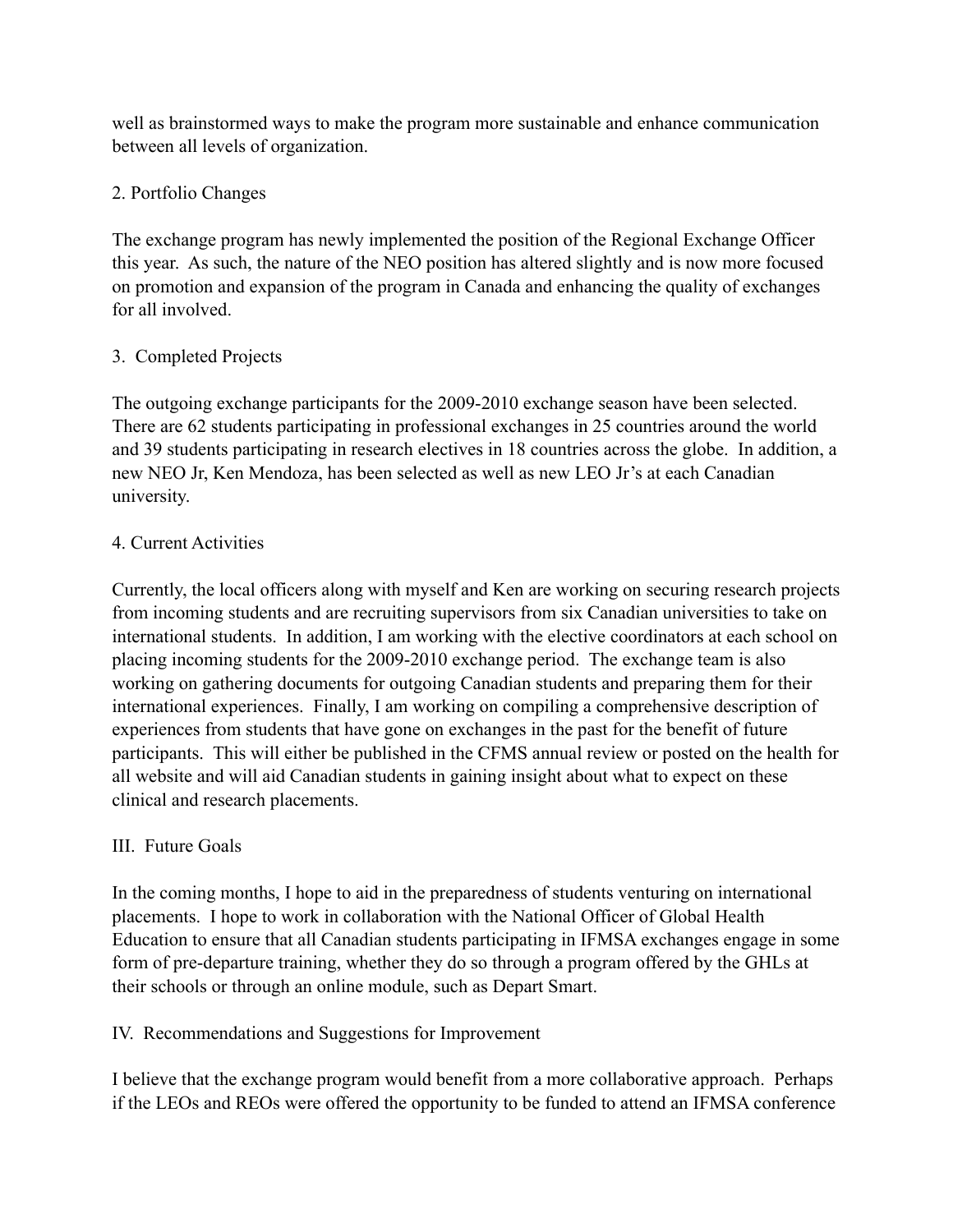or an annual CFMS meeting, they could take on a project which would contribute to the sustainability of the program and lead in that endeavour. Projects could include compiling a database of past student participants, finding global health related research projects etc. This would also help in making them feel more involved in the organization of the program and enhance motivation among the regional and local levels.

### ii. National Exchange Officer (NEO) Jr. - Ken Mendoza

### I. Description of Position

 As the National Exchange Officer Jr., I coordinate research and clinical exchanges within the International Federation of Medical Students Association (IFMSA) with the assistance of the Regional and Local exchange officers. I was recently appointed to this position on Oct 2008.

II. Activities

- 1. Meetings attended None
- 2. Portfolio Changes N/A
- 3. Completed Projects

The outgoing exchange participants for the 2009-2010 exchange season have been selected. There are 62 students participating in professional exchanges in 25 countries around the world and 39 students participating in research electives in 18 countries across the globe. In addition, a new NEO Jr, Ken Mendoza, has been selected as well as new LEO Jr's at each Canadian university.

### 4. Current Activities

Currently, the local officers along with myself and Ken are working on securing research projects from incoming students and are recruiting supervisors from six Canadian universities to take on international students. In addition, I am working with the elective coordinators at each school on placing incoming students for the 2009-2010 exchange period. The exchange team is also working on gathering documents for outgoing Canadian students and preparing them for their international experiences. Finally, I am working on compiling a comprehensive description of experiences from students that have gone on exchanges in the past for the benefit of future participants. This will either be published in the CFMS annual review or posted on the health for all website and will aid Canadian students in gaining insight about what to expect on these clinical and research placements.

#### III. Future Goals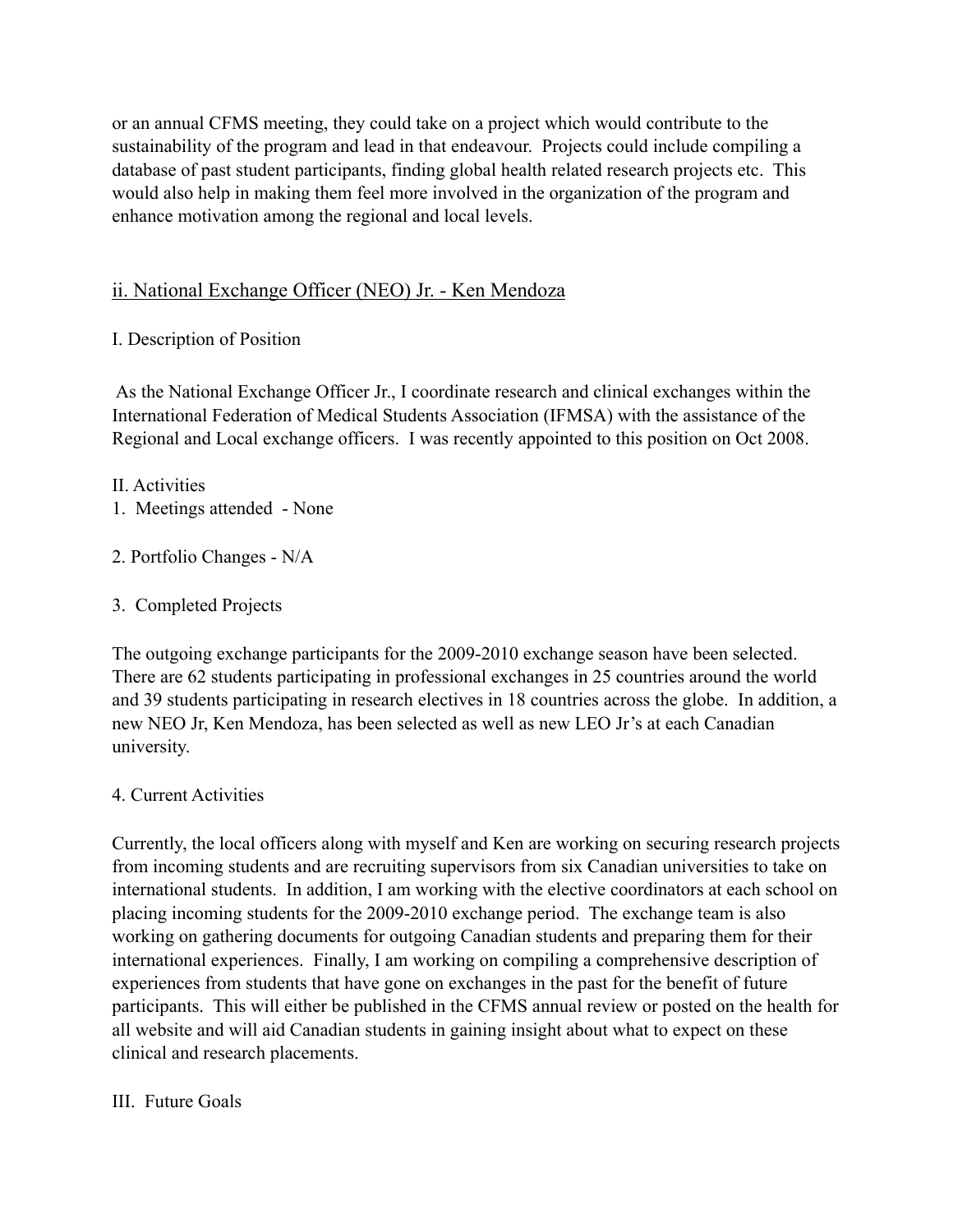- Compiling a database for feedback from as many exchange students as possible
- A website detailing the various cities in Canada
- Generate more interest in exchanges in some schools with a low number of applicants such as McMaster
- Create a document to help with new LEO/REO/NEOs

IV. Recommendations and Suggestions for Improvement

- Access to the [exchange@cfms.org](mailto:exchange@cfms.org) e-mail
- Another "official" e-mail address for the NEO Jr

# iii. National Officer of Global Health Education (NOGHE) - Kelly Anderson (outgoing) and Mike Slatnik (incoming)

\*Please note this report compiles activities of both the incoming and outgoing NOGHE

# I. Description of Position

As incoming and outgoing National Officers of Global Health Education, our goals are to promote the incorporation and continual improvement of global health education and predeparture training at all Canadian medical schools. We work closely with the Chairs of the Predeparture Training and Global Health Curriculum working groups, as well as relevant external organizations such as the AFMC Global Health Resource Group, the Global Health Education Consortium and the Canadian Society for International Health.

# II. Activities

- 1. Meetings attended:
- Family Medicine Forum, CFPC (November 2008) in Toronto (Mike)
- Bellagio Rockefeller Conference, "Expanding Frontiers in Medical Education" (September 2008) in Italy (Kelly)
- GHEC biannual Board Meeting (November 2008) in Chicago (Kelly)
- 2. Portfolio update (list any changes to the nature of your portfolio, etc)
- No changes

3. Completed projects (over the last quarter, ie since AGM)

- Transition of NOGHE role: We have worked closely in the past four months to transition. Kelly has introduced Mike to all of the relevant organizations and partners, and Mike is developing relationships with these groups.
- 4. Current activities
- Pre-departure training
	- (Mike) As a member of the predeparture training working group, I have worked with Dax Biondi, the chair, as well as the AFMC Global Health Resource Group,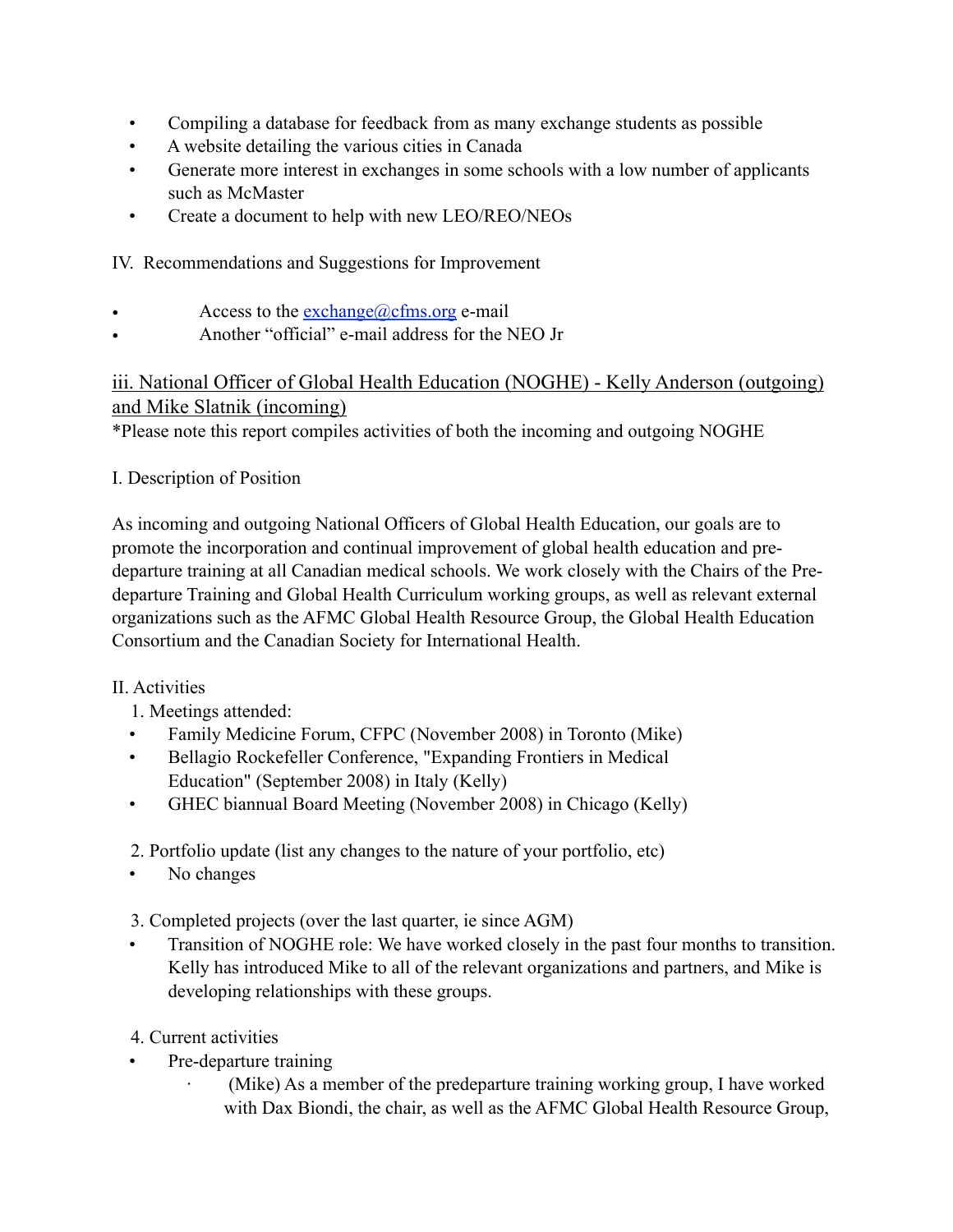to plan the activities of this working group. Building on the success of the predeparture training document of last year, this year the working group will focus on accumulating and sharing resources and guidelines for implementation, as well as evaluating the current status of predeparture training at all CFMS schools, and supporting the development of predeparture training at all CFMS schools.

(Mike) I have shared predeparture training documents and resources with the CFMS GHP listserv. My recent focus has been on contacting all GHLs to assess the status of predeparture training at their schools this year, and supporting them to run predeparture training sessions this year.

Global health curriculum

- (Mike) As a member of the Global Health Curriculum working group, I have worked closely with Olivier Drouin, the chair of this group. The working group will be focusing on accumulating the evidence for the benefits of global health education in the medical school curriculum, as well as developing tools for advocacy so that medical students can push for global health in their curricula.
- We are active members of the US-Canadian Joint Committee on Global Health Education standards. We are working in this group in order to develop guidelines for global health in medical school curriculum.
- (Kelly) I have been working with several GHLs to recreate the Clip Campaign in select schools this year.
- · (Kelly) I continue to assist the GHMP in their networking, mentor recruitment, matching and monitoring of mentorship pairs.
- · (Kelly) I've been working with the Lancet Student regarding their new advocacy campaign around the Right To Health, and plan to involve GHLs in this process by February.
- · (Kelly) I recently began collecting examples of how medical students across Canada are teaching each other global health, and will compile this into an advocacy commentary and document for distribution and publication.
- Global health website  $&$  communications
	- Mike and other members of the CFMS GHP are working on building [www.healthforall.ca](http://www.healthforall.ca/) even further, as a resource for global health and global health education.
	- · Kelly has been working with new NO Trisha Rys to ensure adequate orientation and program development. She has also been involved in the recruitment process for new NOs.
	- Liaison with the CFPC
		- Mike has been in initial discussion with the International Health Committee of the Canadian Family Physician's College, to discuss possible collaboration with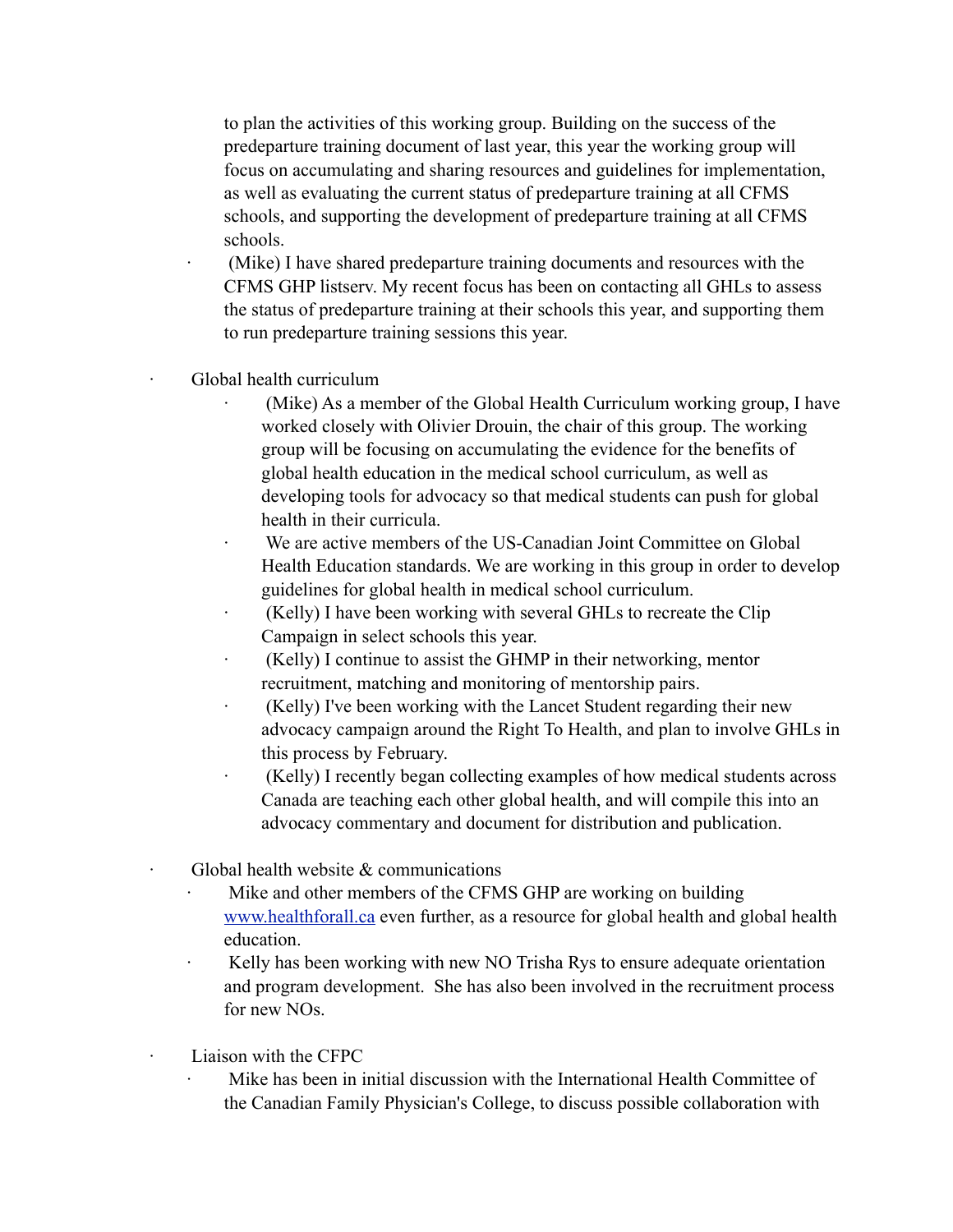the CFMS GHP, as a focus of their group is both predeparture training as well as global health curriculum.

III. Future goals

- Pre-departure training should happen at every CFMS medical school this year
- Continued work on global health curriculum
- Building [healthforall.ca](http://healthforall.ca/) as a global health learning resource, as well as an institutional memory tool for the CFMS.

IV. Recommendations and suggestions for improvement

Mike and Kelly will continue to work together to ensure maximal handover and institutional memory building

iv. National Officer of Human Rights and Peace (NORP) - Trisha Rys

I. Description of Position

The role of the NORP is to create opportunities for Canadian medical students to learn more about issues related to human rights and peace, and to act as advocates in this regard. I work with the GHP's Advocacy

Working Group and Global Health Advocates (GHAs) from each school to develop local and national advocacy initiatives based on a different theme each year. I also support Global Health Liaisons (GHLs) in organizing campaigns related to human rights and peace.

II. Activities

1. Meetings attended: -Initial GHA teleconference

2. Portfolio update (list any changes to the nature of your portfolio, etc) -Not currently

- 3. Completed projects (over the last quarter, ie since AGM)
- University of Calgary has started an Aboriginal Health Association student group.
- University of Toronto has initiated a partnership with the Aboriginal Street Youth Program

University of Toronto has partnered with the First Nations House, which is an organization that provides culturally supportive student services and programs to Aboriginal students and the general community at the University of Toronto.

- McGill has developed and is conducting the CKUT radio program Health on Earth. This program discusses aboriginal health issues on the radio for half an hour each week.

4. Current activities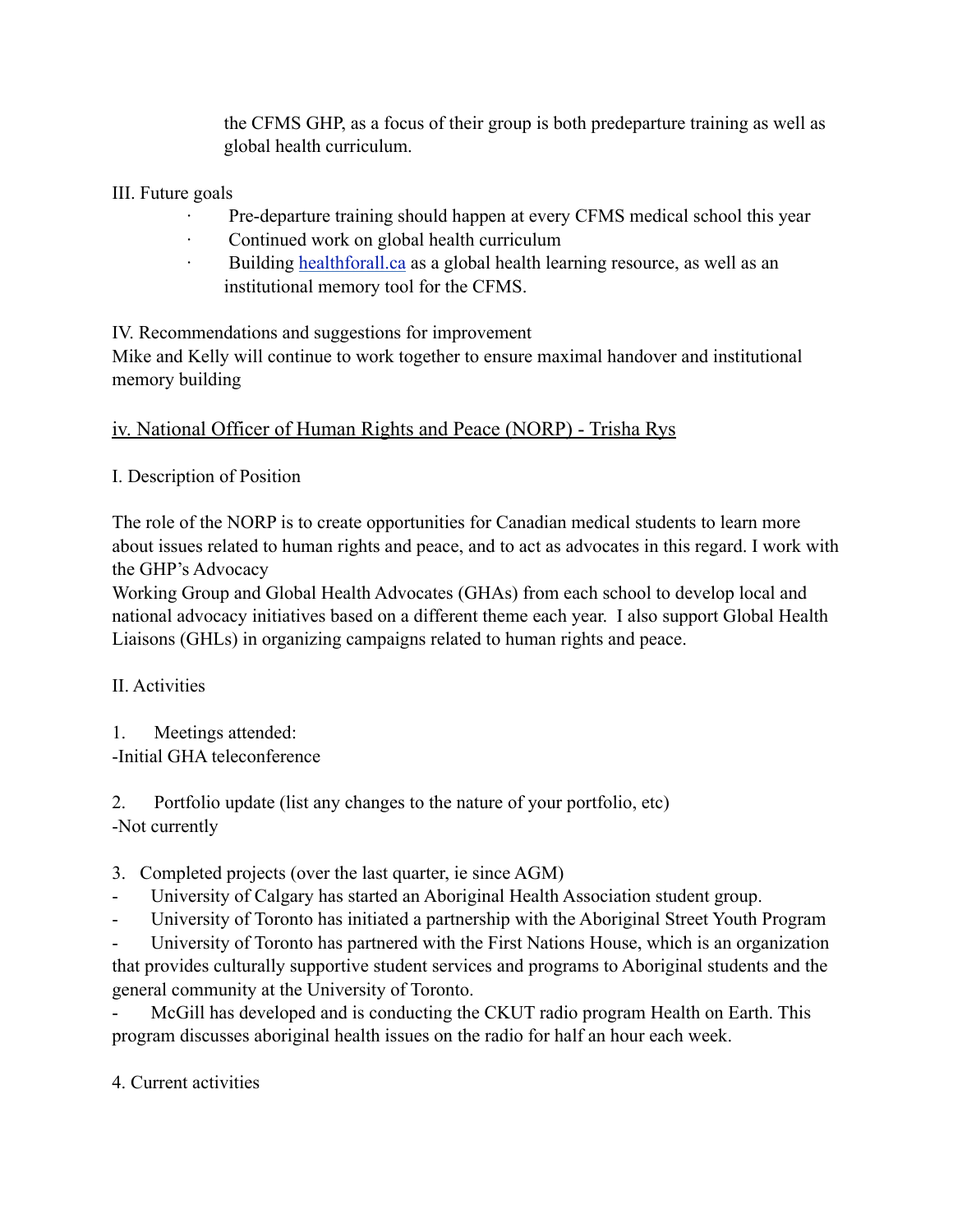- Putting together presentations for the MonWHO: The GHAs have been split into four groups. The first group will focus on addressing the under-representation of Aboriginal students in Canadian medical schools and the physician population. The second group will be conducting a workshop on cultural sensitivity training to enhance understanding of Aboriginal culture, heritage and traditional Aboriginal medicine practices. The third group is focusing a poster presentation concerning the environmental consequences of the oil-sand developments in northern Alberta for Aboriginal communities' located downstream along the Athabasca River basin. The fourth group will be presenting on the contamination of food supplies in northern Aboriginal communities (they may also add in the contamination of water supplies in these communities).

- Developing and conducting local and national advocacy initiatives in relation to aboriginal health and the need for more Aboriginal medical students. These projects vary depending on the services and awareness initiatives already in place in Canadian medical school and their communities.

### III. Future goals

-To develop and conduct a national advocacy initiative related to aboriginal health.

-To maintain and develop, the CFMS-GHP's website, [www.healthforall.ca](http://www.healthforall.ca/)

- To improve communication between the GHAP and the GHP's Advocacy Working Group

IV. Recommendations and suggestions for improvement

-It would be helpful to have someone take a lead role in the GHP program. I feel this would assist in increasing communication between the GHAP and the GHP working advocacy group. -Information regarding how to access and update the GHP's website would assist me in maintaining and developing this section of the CFMS website.

#### v. National Officer of Partnership (NOP) - Fadi Hamadani

#### I. Description of Position

Work within the CFMS with other global health leaders to create and sustain with other student, academic, non-governmental and/or national organizations with an interest in global health.

### II. Activities

1. Meetings attended

 -CSIH Global Health Conference; Ottawa(meeting with organizers and potential partners) Oct. 25-27, 2008

 -SUNSIH conference; Ottawa (meeting with organizers and potential partners) Oct. 24, 2008

 -Physicians for Global Survival Rx for Survival Conference; Halifax (meeting with organizers and potential partners) September 2008

-CFMS AGM; Halifax September 2008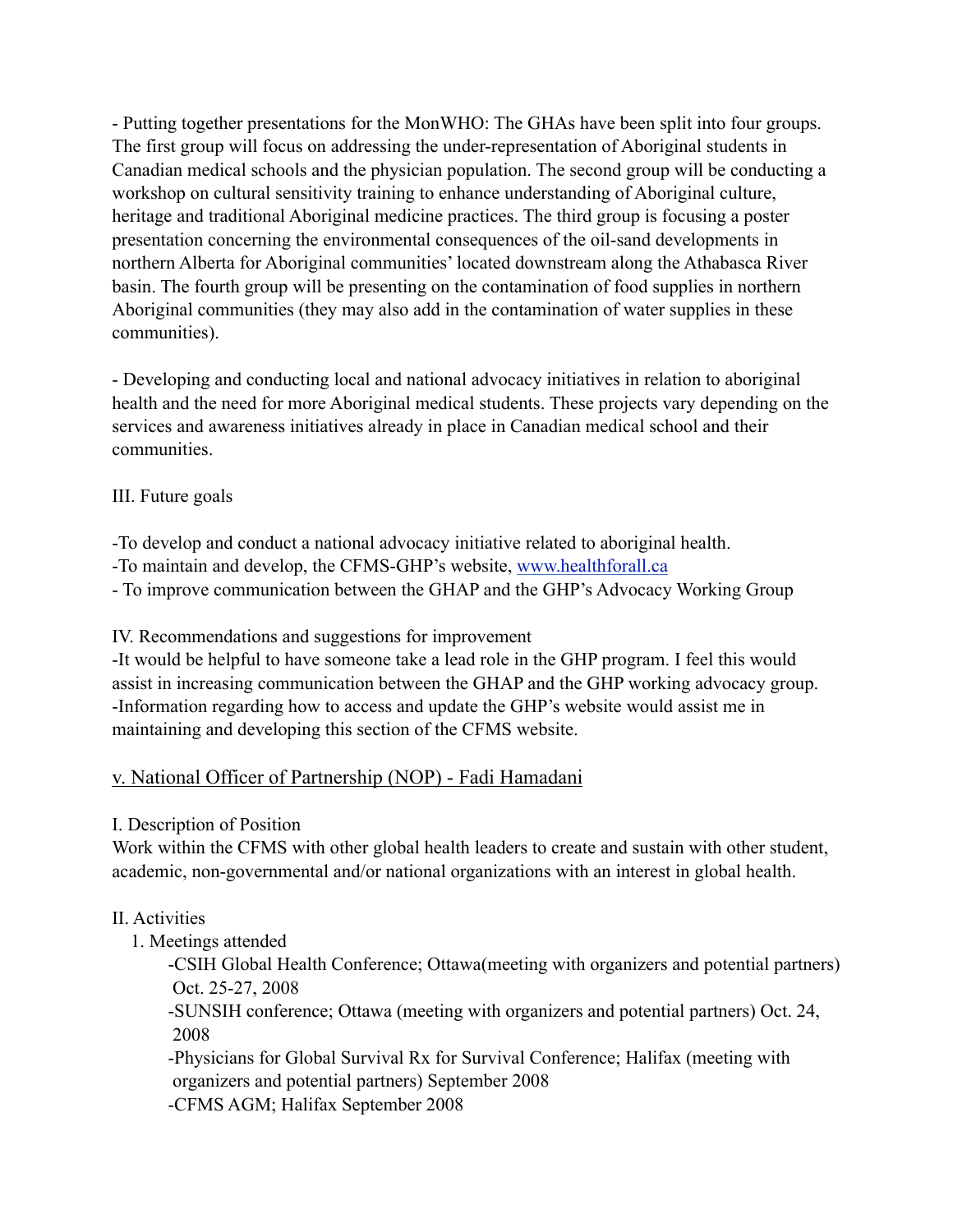- 2. Portfolio update (list any changes to the nature of your portfolio, etc)
	- In conjunction with the new NOP, I will play a bigger role in maintaining the "healthforall" website, something I haven't done thusfar
- 3. Completed projects (over the last quarter, ie since AGM)

 -SUNSIH/CSIH project - gave 3 medical students from across Canada the opportunity to attend this large international conference

-Presented 2 posters at the CSIH conference, both representing the work of the GHP

-Gave a 30 minute lecture about GHP to SUNSIH conference

-Gave a 20 minute lecture about GHP to PGS conference

### 4. Current activities

 -Applied to present at the GHEC conference in April along with Kelly Anderson about the GHP's Pre-Departure Training projects -Attend the IFMSA to present on Pre-Departure Training -Communicate with CMAJ and Lancet Student about student global health publications

# III. Future goals

-See above

### IV. Recommendations and suggestions for improvement

 -Increase involvement in "healthforall" website -Produce tri-monthly publication summarizing CFMS GHP work

### vi. National Officer of Reproductive and Sexual Health (NORSH) - Lana Saciragic

### I. Description of Position

The goal of NORSH is to create educational and practical opportunities in the vast domain of sexual and reproductive health for Canadian medical students. In particular, NORSH is responsible for overseeing major international awareness days on a national level; World AIDS Day and International Women's Day. In addition, NORSH organizes and implements workshops and conferences related to sexual and reproductive health. The above is achieved by close collaboration with other GHP members, national and international organizations and NGOs.

### II. Activities

- 1. Meetings attended
	- a. BAGM 2008 in Halifax
	- b. Meeting with Dr. Jane Philpott, originator of Give A Day campaign
	- c. Phone conference with members of the CFMS Pre-Departure Training Small Working Group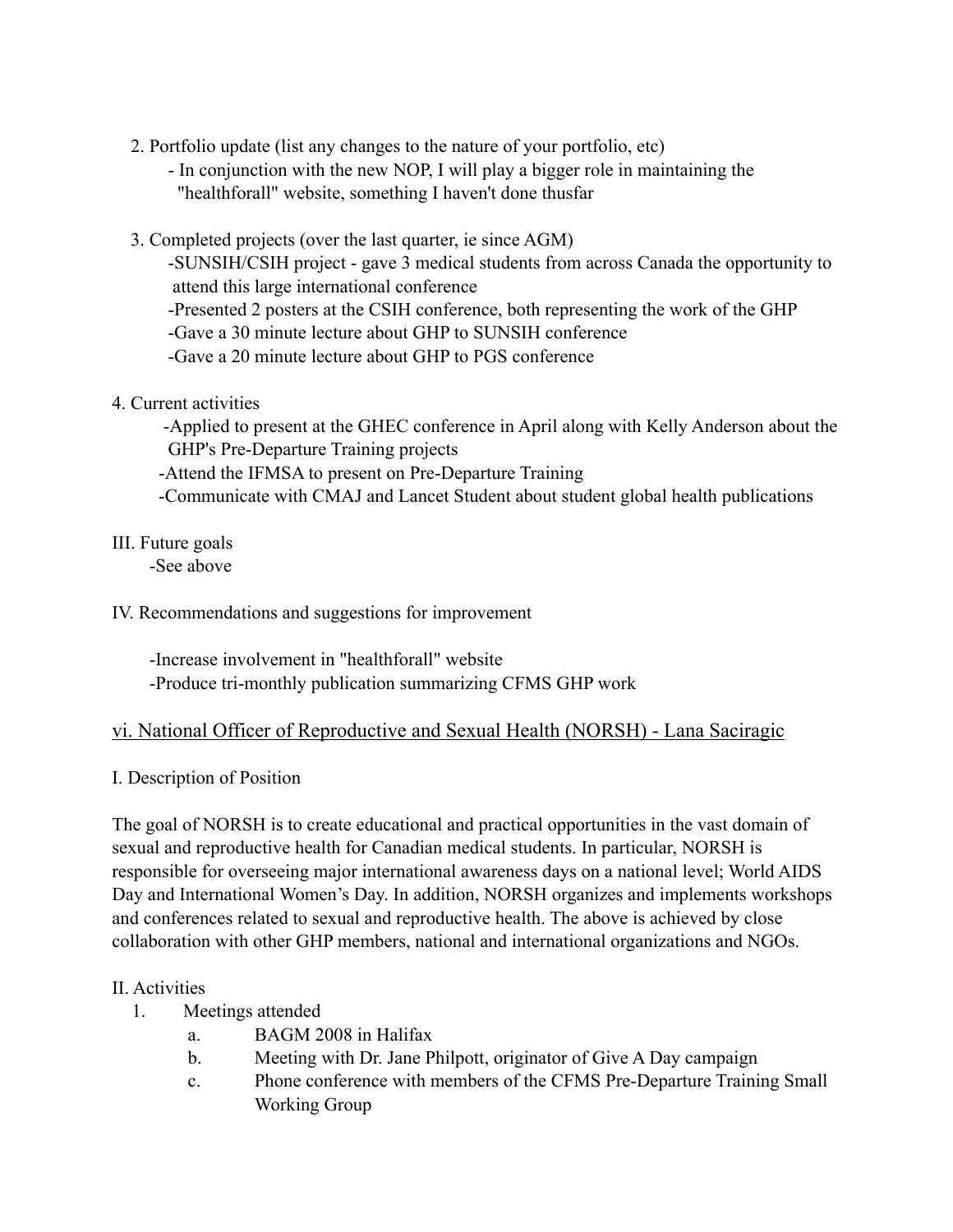- d. Phone conference with VP-GHP and NOs.
- 2. Portfolio update please see NORSH's roles and responsibilities below, as listed in the application form. Ones highlighted in italics have been added to reflect activities carried out in the past 9 months.

#### **Roles and Responsibilities**

- a. Implement a project which seeks out, creates or provides access to sexual health and/ or reproductive health related opportunities directly to individual students and grassroots initiatives at medical schools. This initiative should be guided by the VP Global Health and the GHLs, with input provided at the BAGM.
- b. Provide resources regarding sexual and reproductive health where relevant or requested.
- c. *Responsible for organizing and implementing a reproductive/sexual health workshop at the annual medical student conference, Ontario Medical Student Weekend; seek opportunities for adoption of similar workshop for eastern and western Canadian medical schools.*
- d. Implementation of World AIDS Day (December 1st) in conjunction with GHLs across Canada:
	- i. Liaise with international bodies (e.g. IFMSA Standing Committee on Reproductive Health and HIV/AIDS (IFMSA-SCORA), World AIDS Campaign) as well as national bodies (e.g. ) in order to gather resources
	- ii. Provide relevant, practical resources to GHLs
	- *iii. Seek opportunities for collaboration with national organizations or NGOs*
- e. Implementation of International Women's Day (March  $8<sup>th</sup>$ ) in conjunction with GHLs acoss Canada:
	- i. Liaise with international bodies (e.g. IFMSA Standing Committee on Reproductive Health and HIV/AIDS (IFMSA-SCORA)) as well as national bodies (e.g. ) in order to gather resources
	- ii. Provide relevant practical resources to GHLs for
	- iii. *Seek opportunities for collaboration with national organizations or NGOs*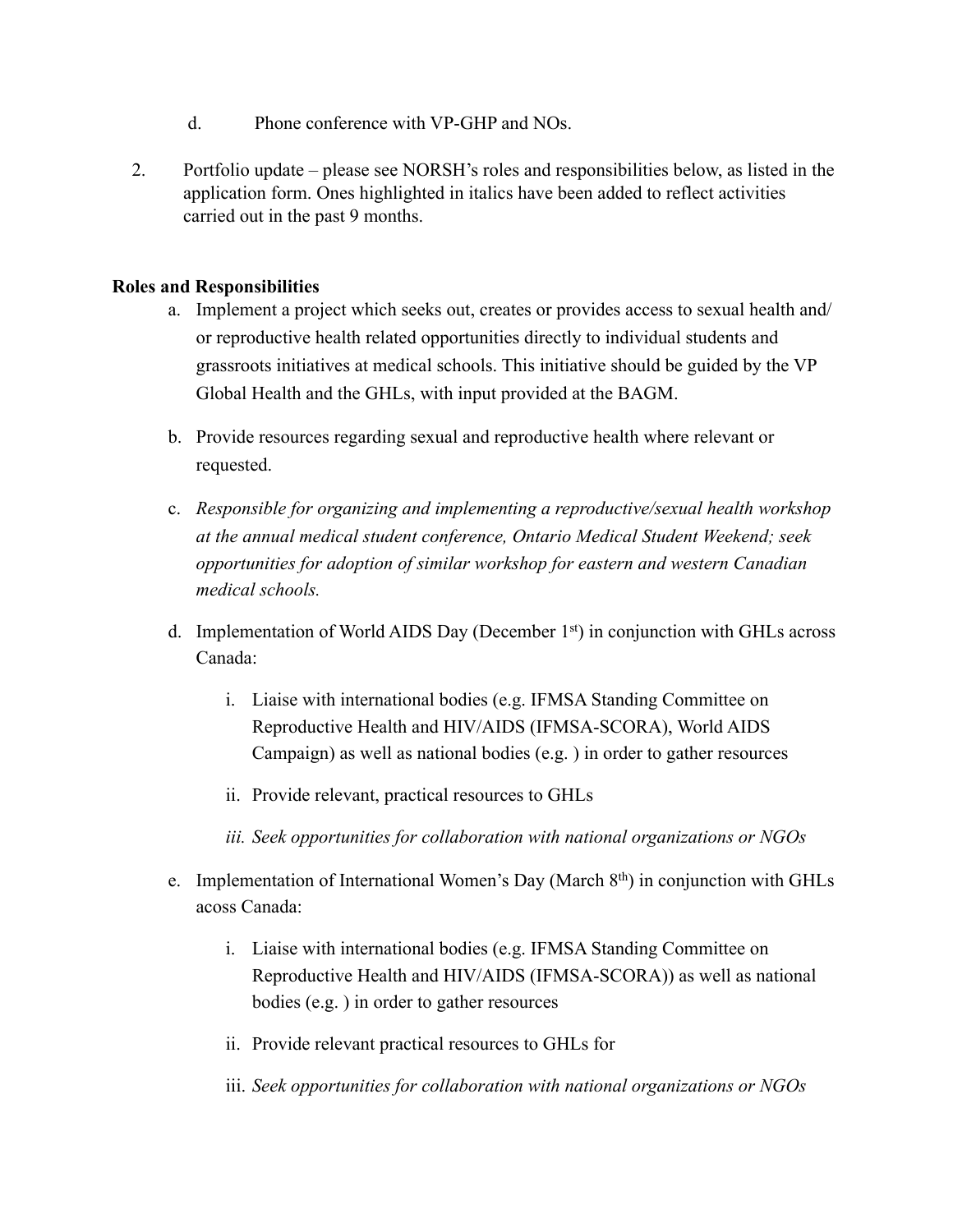- f. Disseminate global health opportunities to international health liaisons (GHLs) via the national GHL listserv.
- g. Attend the annual and bi-annual CFMS general meeting (AGM and BAGM).
- h. If interested, attend one IFMSA General Assembly (preferably August Meeting), by submitting a relevant proposal and work plan to the VP Global Health for consideration. Subscribe to the IFMSA Standing Committee on Reproductive Health and HIV/AIDS (SCORA) listserv and monitor international action in the realm of SCORA.
- i. Maintain and update the CFMS GHP website every two weeks, synthesizing input from NOs and GHLs as needed. (Note that web expertise is not required, but some experience with websites is desirable).
- j. Strategize to improve communications between VP-GH, National Officers, and GHLs as appropriate.
- k. Submit a report to the VP-GHP triannually (September AGM, January and May BAGM).
- 3. Completed projects (over the last quarter, ie since AGM)
	- a. OMSW Sexual and Reproductive Health workshop (see newsletter attached for more information)
	- b. World AIDS Day
		- i. Updated the World AIDS Day GHL resource booklet
		- ii. A coordinated national World AIDS Day campaign in partnership with Give A Day [\(www.giveaday.ca\)](http://www.giveaday.ca). Students were invited to participate in the Give A Day campaign in two ways: 1. Donate time to an HIV/AIDS related cause 2. Donate a small amount ("Give a Coffee", giving \$33 in recognition of 33 million people living with HIV/AIDS 3. Encourage faculty/staff at their schools to donate to Give A Day. Almost all Canadian medical schools participated. I am waiting to hear the total amount that was raised by Canadian schools.
		- iii. Canadian medical schools continued their partnerships with local organizations and groups.
- 4. Current activities
	- a. Planning International Women's Day
	- b. Recruiting incoming NORSH
	- c. Compiling a useful set of resources for the incoming NORSH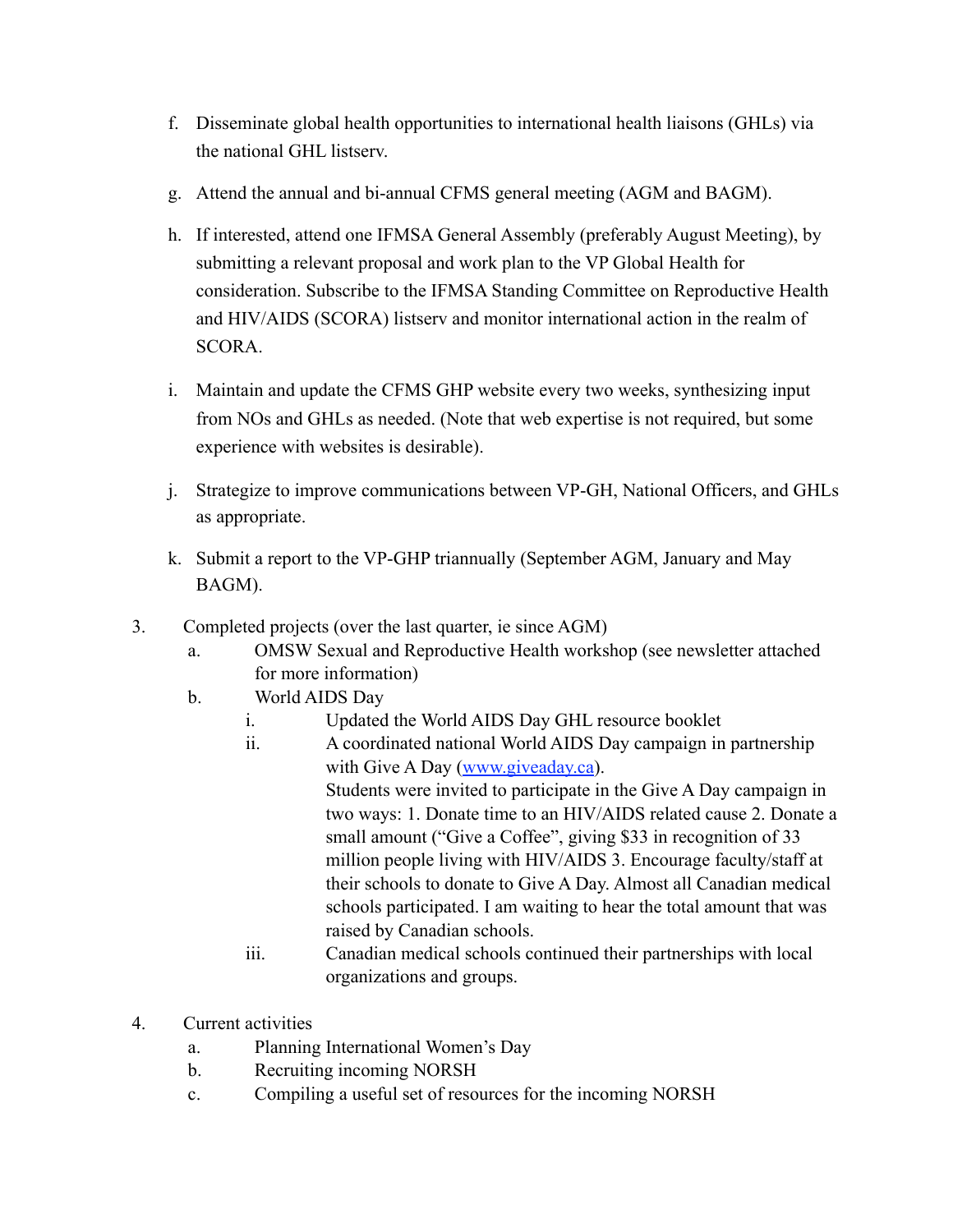d. Working with the pre-departure training small working group

III. Future goals:

- 1. Sexual and reproductive health workshop to become a standard part of OMSW
- 2. Implement a similar workshop at Eastern and Western medical school conferences
- 3. Achieve a sustainable transition with the incoming NORSH

IV. Recommendations and suggestions for improvement

Mentorship within the GHP – members of the GHP becoming mentors to each other

# **3. Global Health Mentorship Project Update - Nitasha Puri**

I. The Global Health Mentorship Project Organizational Team works to manage the Global Health Mentorship Project (GHMP). Created in 2006 by then National Officer of Public Health Kelly Anderson, the GHMP works to match medical students with mentors in various sectors of global health in order to fill in the global health educational gaps within the Canadian medical curriculum. For a more detailed overview, please visit the website at [http://ghmp.cfms.org.](http://ghmp.cfms.org)

### II. Activities

The GHMP Organizational Team has completed phase one of the 2008-2009 mentorship cycle, and is currently in phase two. Phase one consisted of recruiting mentors and students to be part of the project, and then carefully evaluating their preferences and expertise in order to match them most favourably. Mentors and mentees were matched based on geographic proximity, indicated time committment, and educational interests. Post matching, each pair was assigned an administrator who set off the conversations and encouraged all involved parties to complete a pre-mentorship survey.

In the currently ongoing phase two, students and development professionals are engaging in introductory conversations about topics within their specific sector of interest. Some mentorship pairs will also begin to work together through volunteering experiences. In addition, the GHMP Organizational Team will be launching a new resource and conversation stimulating website that all pairs will have access to. The site will include links to articles, websites, videos, and stories specific to the various interest sectors. In addition, the site will also include working modules that take students through thought experiments on ethics, politics, economics, and self-reflection. It is our hope that this will become a vibrant forum that contributes to the learning experience of both mentors and mentees, as well as a hub that keeps conversation going throughout the rest of the mentorship cycle.

# III. Future Goals

The GHMP Organizational team aims to finish up the phase two and move into the final phase of the project in which mentorships may end. At this time, post-mentorship survey data will be collected and analyzed, and mentorship pairs given the opportunity to provide feedback. In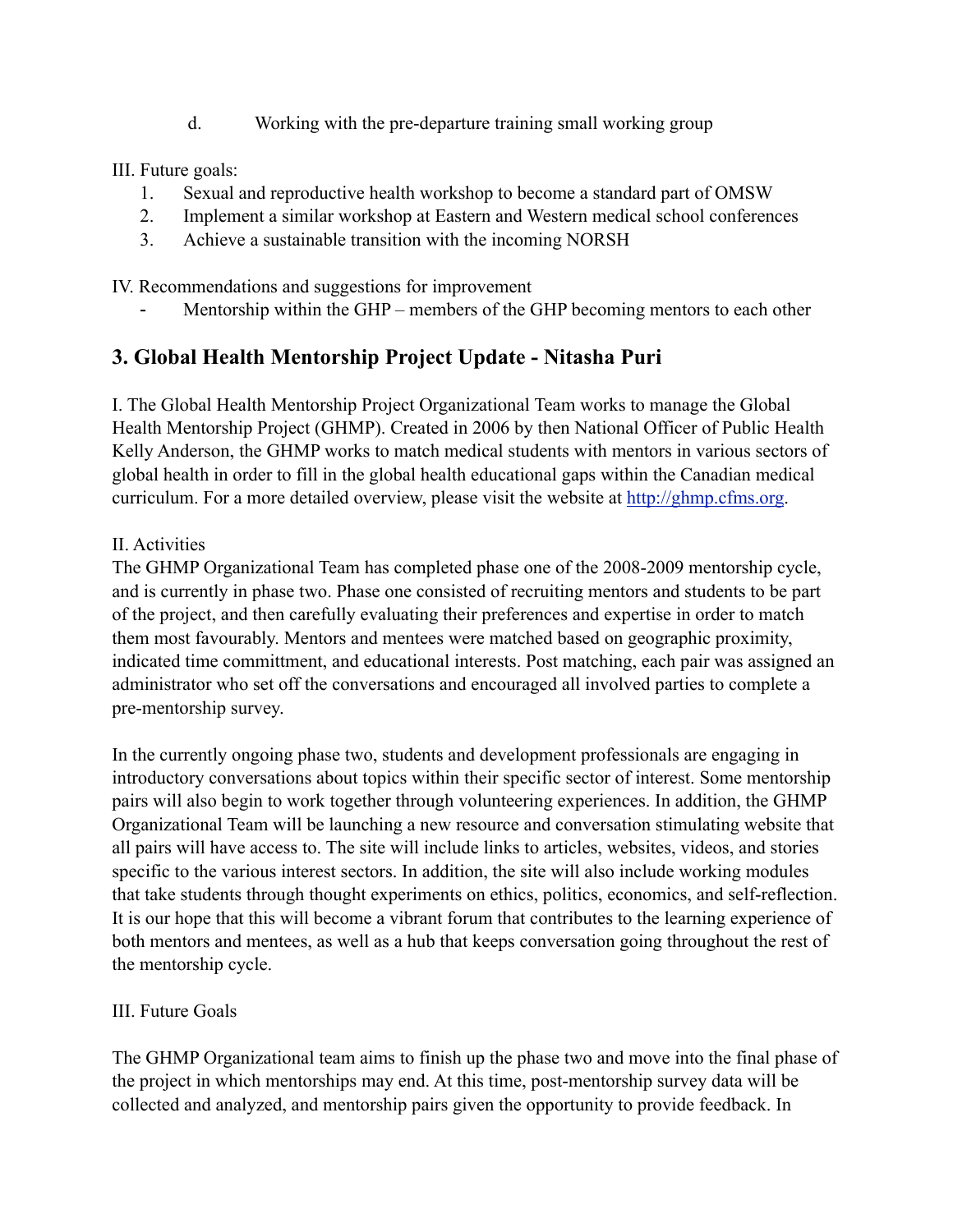addition, we are focusing on preparing for our attendance at the GHEC Conference in Seattle, as well as updating our website and translating all our materials into the French language.

IV. Recommendations and Suggestions for Improvement

None at this time. These will be made once the data from the post-mentorship surveys has been collected.

# 4.**School Updates - Condensed Versions**

i. Dalhousie University - Alyson Horne-Douma & Rosie Ashton

- September: Scotiabank AIDS walk, raised \$800
- October: Global Health Initiative potluck dinner
- AIDS Week
	- bake sale, ribbon selling, martini night
	- raised over \$1000 for NGO Mothers2Mothers, operating in South Africa
- Collaboration with International Health Office on speaker series
- Plans for coffee house/photo auction
- Plans to launch MERcI, Medical Equipment Recovery Initiative (similar to REMEDY)
- ii. McMaster University Chris Keefer & Molly Forrester
- Guest speakers: Robert Huish and Quique Rodriguez
- World AIDS Day
	- partnered with MSF McMaster Chapter for "Angry Faces" Campaign
	- showed video clips before lecture
- December: International Electives Night
	- returned students share experiences during international electives with students interested in participating in an overseas elective
	- international cuisine
- Neglected Infectious Diseases Speaker Series
- New projects:
	- Surgical R's (REMEDY) Project
	- New Pharmaceutical Awareness Initiative
- Projects in the works:
	- Public Health Harm Reduction Elective
	- Opportunity for MacMed students to participate in a Hamilton Public Health Harm Reduction Program
	- Refugee Health Speaker Series
	- Pre-Departure Training for International Electives
		- plans for mandatory pre-departure training program to start in 2009
		- would run through-out the year to catch students in all years
- World Causes Awareness Campaigns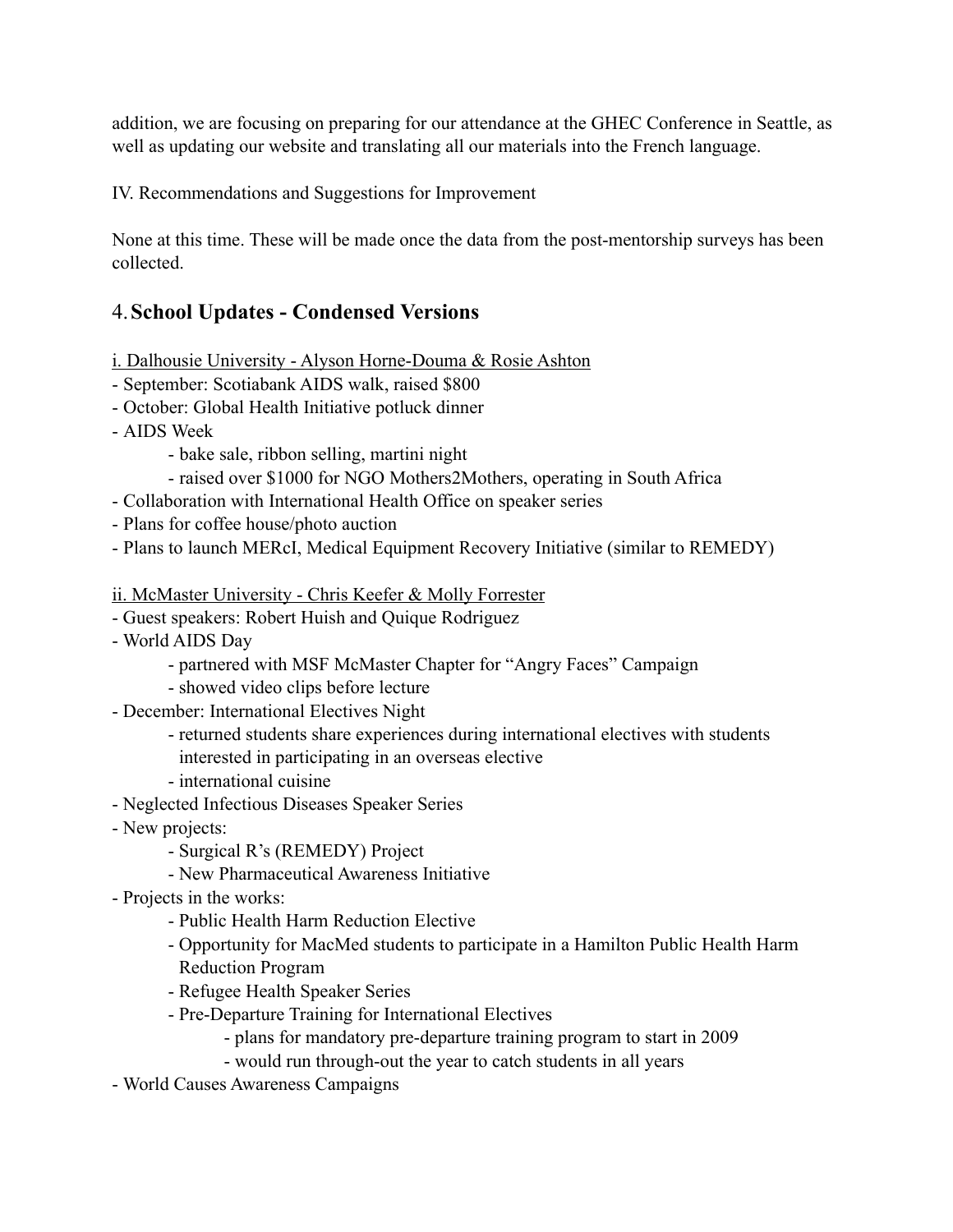iii. McGill - Olivier Drouin & Jennifer Hulme

- McGill now has GHL Jr as well as GHL Sr
- World AIDS Day
	- Give A Day campaign
- Good communication with the Faculty's Global Health Program
- Global Health Curriculum Working Group
	- GHL Sr leads this group
	- two teleconferences so far this year
	- plans to create package for students containing:
		- evidence of importance of Global Health curriculum
		- "hands-on" resources to help convince faculties of the need for GH curriculum
		- aim to finish documents by BAGM
- Future plans:
	- pre-departure training

#### iv. Memorial University of Newfoundland - Kate Hadley

- GULU walk
- World AIDS Day
	- Give A Day Campaign information mailed to ~100 MUN MED Faculty
	- International Photo Silent Auction & Fundraiser
		- photos submitted by students and faculty
		- week-long event
		- \$600 raised for HIV/AIDS charity
	- Guest Speaker: Robert Fox, Exec Director of OXFAM Canada
- Global Health Film Series
- Future plans:
	- Send books (already collected) to Books with Wings
	- Pre-departure training?
		- planning student survey to assess interest, investigate options
- v. Northern Ontario School of Medicine (NOSM) Julie Zalan & Amanda Moore
- World AIDS Day
	- student participation in Give A Day campaign
	- student participation at World AIDS Day Breakfast (put on by AIDS Thunder Bay)
- Pre-departure Training
	- in the process of developing a pre-departure training program for students going overseas this summer
	- based on AFMC-CFMS Pre-Departure Training Guidelines
- Juxtaposition Magazine
	- GHLs solicited NOSM students for article submissions
- Network Towards Unity for Health
	- potential role for GHL involvement in research to present at conference
- Selected GHA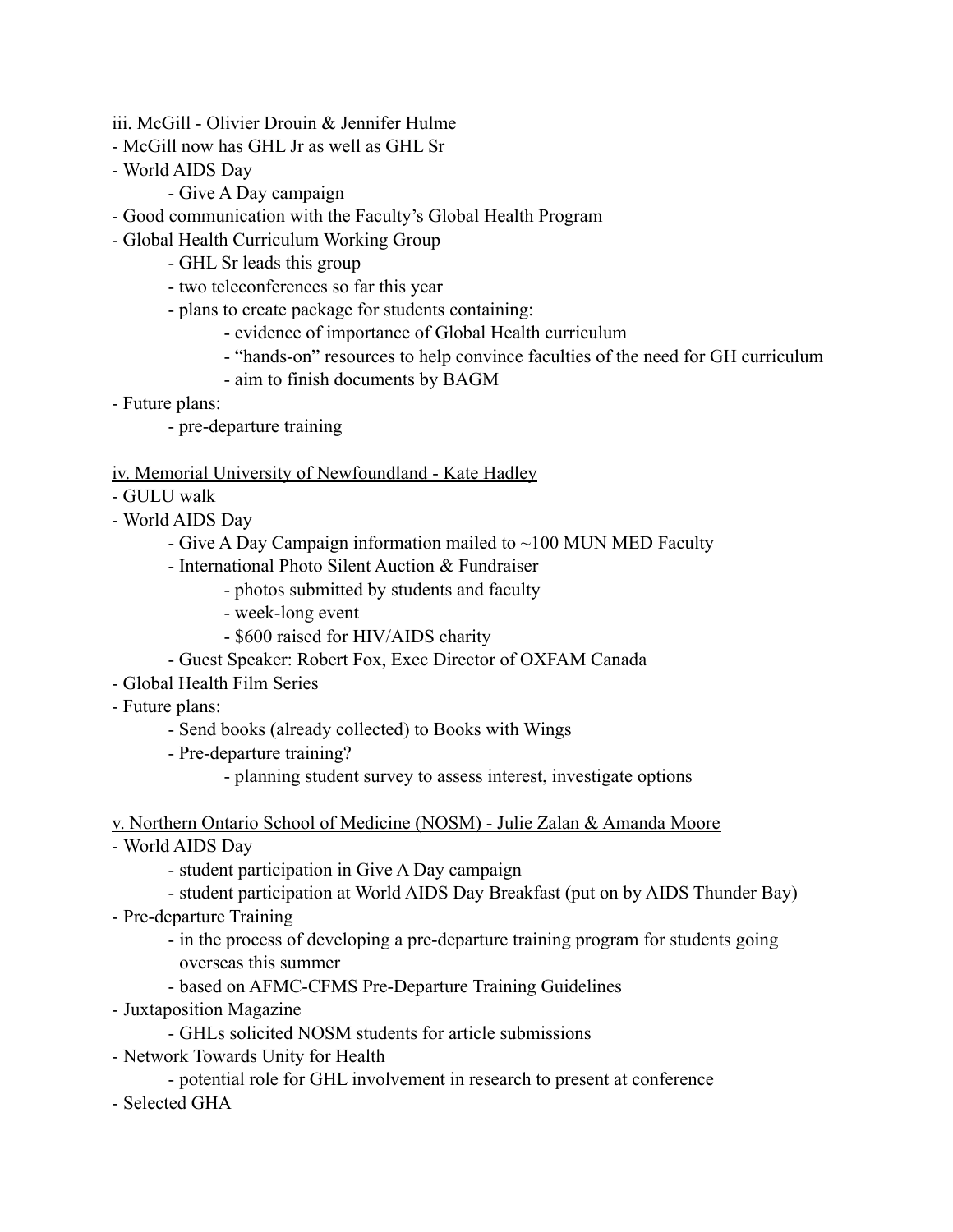vi. Queen's University - Jessica Liauw & Jesleen Rana

- Health and Human Rights Conference, Oct 3-5, 2008
- Global Health Lecture Series
	- weekly basis
	- 102 students participated
	- students receive recognition from the Dean for certain amount of participation in global health activities
- Community Health Initiative
	- promotion of global health in a local context
	- GHLs organized field trip to Katarowki Friendship Center to learn about Indigenous
- health issues and invited guest speaker to talk about his work with youth and addiction - World AIDS Day
	- Give a Day Campaign information sent out to all faculty members in the Department of Medicine at Queen's
	- asked students "give an hour of their time" to attend a lunchtime assembly and listen to two guest speakers
	- GHLs ran 2-week AIDS education campaign using quotes to illuminate the experience of living with HIV/AIDS
- Global Health Curriculum
	- Queen's in the process of revamping curriculum; GHL in discussions with school administration about how global health will be integrated into this segment of the new curriculum
	- GHLs participate in Global Health Curriculum Working Group
- Future plans:
	- Global Health Gala and Fundraiser: Feb 27, 2009
	- Health and Agriculture Week, Mar 9-13, 2009
	- planning Health and Human Rights Conference 2009
	- Student-run Infectious Disease Elective Course to start September 2009
	- development of global health website
	- annual report

vii. University of Alberta - Brianne Hudson and Catherine Arkell

- Pre-Departure Training
	- second year running, sessions are four hours in length
	- based on AFMC-CFMS Pre-Departure Training Guidelines
	- 3 separate training opportunities: 2 afternoon sessions, 1 lunch hour series
	- now co-sponsored by Faculty and mandatory for students going on approved international electives
- Post-Departure Debriefing
	- organized coffee night in early September for students to discuss overseas electives they did over the summer
	- Associate Dean of Global Health attended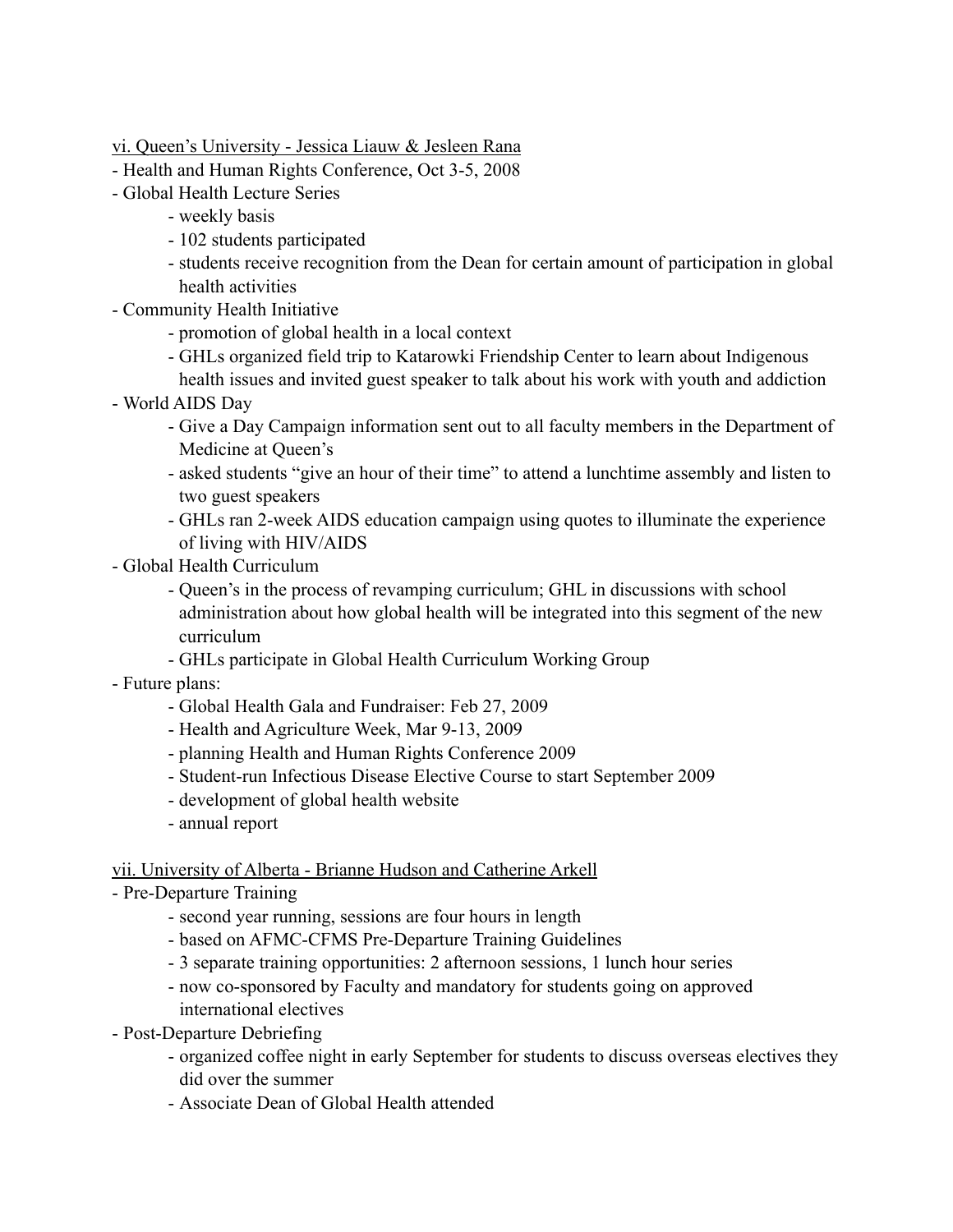- GHL Jr attended CFMS AGM
	- GHL Sr secured funding and worked with MedSoc to hold the GHL election early such that the GHL Jr could attend the AGM at the beginning of her term
- Canadian Conference on International Health, Oct 26-28, 2008
	- both GHLs attended this conference and delivered a presentation about it to the UofA's Global Health Rounds
- Selected GHA and offered support as he transitioned into his role
- Future plans:
	- February: 3rd annual International Photo Contest and Silent Auction
	- April: Rich Man Poor Man Dinner

viii. University of British Columbia - Andrea Lo & Tonia Timperley

- Created GHL Jr position and elected GHL Jr
- Implemented clips campaign
	- obstetric fistula clip spurred student interest in holding Obstetric Fistula Fundraiser
	- students raised \$2300; amount matched by one professor for a total of \$4600, which was donated to UNFPA Campaign to End Fistula and World Vision Safe Motherhood in Ethiopia Fund
- World AIDS Day Events
	- students from the medical and dental classes of 2012 participated in a class photo in the formation of the red ribbon
	- picture formed part of a feature article on World AIDS Day in campus newspaper
	- secured funding to distribute HIV/AIDS materials to medical students in all four years
	- World AIDS Day photography sessions
	- red ribbon sales
	- Give A Day Campaign participation by UBC faculty and physicians
- Started planning UBC Global Health Website in conjunction with the UBC Department of International Health
- Future plans:
	- continue work with Global Health website
	- continue clips campaign
- ix. University of Calgary Michelle Tubman and Nadia Shehata (outgoing)
- Global Health Updates: sent out weekly to all classes
- UofC's R3 Night: GHLs ensured there was a Global Health speaker to talk about the UofC's R3 program in Global Health
- International Elective Calendar
	- every year, GHLs collect photos from students' international electives and use them to create a calendar
	- proceeds go to Kiva, NGO providing microfinancing to entrepreneurs in low income countries
- International Electives Night
	- students set up poster presentations and share experiences on international electives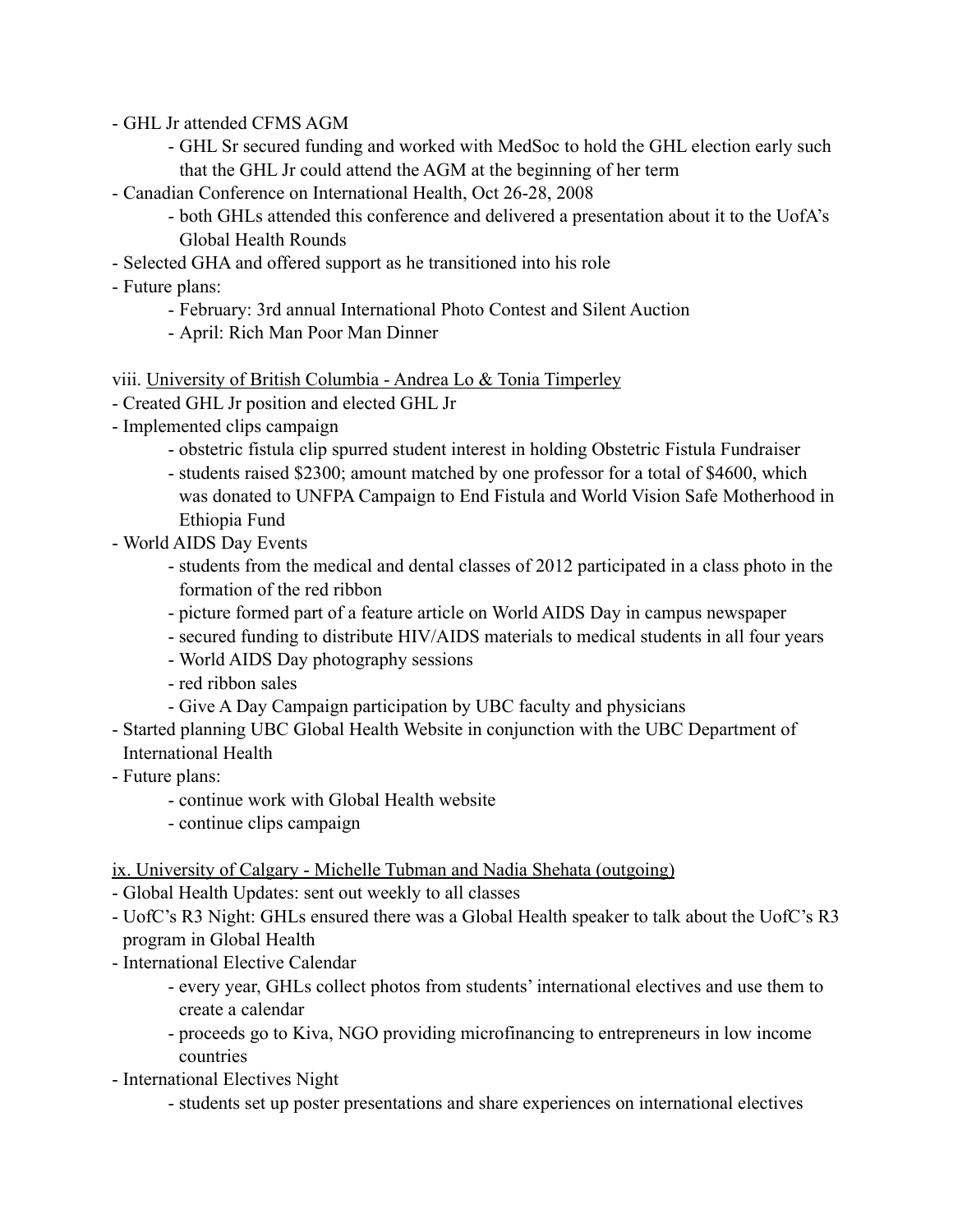- included a silent auction of international photos
- proceeds to Kiva
- World AIDS Day
	- collaborated with other groups to organize events including a pub night, selling T-shirts, giving away red ribbons and popcorns for donations, and a movie night
	- encourage faculty to participate in Give A Day Campaign
- Promotion of CFMS activities and programs, including GHMP and international exchanges
- Selected GHA and have supported her in starting a new faculty-supported Aboriginal Health Interest Group
- Future Plans:
	- workshop for students interested in working overseas
- x. University of Manitoba Kristen Creek & Aleesha Gillette
- Global Health Interest Group
- Speaker series
- World Diabetes Day
	- carb-counting luncheon, money raised for Life for a Child
- World AIDS Day Photo Auction
	- money raised for Nine Circles Community Health Centre
- involved in Immigrant and Refugee Health Interest Group which hosts speakers, movie nights, and other events
- involved in student-run French Club
- Future plans:
	- Global Health Awareness Week, March 2009
	- put together binder with information and resources about global health experiences and opportunities
	- pre-departure training
	- continue to advocate for global health inclusion in upcoming accreditation/curriculum reform process
	- advocate for student involvement in Global Health / Public Policy Centre opening soon at UofM

#### xi. University of Ottawa - Samantha Green & Becky Wallace

- Global Health Awareness Day, September 30, 2008
	- displays by MSF and other international health groups
	- panel discussion
- Speaker series
	- International Day for the Eradication of Poverty
	- Peace Through Health
	- Challenges in the HIV/TB co-epidemic
	- Climate Change & Health: Health Challenges Around the World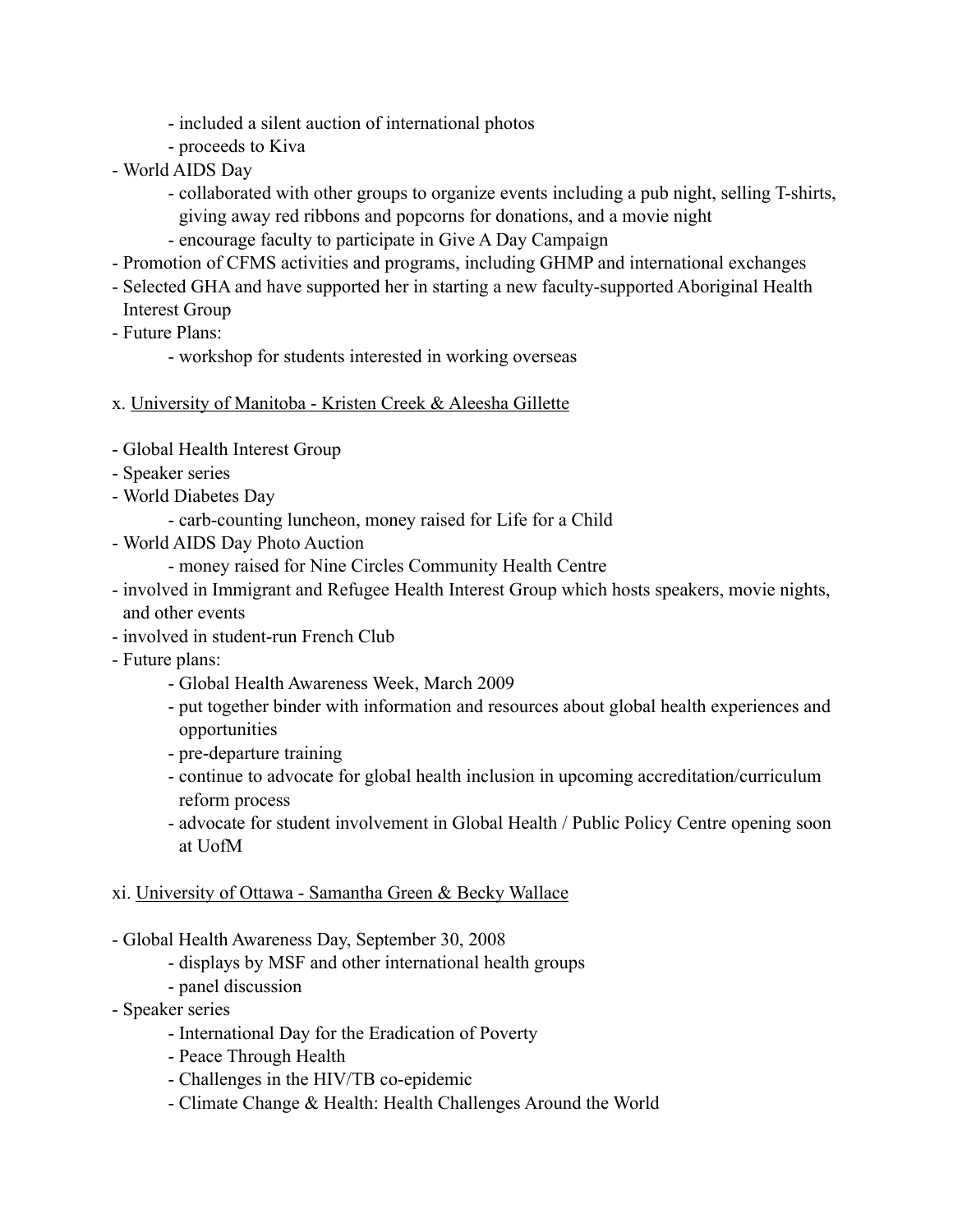- student participation in SUNSIH Conference
- World AIDS Week
	- showed pertinent video clips
	- "Give A Day to World AIDS" event with Dr Jane Philpott (founder of Give A Day)
- Fundraiser for Ottawa's Bruce House and Dignitas International
- Food Drive for Refugee House & the Ottawa Food Bank
- Future Plans:
	- movie screening: "Triage"
	- pre-departure training
- xii. University of Saskatchewan Zia Poonja & Bev Wudel
- global health club: Health Everywhere
	- sent two members to CCIH in October
- World AIDS Week
	- bake sale and red ribbon sales
	- raised \$1000 for Stephen Lewis Foundation and AIDS Saskatoon
- speaker: Sultan Sadat, Afghan refugee
- Future plans:
	- anti-nuclear proliferation advocacy group
	- planning annual dinner banquet fundraiser
- xiii. University of Toronto Rob Ciccarelli & Amitha Kalaichandran
- World AIDS Day
	- "Give A Day" event including music, speakers, HIV/AIDS awareness
	- bake sale raised \$200 for Give A Day campaign
- Green Meds Initiative
	- MedSoc policy outlines a set of environmentally conscious requirements and recommendations that must be adhered to by all clubs in order to receive funding
	- no disposable coffee cups, Styrofoam, or bottled water at MedSoc events
	- at Orientation Week, no bottled water, only biodegradable plates, cups and cutlery, students received stainless steel coffee cups and water bottles, USB keys with documents instead of paper, and cloth bags
	- also: cell phone recycling, Books with Wings, Environment & Health Portfolio
- GHLs drafting policy on environment to present as resolution to CFMS
- Future plans:
	- co-ordinate student-run pre-departure training program
	- Global Health Environment Symposium

xiv. University of Western Ontario - Mike Slatnik & Dax Biondi

- GET Ready! Pre-departure Training Conference, February 26-28, 2009
	- based on AFMC-CFMS Pre-Departure Training Guidelines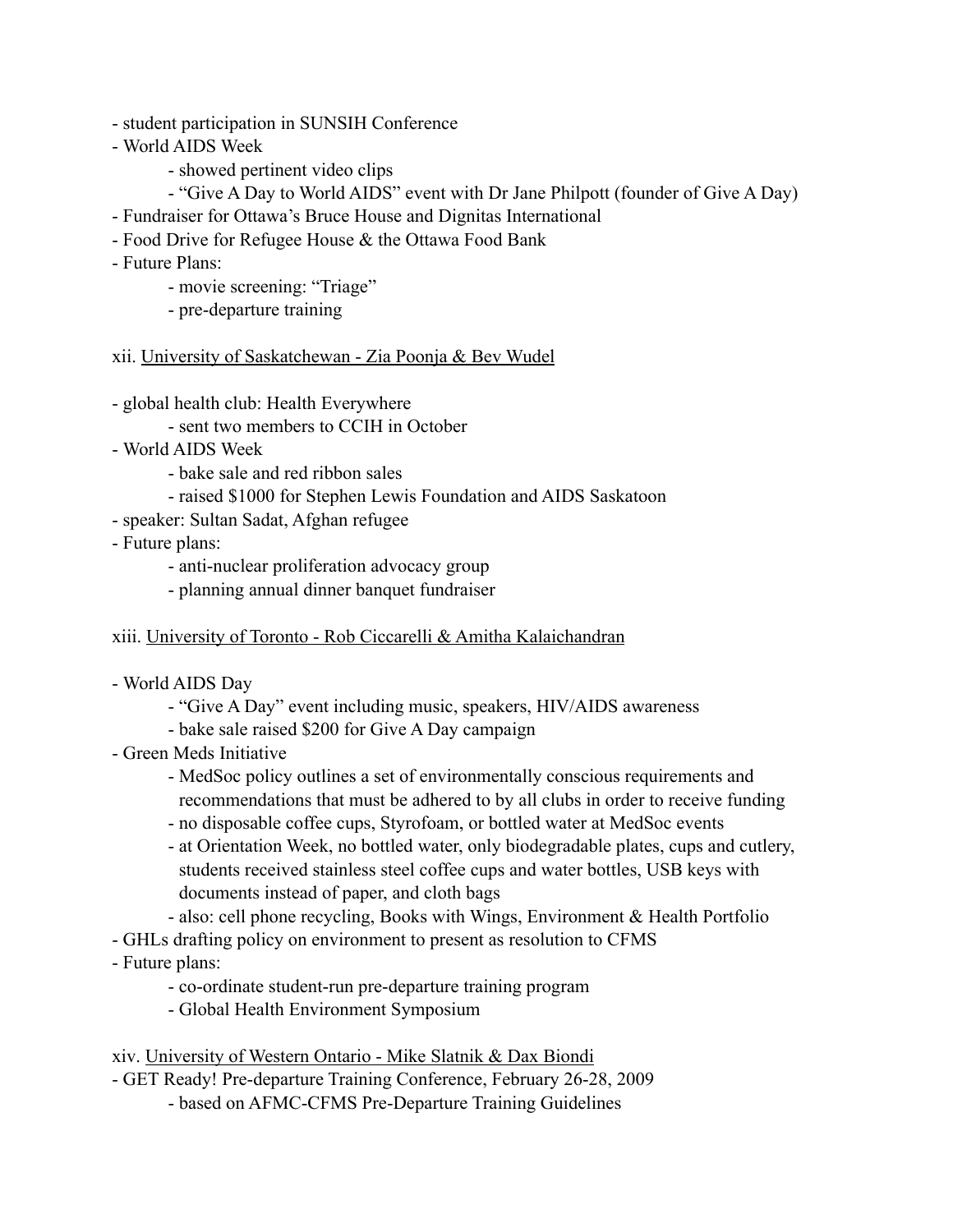#### - MedLink

- online student partnership between National University of Rwanda and UWO
- students exchange emails, photos, etc.
- 76 participants
- Student involvement in IFMSA exchanges, GHMP and TRAUMA Project
- Selected GHA
- Future plans:
	- planning Hungry for Change Gala and Fundraiser 2009

# **4. School Updates - Full Versions**

### i. Dalhousie University - Alyson Horne-Douma & Rosie Ashton

Sept. 10, 2008: Ramesh Ferris, polio survivor and "Cycle to Walk" founder, came to speak to a well attended audience, including members of Polio Nova Scotia.

Sept. 2008: Team entered in the ScotiaBank AIDS Walk; despite bad weather, there was a good turn-out to the event, and we all did yoga in place of walking! The Dalhousie team raised over \$800, and won the award for having the most team members!

Oct. 2008: A potluck was held for the members of our group, the Dalhouise Global Health Initiative (GHI). It was very well attended, including a few members from faculties other than medicine, and lots of new first year students. We did some great brainstorming for the rest of the year.

Nov. 2008: Textbook project underway with three librarians for Capital Health on board, and several pre-meds with cars willing to collect and inventory books. Unclear whether Books With Wings (officially endorsed by the CFMS) will be up and running before the new year, so we may have to wait until then to formally get a system started, or choose a new organization. Committee working on flyer for International Health Office, with interest in sending some books with students going on international electives.

Dec. 2008: AIDS Week was a huge success, raising over \$1000 from the bakesale at the Dal Student Union Building, ribbon-selling (for the Nova Scotia Gambia Association), and martini night at The Bitter End Martini Bar in downtown Halifax. We participated in an event with the AIDS Coalition of Nova Scotia at the main Dalhousie Campus, in cooperation with a number of different student societies, where we were able to have an information booth. The Bitter End would like to continue a formal relationship with the GHI for any other fundraiser we would be interested in having. All proceeds from martini night went to Mothers2Mothers in South Africa, an NGO committed to preventing mother to child transmission.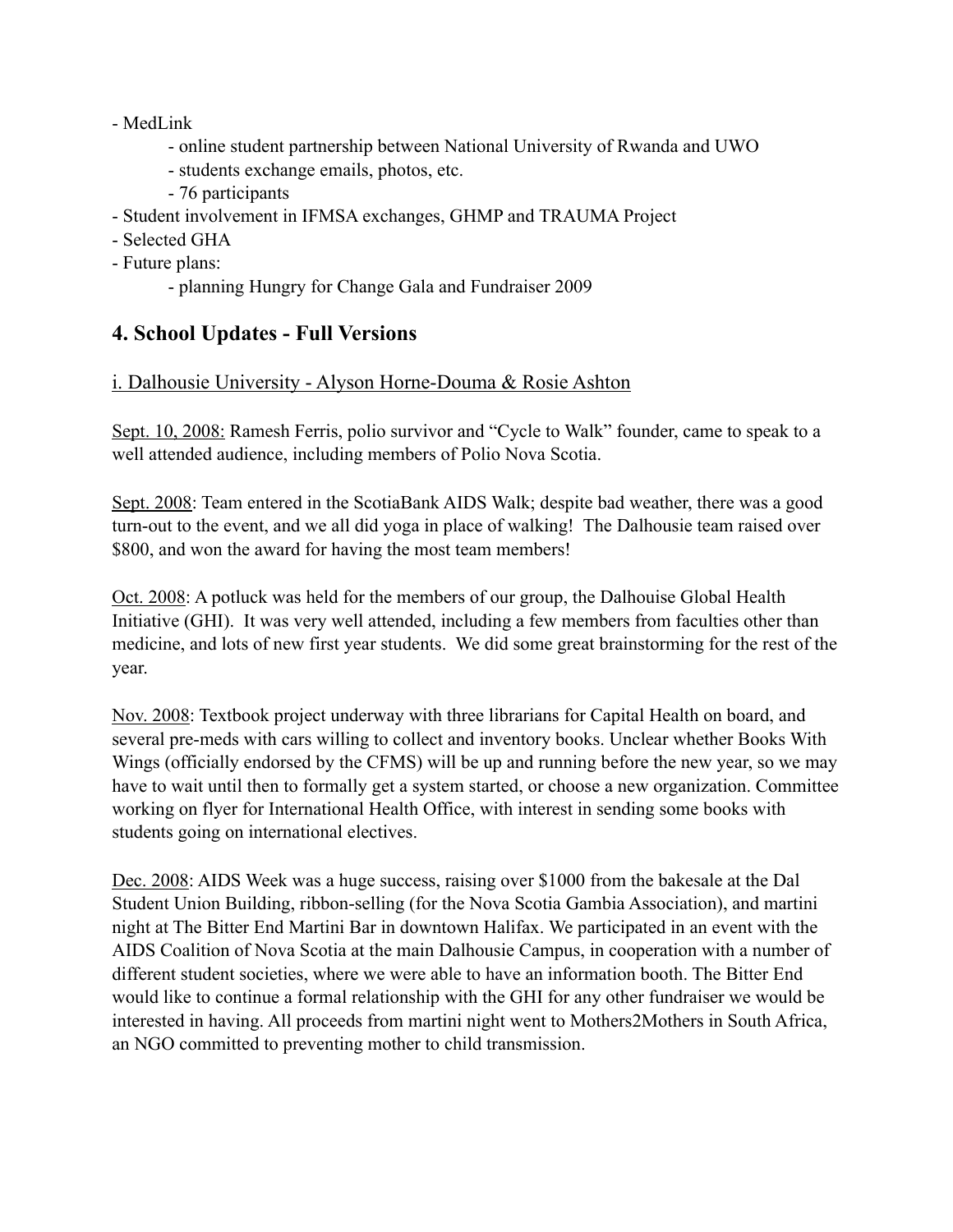Jan. 2008: We will be participating in the societies' fair at the main campus, in order to expand our membership to include more students from other faculties.

A coffee house/photo auction is in its planning infancy. Two chairs have volunteered to see this project through: Emily Kay and Robin McNearny. Photographs will be arriving from the Mikinduri Children of Hope Foundation, which abide by our condition to promote responsible tourism: regarding photographs of individuals, permission must be given for the photograph to be taken.

Throughout the year so far, we have collaborated with the International Health Office on the monthly and weekly speakers series' they host.

**New Initiative:** MERcI (Medical Equipment Recovery Initiative)

- There are wide discrepancies in the delivery of health care between developed and developing countries. While developed countries do, of course, face challenges in the delivery of care, they pale in comparison to the challenges based by developing countries which face human resource challenges, severe monetary constraints, and lack of technical resources to help them meet the clinical demands. It might be possible to help some units in developing countries by shipping expired equipment to them.
- Every unit in every hospital has to maintain a stock of supplies in order to meet clinical need. Most of these supplies have expiry dates. Because of necessity of never running short of a critical piece of equipment, an excess of stock is usually kept on hand. This inevitably means that some equipment reaches an expiry date without being used. The current practice is to dispose of expired equipment. This proposal is to develop an alternative to dumping expired equipment. We propose instead to ship it to developing countries who may use it for training or for clinical care.
- The amount of material available is not clear. However the current health budget in NS is \$3,000, 000,000. Most of these funds are spent on human resources and operational expenses but clearly if even a small percentage of the funding could be tapped it has the possibility of making a significant change. Storage space obtained at the Victoria General hospital and a formal meeting with bio-ethicist Dr. Nuala Kenny to discuss issues surrounding the project and to get a pilot program running was achieved.
- This is very similar to REMEDY, a program put in place by Yale and Duke .
- We currently have three bins in place, and have the heads of

MERcI will hopefully be officially launched in Feb. 2009.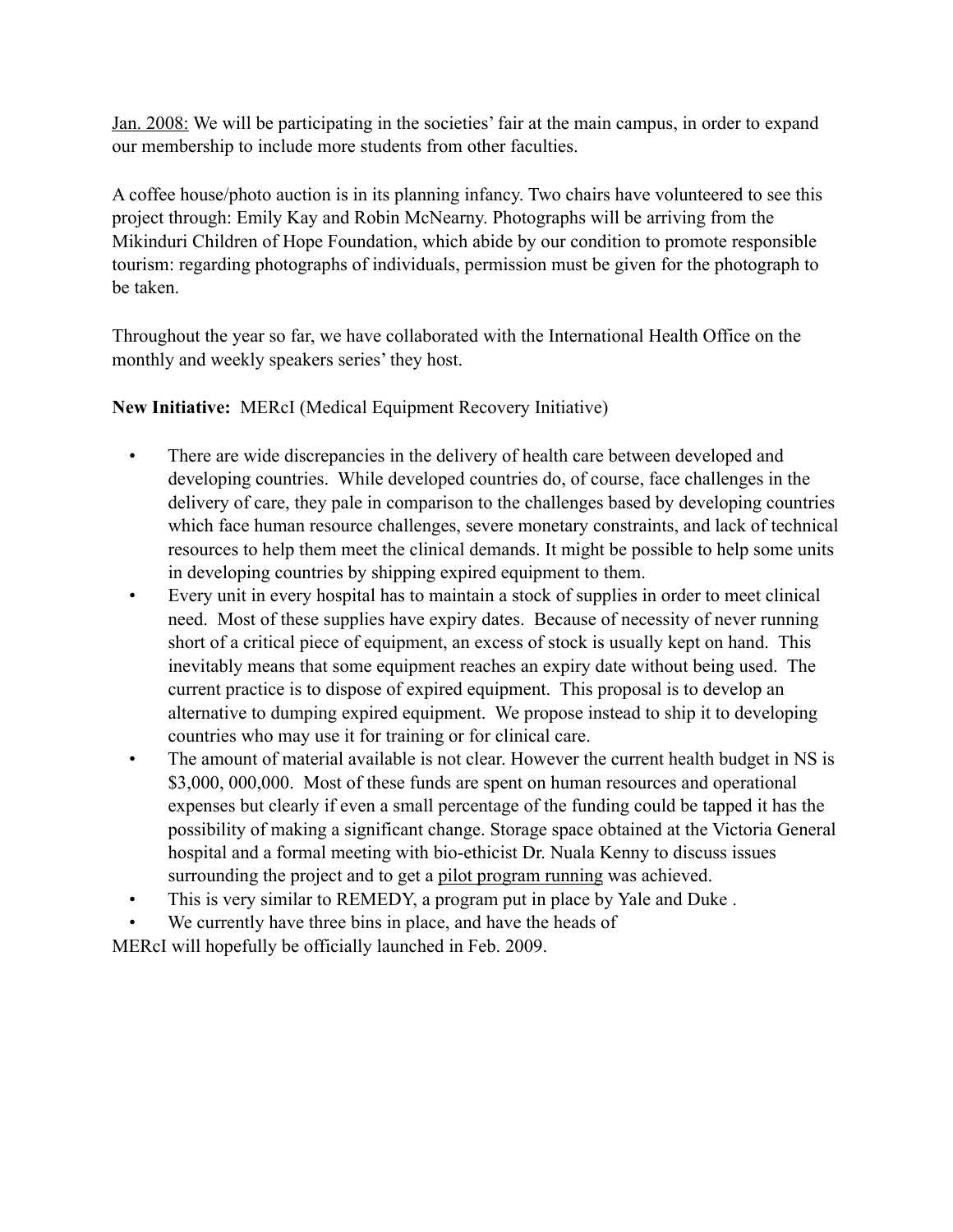### ii. McMaster University - Chris Keefer & Molly Forrester

#### GUEST SPEAKERS:

1) Robert Huish – Going where no doctor has gone before: The role of Cuba's Latin American School of Medicine in meeting the needs of some of the world's most vulnerable populations -October 8, 2008

2) Quique Rodriguez – Addressing Health Care Needs with International Non-Governmental Organizations: Nuisance or Necessity? – October 22, 2008

 • Quique Rodriguez will speak about growing up as an orphan in Honduras as well as his involvement with Sr. Maria Rosa and her organization Sociodad Amigos de los Ninos. He is now a paramedic, teacher and musician as well as the Co-Founder  $\&$  Managing Director of Latin America operations for Global Medical Brigades, which brings in American doctors into Honduras to treat the poor in remote communities free of charge.

#### World AIDS Day – December 1, 2008:

-Partnered with McMaster MSF chapter for the "Angry Faces Campaign"; students participated in having their picture taken for campaign -Presented brief video clips and statistics on HIV/AIDS before lecture

#### International Electives Night: From A student's perspective – December 17, 2008:

-Upper years recounting their experiences in a variety of countries (e.g. Uganda, Scotland, India) -An opportunity to ask all the questions about electives abroad that you've had at the back of your mind

-Sampling some fine international cuisine

#### Neglected Infectious Diseases Speaker Series:

January 12, 2009 – Dr. Chrisitian Kraeker – Chagas Disease November 26, 2008 – Dr. Andrea Hunter – Pediatric Malnutrition October 23, 2008 – Dr. Tim O'Shea – Malaria September 24, 2008 – Dr. Tim O'Shea – TB

PROJECTS "in the works": **Public Health Harm Reduction Elective (VAN program)**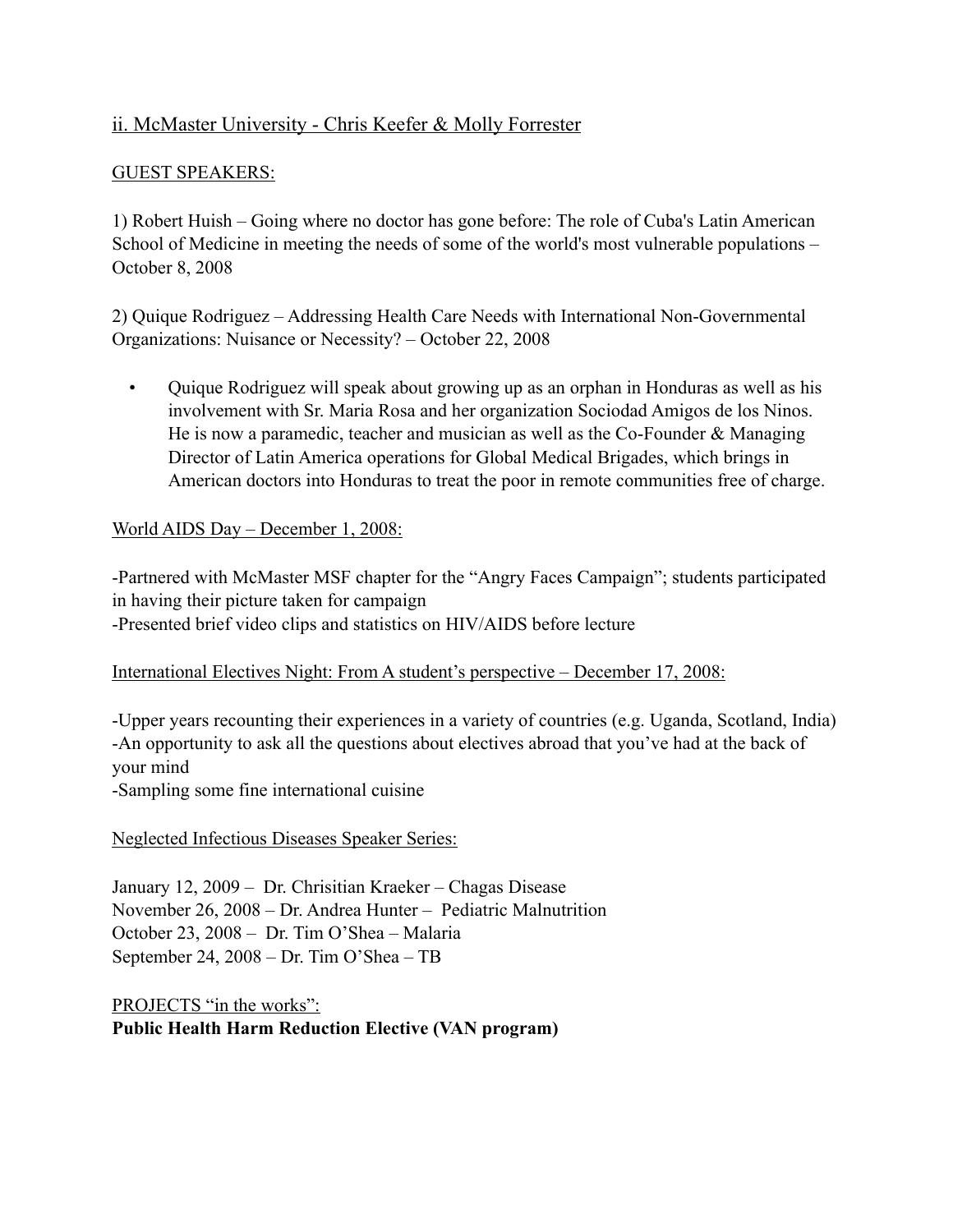o Opportunity for MacMed students to participate in a Hamilton Public Health Harm Reduction Program

### • **HARP – Program linked with Hamilton SISO (Settlement and Integration Services Organization) – Assisting Newcomers to Canada**

- o Setting up matches with volunteers to help them navigate the health care system
- o A problem families encounter when they arrive in Canada and see a family doctor is that they feel a lack of communication with the physician. This can be due to time constraints, language barriers etc…
- o Medical students can be matched to a family to do sessions on history taking, general information etc…
- o They can accompany the family when going to the doctor or pharmacist
- o This can help the families get better acquainted and equipped to navigate the medical system
- o HARP project leaders will be continuing their meetings with in the new year

### • **Refugee Health Speaker Series**

**o** Movie & Speaker Night – end January/early February 2009

### • **Pre-Departure Training for International Electives**

We are planning on MANDATORY pre-departure training sessions for all medical students (and eventually residents) to start in **May 2009** in anticipation of summer departures and then to continue a few times per year to catch all students going on electives (no matter what year of MD programme).

There is certainly a role for students to gather on separate occassions to discuss other topics that you may wish to cover in more detail, but we are planning to address:

- 1) Personal travel health issues (immunizations, malaria prophylaxis etc etc)
- 2) Travel safety issues
- 3) Cultural and language competencies

4) Ethical issues

(In addition to a post-return debriefing session to cover a number of issues, mostly at the students' suggestions)

### • **World Causes Awareness Campaigns**

o This project involves educating our class on events and dates dedicated to important global causes (eg: World AIDS Day, International Women's Day, etc.)

#### NEW PROJECTS: 1) **Surgical R's (REMEDY) Project**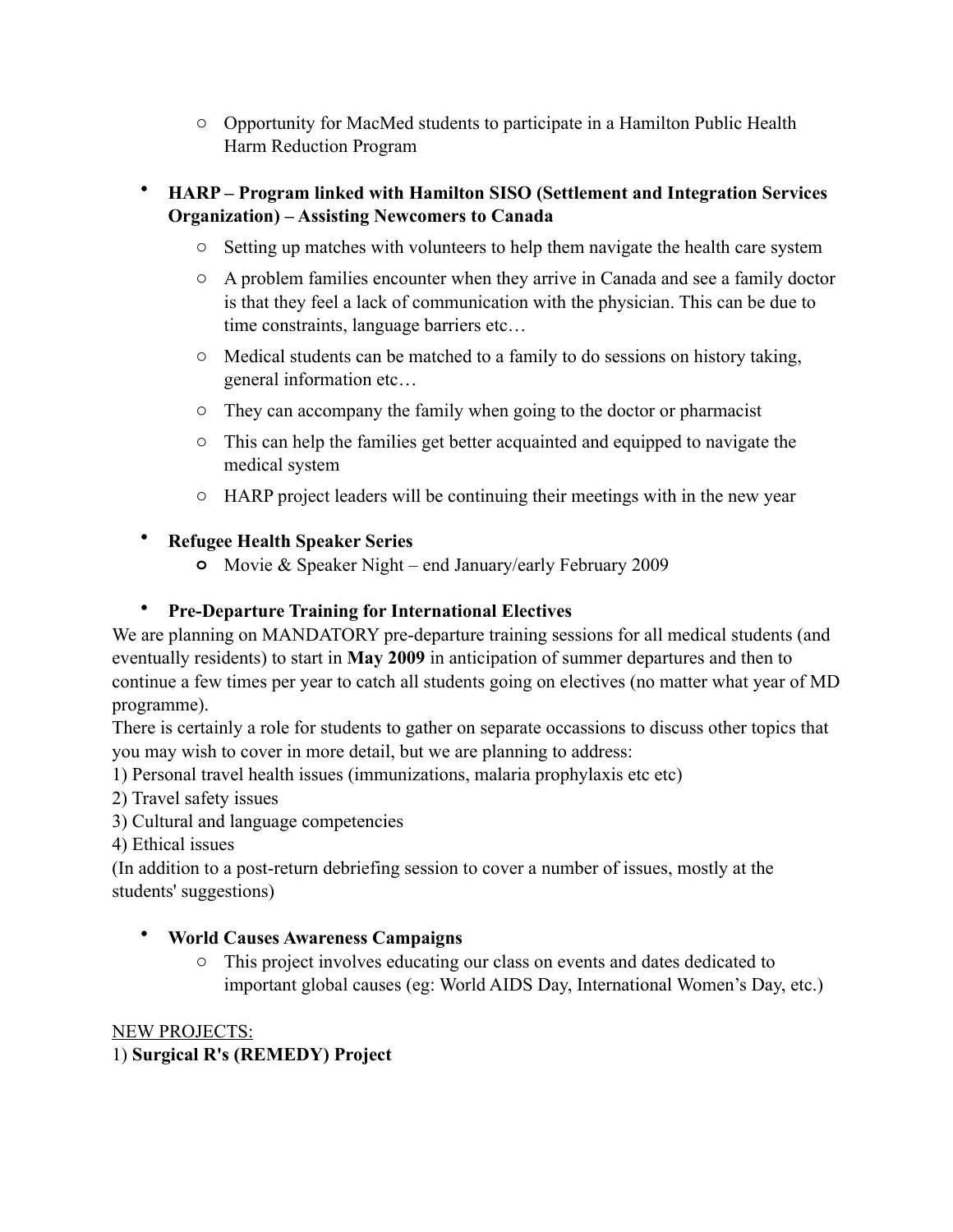- The project involves the collection of sterile surgical supplies that would otherwise be disposed of for donation and use in other countries
- There is an organization in the US that prepares packages for this purpose
- People involved in the project would collect sterile surgical supplies that are about to be disposed and donate it abroad

### 2) **New Pharmaceutical Awareness Initiative**

• Considering starting up a chapter of UAEM (Universal Alliance for Essential Medicines) – concerned with having socially just licensing agreements for university research

#### Affiliations with McMaster Medicine groups:

- Political advocacy Group
- CHIME (Community Health Initiative with McMaster Education)
- Aboriginal Health Interest Group
- International Surgery Awareness Week (ISAW) Organizing Committee

### Affiliations with McMaster groups:

- MSF
- Amnesty International

### iii. McGill University - Olivier Drouin and Jennifer Hulme

McGill moved this year from having only a senior GHL to having both a junior and a senior GHL, something that will greatly improve continuity and organizational memory. On the ground, medical students have contributed to the university-wide World AIDS Day campaign, among other things by running the Give A Day Campaign. McGill is also planning to organize a pre-departure training this year for medical students going abroad next summer, something that have been lacking in the past at McGill. The Global Health curriculum that was available to Med and Nursing students last year is back this year, welcoming now students from all health sciences disciplines offered at McGill. Communication is excellent with the Faculty, in particular with the Global Health Program which involve many students in its activities (students presentation, Global Health Conference, funding opportunities, etc).

Global Health Curriculum Working Group: In addition to the CFMS GA in September, the working group have met twice, via a conference call. The group has a good core of very committed individuals and progress is made at each occasion. Our focus for this year is to help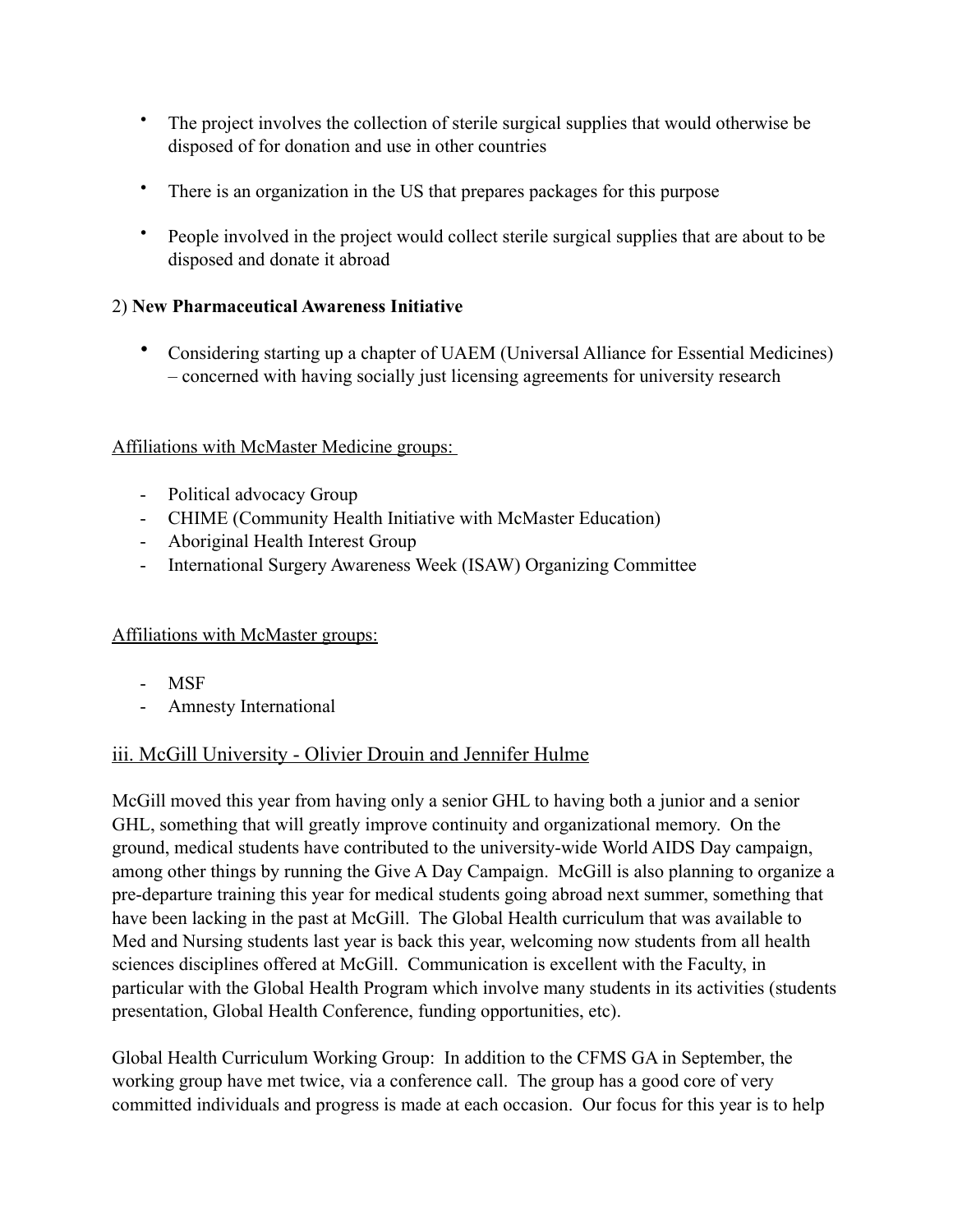GHLs and dedicated individuals in faculties without a Global Health Curriculum to set one up. This include drafting a package with evidence of the importance of Global Health Education as well as more "hands-on" resources to convince faculties on the need to have such programs. These documents are being drafted at present and will hopefully be completed by the end of the academic year.

# iv. Memorial University of Newfoundland - Kate Hadley

- o Since Memorial has a relatively small student population the GHL/GHA (Kate Hadley) works closely with the International Health Action Group (IHAG) to plan and organize events throughout the med school and community
- o At the meeting it was determined that World AIDS Day would be focus for the fall (December 1st).
- $\circ$  There was a good representation of students at GULU walk on Saturday October 25<sup>th</sup>, 2008
- o We announced that we would be showing movies periodically throughout the year open to whoever was interested. Our first was shown on October 28<sup>th</sup> and we watched "Uganda" Rising" – very well received and appropriately timed with GULU walk
- o Early in November I received an email from Linda Ross who is the Media contact for the local branch of Oxfam Canada. She expressed interested in combining forces and getting a speaker for WAD.
- o I met with Linda and Fran (with the AIDS Committee of Newfoundland and Labrador) and we decided to work on arranging Robert Fox as the speaker for WAD
- o Also early in November it was announced that we would be doing a photo auction fundraiser in support of an HIV/AIDS charity during the week of December  $1<sup>st</sup>$ - 5<sup>th</sup> in the main med school lobby. In the past the photo auction has been a great success, we encourage photo submissions from students and faculty (framed and basically any travel photo or photo that they feel someone else would appreciate). The photo auction runs "silent auction style" in the main lobby of the Medical School. Bidding is open to anyone and then when the auction closes we contact the winners to arrange pick up plans.
- **o** WAD:
	- o The week before WAD "Give a Day" campaign brochures and letters were sent via internal mail to  $\sim$ 100 MUN MED Faculty. And posters were displayed throughout the Health Sciences Center (Medicine, Nursing and Pharmacy schools)
	- o Robert Fox- Executive Director of Oxfam Canada delivered: 'HIV/AIDS: Power, Politics and Pandemic. The speech was very well received by all those who attended and generated a great discussion with lots of interesting questions. It was a huge honor to have such a well known speaker spend WAD here at Memorial's Medical School. Exciting!
	- o The Telegram (local newspaper) was at the event and there was a small write up before an after.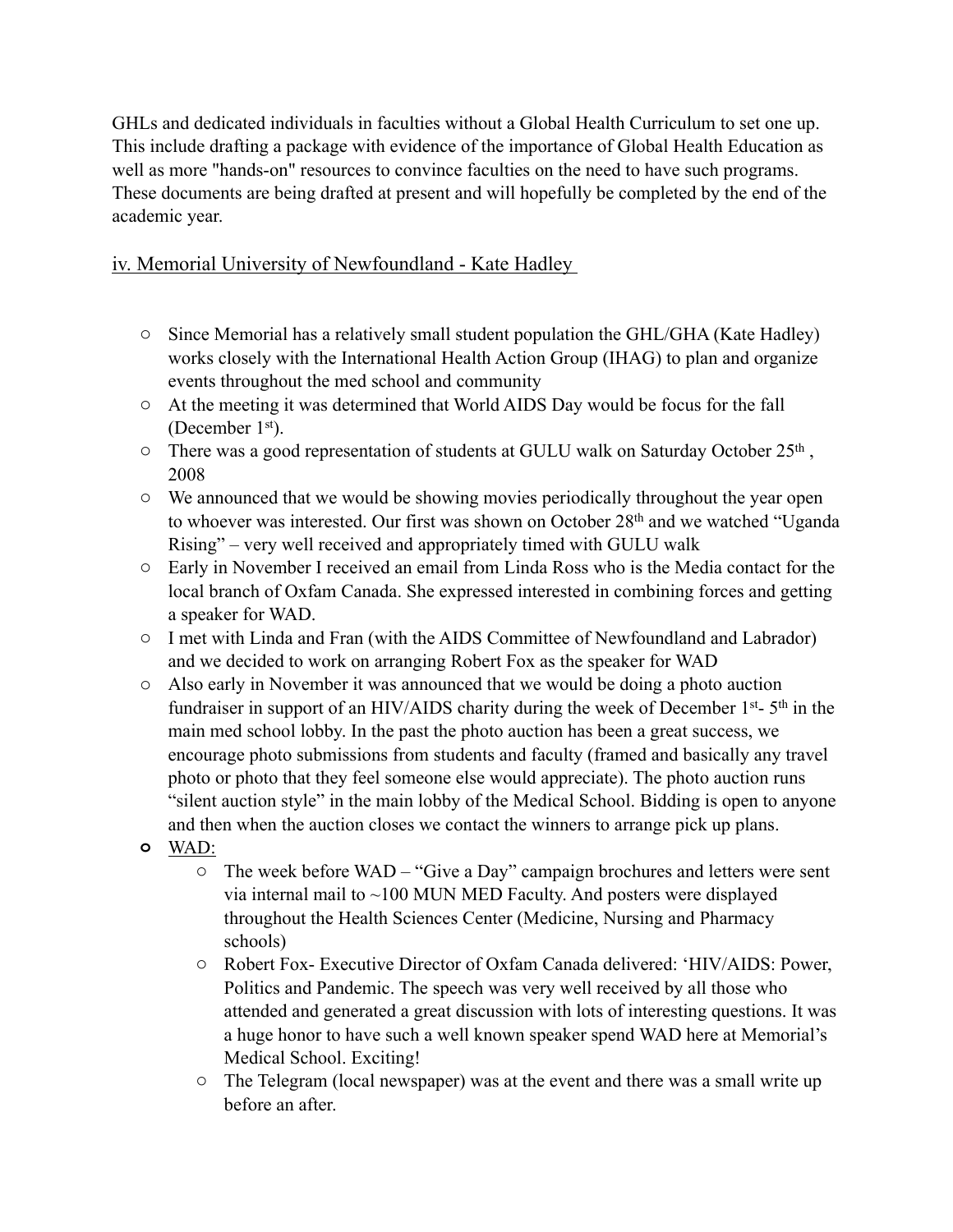- $\circ$  The photo auction ran the week of December 1<sup>st</sup> to the 5<sup>th</sup> and although there were fewer photos than last year, we estimate that we made \$600+ for an HIV/AIDS charity that will be selected in the new year!
- o There has been a lot of talk about implementing 'Pre-Departure' Training for international electives during all 4 years as well as summer volunteer positions etc… Interest for this training will be gauged by the Memorial CFMS annual survey of current students and then implementation accordingly will follow. I am anxious to see what students opinions are on this topic and excited about the educational component.
- o So in terms of what I hope to do next/in the winter:
	- o Investigate/plan options for 'Pre-Departure' Training within the school. Potentially hosting a few sessions of this with any students interested- especially geared towards those with international electives on the horizon (maybe given by someone who has been on an international elective?)
	- o Check the binders in the UGME and update the lists of international electives (with the help of those who have submitted forms for the binder, and potentially Dr.Brundynski)
	- o Organize the 'Books with Wings' send off of the 100s of books collected.

### v. Northern Ontario School of Medicine (NOSM) - Julie Zalan & Amanda Moore

1. WORLD AIDS DAY: NOSM participated in this year's GIVE A DAY TO WORLD AIDS CAMPAIGN to raise funds for the Stephen Lewis Foundation and Dignitas International. We distributed an email to NOSM students, residents, staff and faculty explaining the history and purpose of the campaign and asking for their support. We also distributed personalized letters to select faculty members regarding NOSM's involvement in the campaign. Individuals were directed to the websites of the recipient organizations to donate and requested to select NOSM as their workplace/community campaign. We have not yet received the final amount raised by NOSM from the campaign organizers, but feel that this year laid a good foundation for our school's continued involvement in the campaign in coming years.

NOSM students on the West campus also attended the World AIDS Day Breakfast hosted by AIDS Thunder Bay. This provided our GHL Junior with the opportunity to introduce our Global Health Program to the Thunder Bay community and to network with other groups and organizations in the area that are active in global health. Several NOSM students on the East campus were also in attendance at the Access AIDS breakfast in Sudbury.

2. PRE-DEPARTURE TRAINING; NOSM's Global Health Liaisons are currently working with several other students to develop comprehensive pre-departure training for students who will be traveling on exchange this coming summer. There has been discussion surrounding the need to put guidelines and recommendations into specific learning objectives for our students. The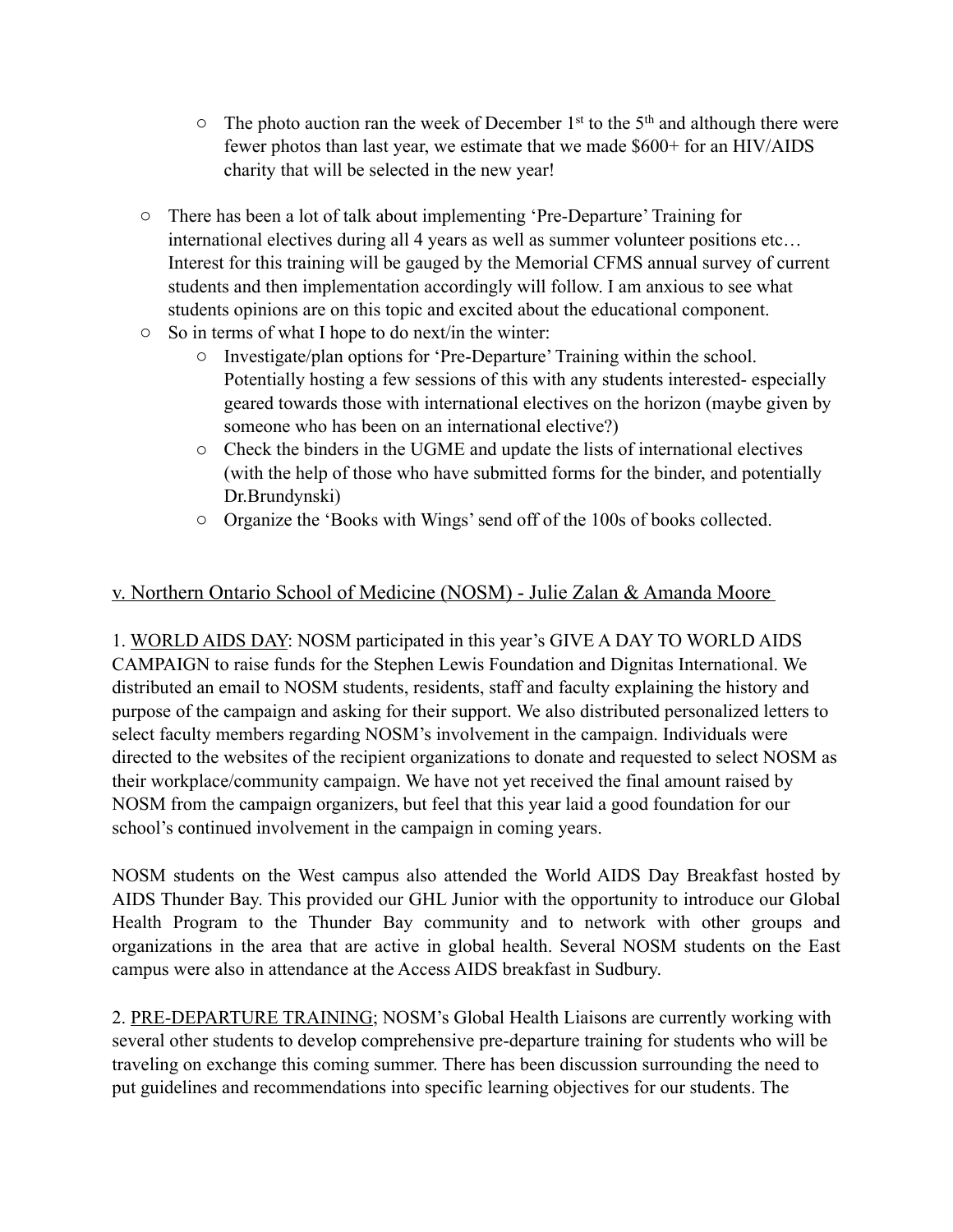following are recommendations that we are currently considering: Personal Health, Travel Safety, Cultural Competency, Language Competencies, Ethical Considerations.

3. JUXTAPOSITION MAGAZINE: Our GHL Junior is also a member of the editorial team for a global health magazine affiliated with the University of Toronto's Centre for International Health called Juxtaposition. She has solicited articles from NOSM students with one submission for the coming spring issue and several for the following fall issue. The magazine is an excellent forum for medical students to engage with global health issues and to lend their voice to the global health movement. Amanda hopes to solicit an article drawing the parallels between northern communities in Canada and resource-constrained settings in the global South.

4. NETWORK TOWARDS UNITY FOR HEALTH: The Northern Ontario School of Medicine is currently a member of the Network Towards Unity for Health, which hosts an annual conference for global health practitioners and students. The Global Health Liaisons have been approached by NOSM faculty with a proposal for students to conduct research on NOSM's model of distributed learning and its impact on students' sense of social accountability. The students would then have an opportunity to present their findings at the Network's conference and discuss the value and appropriateness of distributed learning in other community contexts. We will be discussing this opportunity further in the weeks to come.

5. SPEAKER SERIES: A core part of NOSM's global health program in the past few years has been a speaker series for our students. We have not had any speakers yet this year but have been in contact with Dr. Michael Clarke from the International Development Research Centre (IDRC), and Dr. Samantha Nutt and Dr. Eric Hoskins from War Child Canada. This is a challenging component of our program given our campuses relative distance from Ontario's major urban centres; however, we have attempted to overcome these barriers using audio and video technology.

6. WORKING GROUPS: NOSM's GHL Junior is currently involved in the Pharmaceutical and Advocacy working groups, while our GHL Senior is a member of the groups for Advocacy and Pre-Departure Training. Julie will share the progress that we make on our pre-departure training with that respective group.

7. GLOBAL HEALTH ADVOCACY: Ms. Celia Sprague was selected as the Global Health Advocate for NOSM. She will be attending the Montreal World Health Organization Simulation and working to implement this year's CFMS-GHP advocacy campaign, which has a focus on Aboriginal Health. We are excited for this year's chosen theme and feel that it is particularly pertinent to the communities in which NOSM students work.

8. IHMP: Several students from NOSM applied for the International Health Mentorship Program with the Canadian Federation of Medical Students.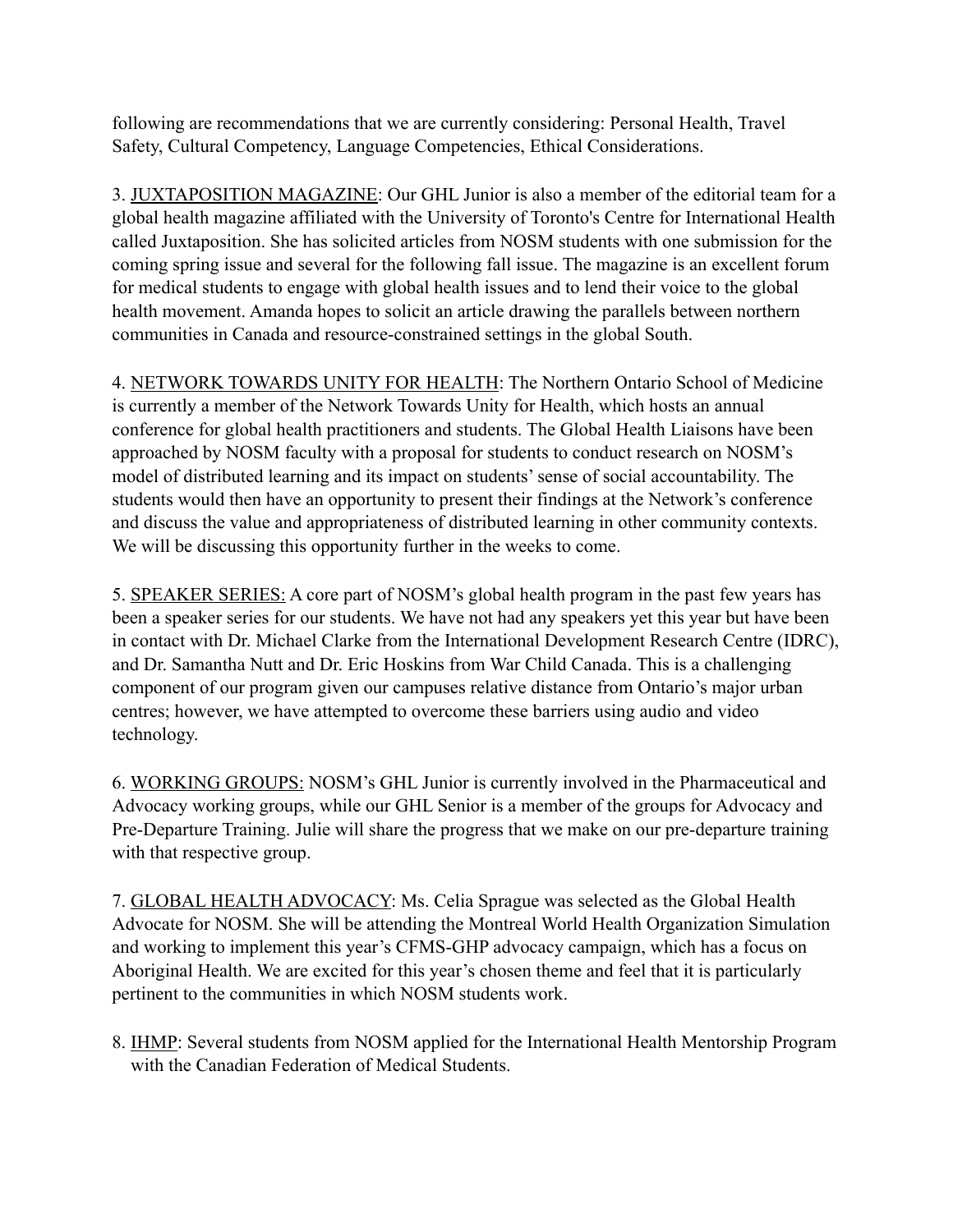#### vi. Queen's University - Jessica Liauw & Jesleen Rana

Activities completed Sept-Dec 2008:

#### 1. Health and Human Rights Conference 2008: Oct 3-5

This year's theme was: From Intentions to Actions: perspectives on global health. Over the course of the weekend we welcomed 27 speakers and approximately 150 delegates from various disciplines related to global health including political sciences, history, English, medicine, physiotherapy, and environmental studies. Our main keynotes included: Dr. Samantha Nutt, founder of WarChild Canada; Major Brent Beardsley, who served as General Dallaire's personal staff officer in UNAMIR before and during the genocide in Rwanda and is the coauthor of General Dallaire's bestselling memoir Shake Hands with the Devil: The Failure of Humanity in Rwanda; and Colin Soskolne from the University of Alberta in the Department of Public Health Sciences, who is the senior editor of the recent publication: Sustaining Life on Earth: Environmental and Human Health through Global Governance; and Robert Lovelace, a spokesperson for Native rights, and currently a lecturer in Global Development Studies at Queen's University. Topics that were covered varied and included: Should we criminalize HIV transmission?; Healing as a strategy for resistance; Organ sourcing for transplants in China; Agriculture and Human Health: a focus on low-income countries; Pink Inc: Are global breast cancer campaigns good for women's health?; and Poverty and Food Security in Kingston. Our conference also included a photo contest and display, including 180 photos, and from which proceeds went to WarChild Canada as a donation of behalf of the conference.

#### 2. Global Health Lecture Series:

This series ran every Wednesday at lunchtime and included eleven sessions. The aim of this series was to explore issues concerning specific regions of Africa and India (the regions currently most traveled to by Queen's medical students on overseas trips and electives) in terms of the cultural history, current day political situations, humanitarian projects, and personal experiences of students and faculty working in these regions. Our guest lecturers included experts from political sciences, health sciences, history, law, religious studies, and English and cultural studies. The series strove to illustrate the multiplicity of needs within underdeveloped countries and the importance of interventions from many disciplines, not just healthcare. The series was attended by 102 first, second and third year medical students. Students also receive recognition from our Dean's office for a certain amount of participation in certain global health activities.

#### 3. Community Health Initiative:

The aim of this group is to promote global health within a local context. This is a new group and is currently in the process of developing formal directions and activities. An aim of this group is to eventually offer Queen's medical students the opportunity to do "observerships" with community health related organizations in the Kingston area. This semester, we organized a field trip to the Katarowki Friendship Center to learn about Indigenous health issues in the area, and organized a guest speaker, Dr. John Smythe, to speak about his work in Moose Factory, ON,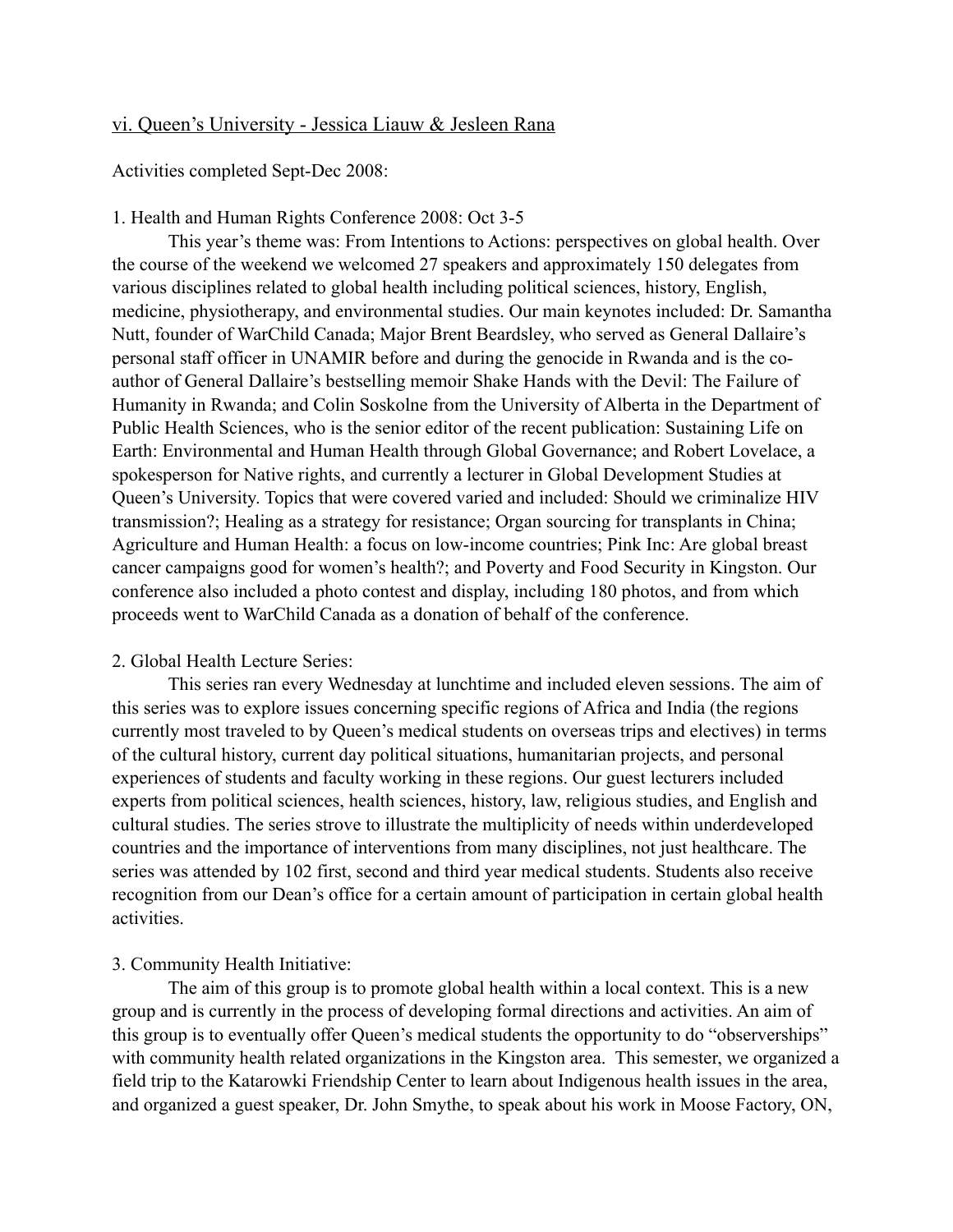and his work with youth and addiction at the Street Health Center in Kingston. There is a lot of enthusiasm and movement in this group, and in the coming term we aim to include initiatives such as health education outreach to local high schools.

#### 4. World AIDS Day – Dec 1st.

This year's World AIDS day campaign was based on a national event known as the "Give-A-Day Campaign". Nationally, this campaign calls on physicians to donate a day's worth of salary to AIDS research and initiatives focused primarily in Africa. As medical students, we participated in the Give-A-Day Campaign in 2 ways:

a) We sent letters and pamphlets explaining the campaign and how to contribute to all faculty members in the Department of Medicine at Queen's University.

b) We ran a 2-week campaign of AIDS education by displaying quotes illuminating the experience of living with HIV/AIDS, as well as some facts about the condition. We taped these quotes around the first, second and third year medical classrooms - on desks, walls and the backs of chairs. Over two weeks we rotated the quotes from classroom to classroom to keep students engaged with new facts and testimonies. On December 1<sup>st</sup>, which is official World AIDS day, we asked our colleagues to wear red in solidarity and to "give an hour of their time" to attend a lunchtime assembly and listen to two guest speakers: a local physician who works at our hospital's HIV clinic, as well as the director of the HIV/AIDS Kingston regional services, who also lives with HIV himself.

### 5. Global Health Curriculum

Queen's is in the process of revamping the curriculum according to recommendations made during our recent accreditation. Among the revisions will be the integration of curricula devoted to the physician's role as a Health Advocate, as described by the CANMEDS philosophy. We are currently in discussions with our administration as to how global health will be integrated into this segment of the new curriculum. We have two very supportive faculty members with a great interest in global health and who will be taking on a significant role in the development of this aspect of the new Queen's Medicine Curriculum. Working with the CFMS-GHP Global Health Curriculum Working Group, we hope to accumulate and consolidate all information surrounding global health curricula at all medical schools in the country, so that we will be able to make a strong case for significant course time to be devoted to global health topics.

#### Upcoming Events Jan-May 2009:

 The aim for this coming semester is to further develop and enhance the existing global health program at Queen's by both continuing existing events along with introducing some new dimensions to the program.

#### 1. HHRC 2009 planning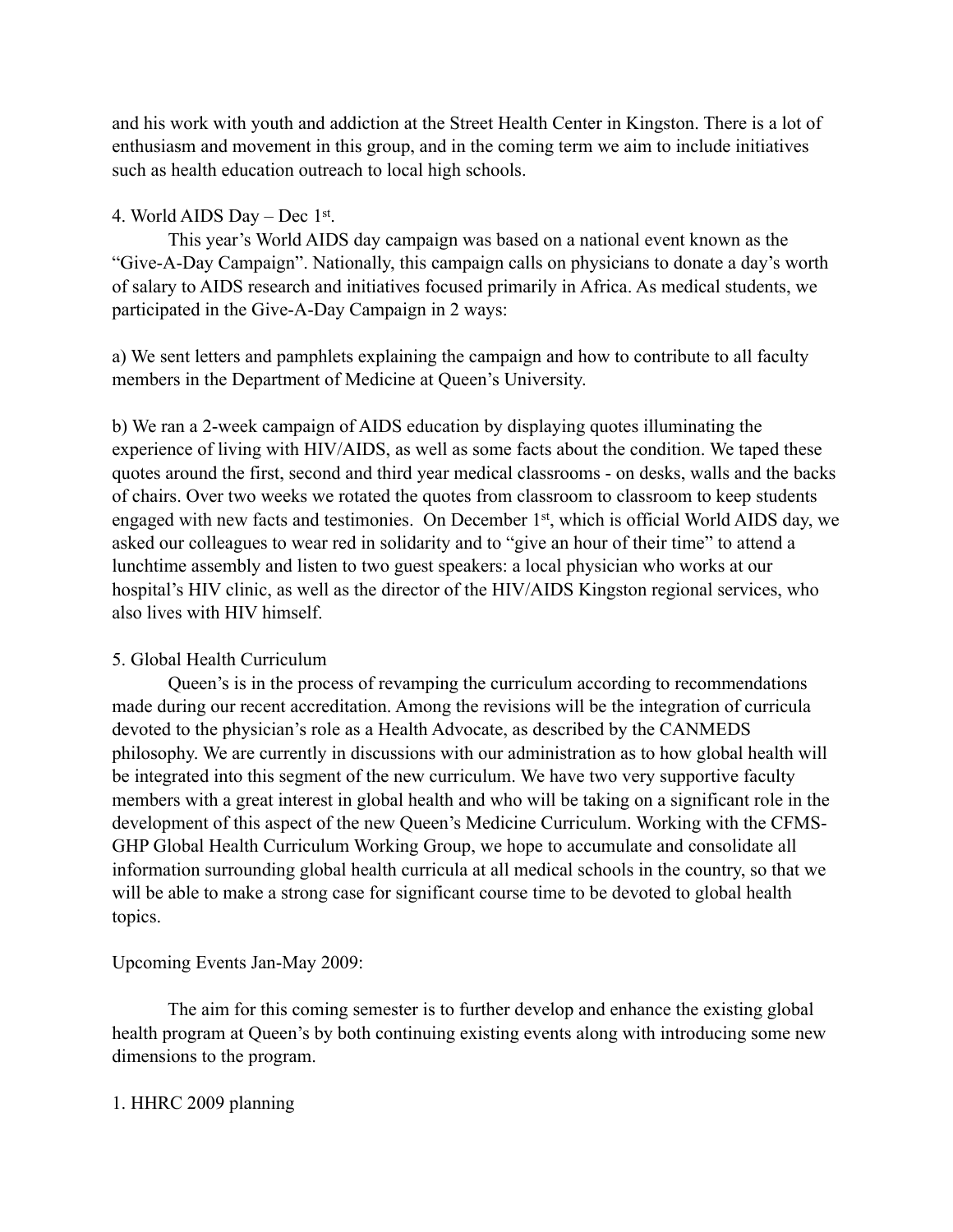Through this coming semester, we will be organizing the Health and Human Rights Conference, which will take place in October 2009. After last semester's conference, we have gotten a lot of feedback on the strengths and weaknesses of the conference and we will be taking these into consideration when organizing the next event. Over this semester, we will be securing guest speakers, workshop leaders, and organizing a team to lead the organization and execution of the conference. The specific theme of the conference has not yet been determined.

#### 2. Infectious disease elective course for September 2009

We aim to add a new dimension to Queen's Global Health program by adapting an program implemented in Yale medical school. This program will focus on specifically clinical aspects of global health issues, such as tropical infections diseases, and will involve weekly, or possibly bi-weekly case presentations. These presentations will be run by two medical students along with a medical resident, who will outline a particular illness, its method of contraction, prognosis, along with treatment. Within these case presentations, medical students will be encouraged to integrate issues such as cultural competency. Our aim for this program is to bridge gaps between the clinical side of global health issues along with the moral and consciousness aspects. Through this semester, we will be developing the vision, mission statement, program structure, and evaluation tools, along with developing connections with medical residents from various faculties.

#### 3. New website

The development of a comprehensive website is a main focus for this coming year. We want to create a resource that will contain information for students that have a global health focus. Currently, there are several interest groups that focus on global health, such as Physicians for Global Survival, the Interdisciplinary Global Health Program, and Queen's GH. Through the website, we will bring the resources from all these groups together in encompassing location. On this website, there are also going to be several other features, including a directory and small biographies of local medical staff who are involved in global health initiatives, information pertaining to global health initiatives in different medical schools, and information on existing projects around the world.

#### 4. Annual report

Starting in September 2009, we are going to publish an annual report to summarize the Global Health related events done over the course of the year. Within this report will be a compilation of articles, pictures, and press releases on the events such as the lecture series, World AIDS Day, the Health and Human Rights Conference, and the Community Health Initiatives. This report will also contain a directory and small biography of the various consenting faculty members who are involved in global health initiatives including what they do, where they do it, and how students can get involved. The aim for the development of this annual report is to create a sustainable resource that represents the initiatives at Queen's for both students and faculty.

#### 5. Global Health Gala: Feb 27th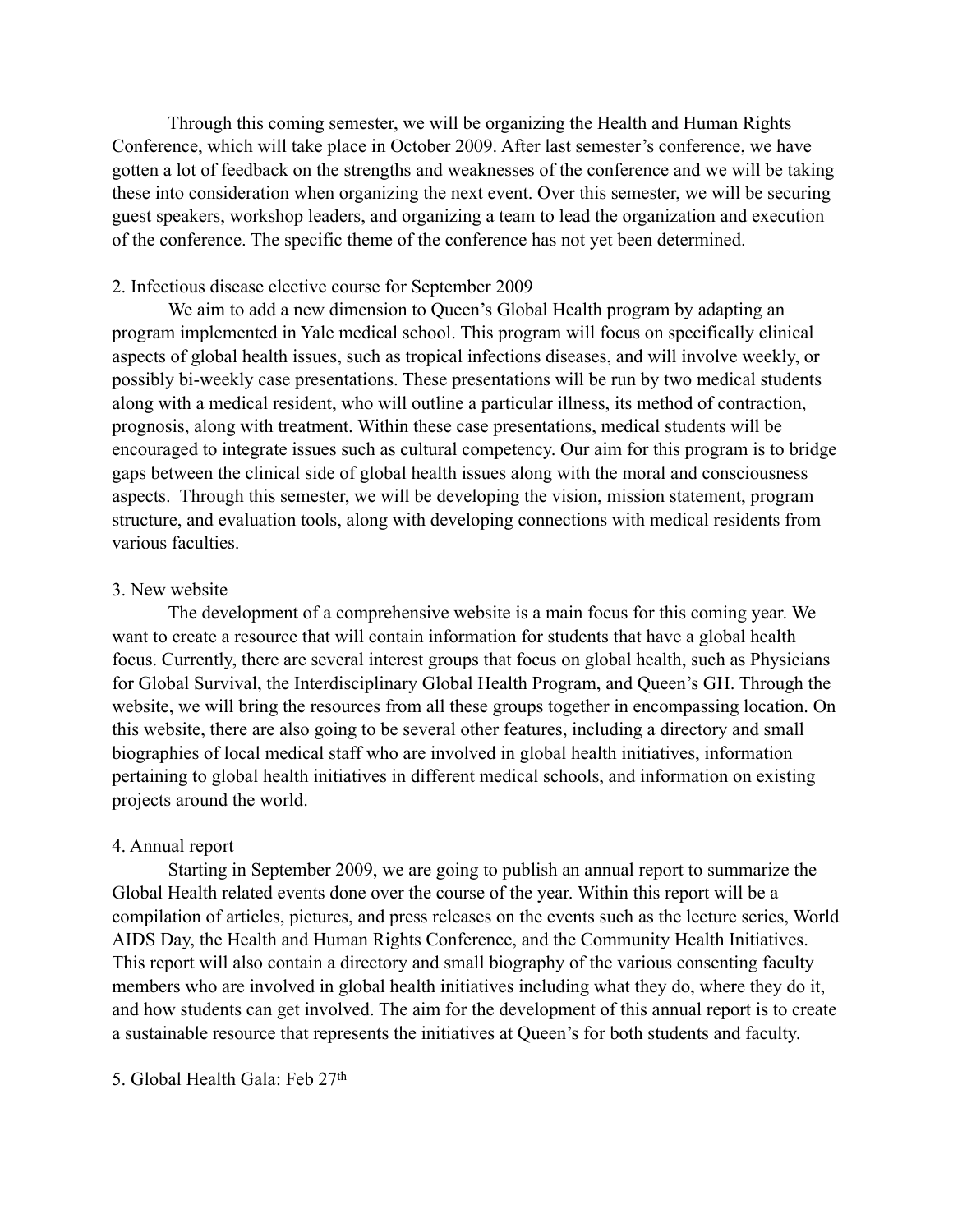This annual gala, called "A Night for Tunaweza" is a fundraiser to raise money for the Pamoja Tunaweza Women's Centre in Tanzania. This event is going to be a semi-formal where students and faculty come together for a night of social fun while getting information about the centre, as medical students from Queen's University do summer electives there.

#### 6. Health and Agriculture Week

In conjunction with CAPE, the Global Health group is organizing Health and Agriculture Week during the week of March 9<sup>th</sup>- 13<sup>th</sup>. The aim of this week is to raise the level of awareness amidst medical students on the connection between agriculture, food, the environment, and health and wellbeing along with the important of healthy consumerism. Over this week, there will be movie screenings, lectures, panels, workshops, social events, along with an information fair with local clubs and organizations that focus on local agriculture initiatives.

#### vii. University of Alberta - Brianne Hudson and Catherine Arkell

*Pre-departure Training -* Last year, GHLs organized pre-departure training for the first time at the UofA. Training took the form of a series of five lunch hour sessions, and covered (i) travel health and safety, (ii) practical tips (visas and passports, travel insurance, etc.), (iii) language and cultural considerations, (iv) ethical considerations, and (v) issues surrounding sustainability. With the help of the Pre-departure Training Guidelines produced by the AFMC/CFMS-GHP last year, **the UofA has now made pre-departure training mandatory for medical students going on approved international electives**. GHLs still organize the sessions, but the Faculty of Medicine now co-sponsors the event, reviews content and plays a supervisory role. To accommodate students, this year we are hosting three opportunities for pre-departure training: a training afternoon in January, a training afternoon in March, as well as a series of four lunch hour sessions. The sessions cover four major topics: (i) practical tips, (ii) travel health and clinical safety, (iii) language and culture considerations, (iv) ethical considerations. Our sessions make use of lectures, activities, games, small and large group discussions to train students didactically, as well as experientially. We would be delighted to share our materials with other schools trying to build pre-departure training programs, and are equally interested to learn more about materials and tools other schools have used to develop their training programs.

*Canadian Conference on International Health (CCIH)* - GHLs attended the CCIH held Oct 26-28, 2008. In December, we delivered a presentation at the UofA's Global Health Rounds about the conference.

*International Photo Contest and Silent Auction* - The UofA's third annual International Health Photo Contest and Silent Auction will take place in February. Students submit photos taken during travels abroad, and photos are blown up, framed and auctioned off at the event. Prizes are also awarded to the top three photos. The event is advertised to students, faculty, as well as the general public, and this year will run concurrently with the UofA's campus-wide International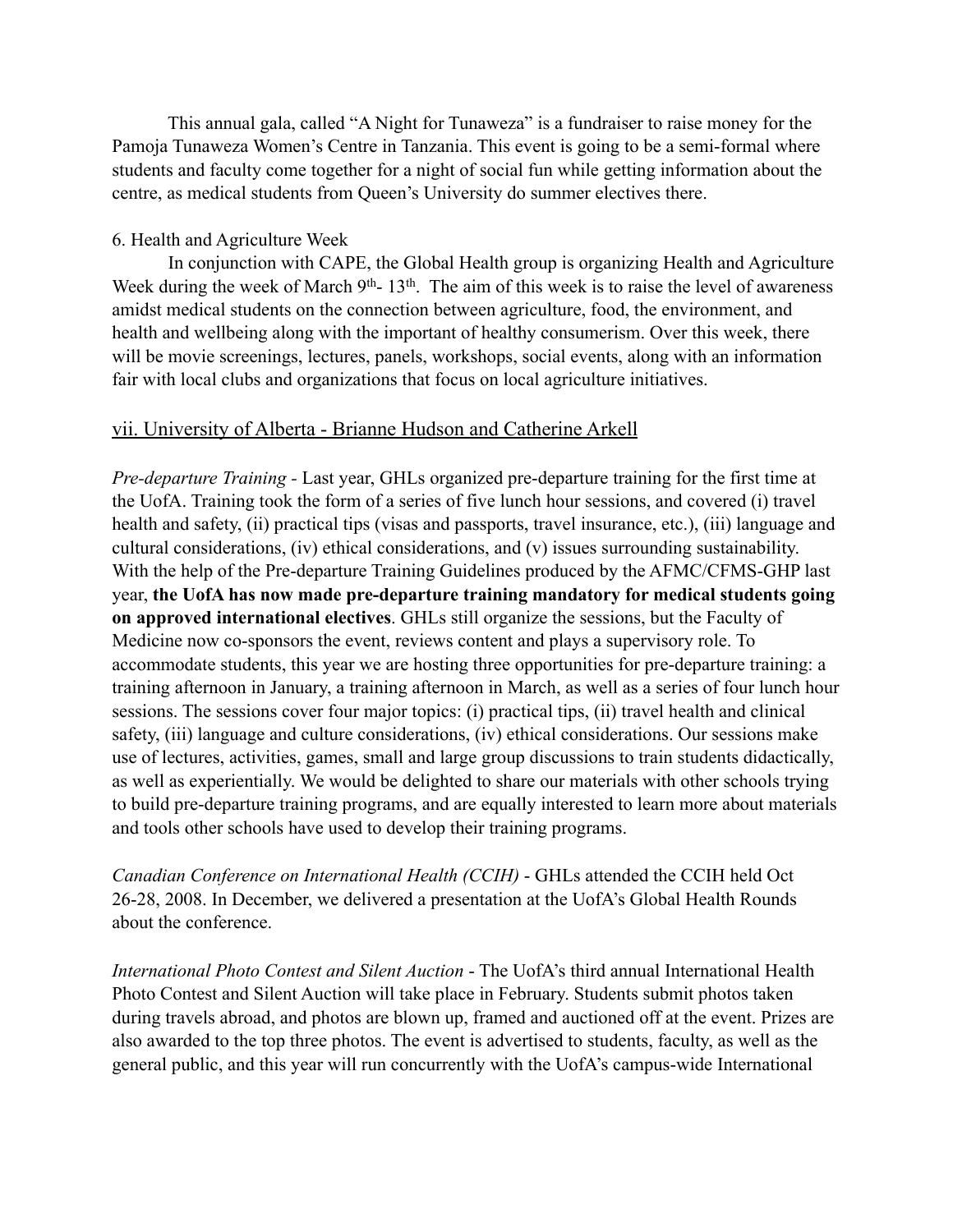Week. The event is sponsored by the UofA's Faculty of Medicine and Dentistry, and proceeds go to Keiskamma Trust, a Canadian NGO that does HIV/AIDS work in South Africa.

*Rich Man Poor Man Dinner* - We are currently preparing for the UofA's annual "Rich Man Poor Man" Dinner, a Faculty-run fundraiser for the UofA's Global Health Program. We sit on the organizing committee and are responsible for entertainment, soliciting for centrepieces, as well as emceeing the event.

### viii. University of British Colombia - Andrea Lo & Tonia Timperley

#### Activities Carried Out to Date:

1) Created a GHL Jr. position and elected a GHL Jr.

2) Implemented Clips Campaign

- Some of the clips from Kelly as well as additional researched clips were shown to the 1<sup>st</sup>and 2nd- year classes once a week immediately after morning lectures. Attendance was variable but on the whole quite good.
- 3) Obstetric Fistula Fundraiser
	- After playing the clip "A Walk to Beautiful" to the 2<sup>nd</sup> year class, there was a strong interest from the class do something about the important issue of obstetric fistulas. We held a fundraiser within the class (a simple lottery for a Harrison's Internal Medicine Textbook) and raised \$2300 in two days. Every dollar was matched by one of our professors to a total of \$4600, which was donated to the UNFPA Campaign To End Fistula and World Vision Safe Motherhood in Ethiopia Fund.

4) Organized World AIDS Day Event

- Students from the medical and dental classes of 2012 participated in a class photo in the formation of the red ribbon (please find below). This picture was subsequently used as part of a feature article in the UBC campus wide newspaper, the Ubyssey, to raise awareness about World AIDS day. Yet another article was written by two first year students and was published alongside the picture in the Appendix, the UBC medical students newspaper. Funding was granted from both the Division of International Health and the Division of Inner City Medicine to print and distribute media related to World AIDS Day to students in all four years.
- Students from both first and second year classes participated in World AIDS day photography sessions, which consisted of: (1) pictures of students and a brief recount of their experiences with HIV/AIDS prior to entering medicine (local and international experience) 2) a Powerpoint presentation delivered to the class on December 1<sup>st</sup>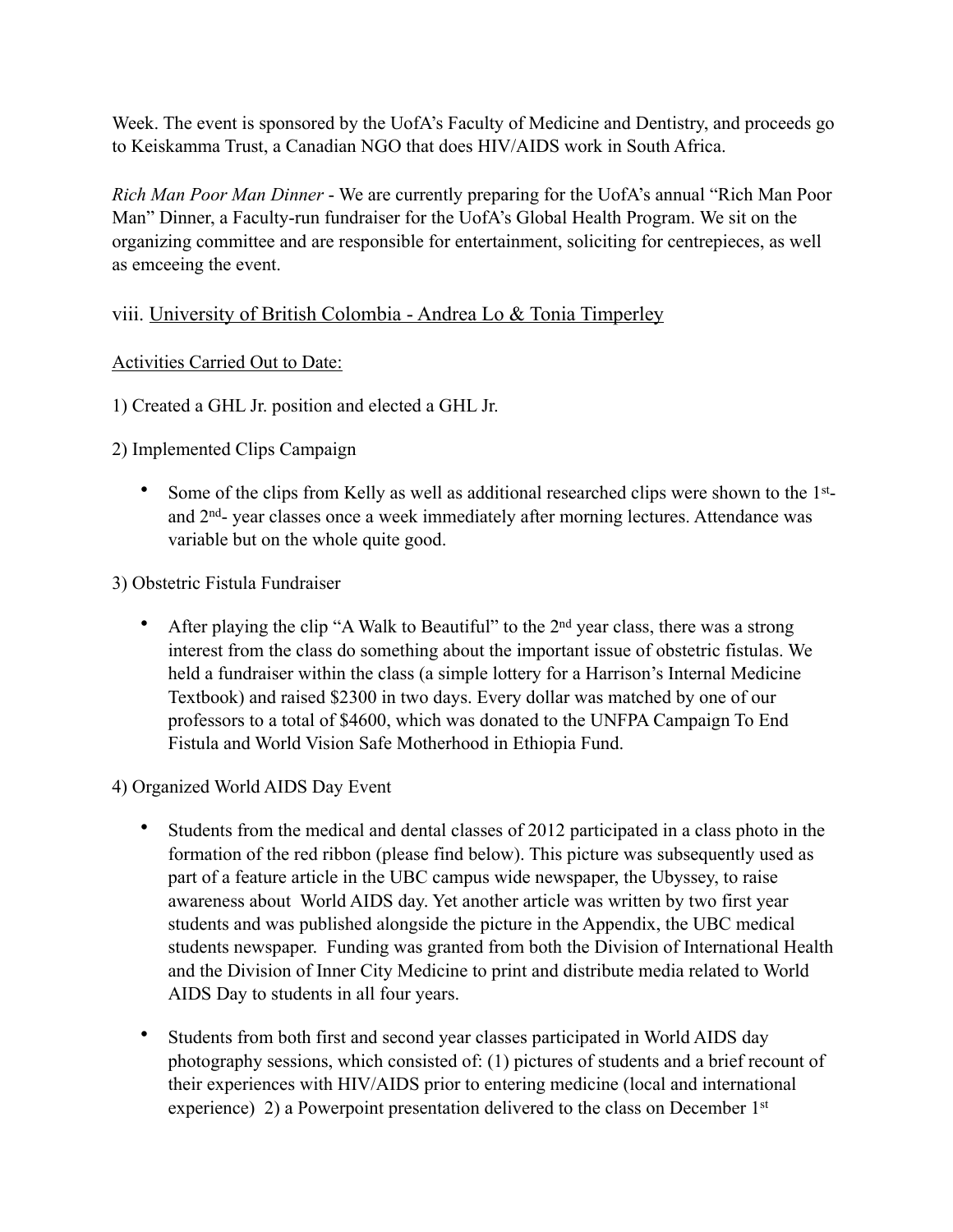followed by a speaker event and 3) a joint exhibit with the Faculty of Graduate Studies on AIDS Awareness. An example below (detail of individual experience excluded).

• In addition, the second years also participated in the red ribbon sales. "Give a Day" Campaign also garnered contribution from the UBC faculty and physicians.

5) Started planning for a UBC Global Health Website in conjunction with the UBC Department of International Health

We are creating an extensive website for UBC students with a focus on global health related topics. This website will include announcements, conference opportunities, predeparture training/ global health education guidelines, and an international electives database. The database will allow students who are considering a comprehensive international elective (both accredited and non-accredited) to search for electives that previous students/faculty have completed or suggest by area of interest and geographical region. This website will serve as a central global health resource for the UBC community that provides users with access to a broad scope of information and opportunities.

#### Plans for the rest of the year:

1) Continuation with Global Health Website

- This will include planning, design, data collection for the international electives database, etc.
- 2) Continuation of Clips Campaign

#### 3) Possible Speaker/Fundraiser Event

• Topic yet to be determined

### xi. University of Calgary - Nadia Shehata & Michelle Tubman

There have been many global health activities on the go at the University of Calgary, and more are planned for the future. The GHLs compile weekly "Global Health Updates" to send out to all medical students at UCalgary. These emails include opportunities and funding for international electives, CFMS updates, campus and community global and public health events, conferences, occasional links to pertinent news stories, and "fun facts" about global health. In addition to this, we ensure that global health is represented at various extra-curricular events, where appropriate. As an example, UCalgary recently developed an R3 year in Global Health. We have a yearly "R3 Night" where students get to listen to talks from residents in various R3 programs. The GHLs ensured that a resident from the Gobal Health program was invited to speak at this event.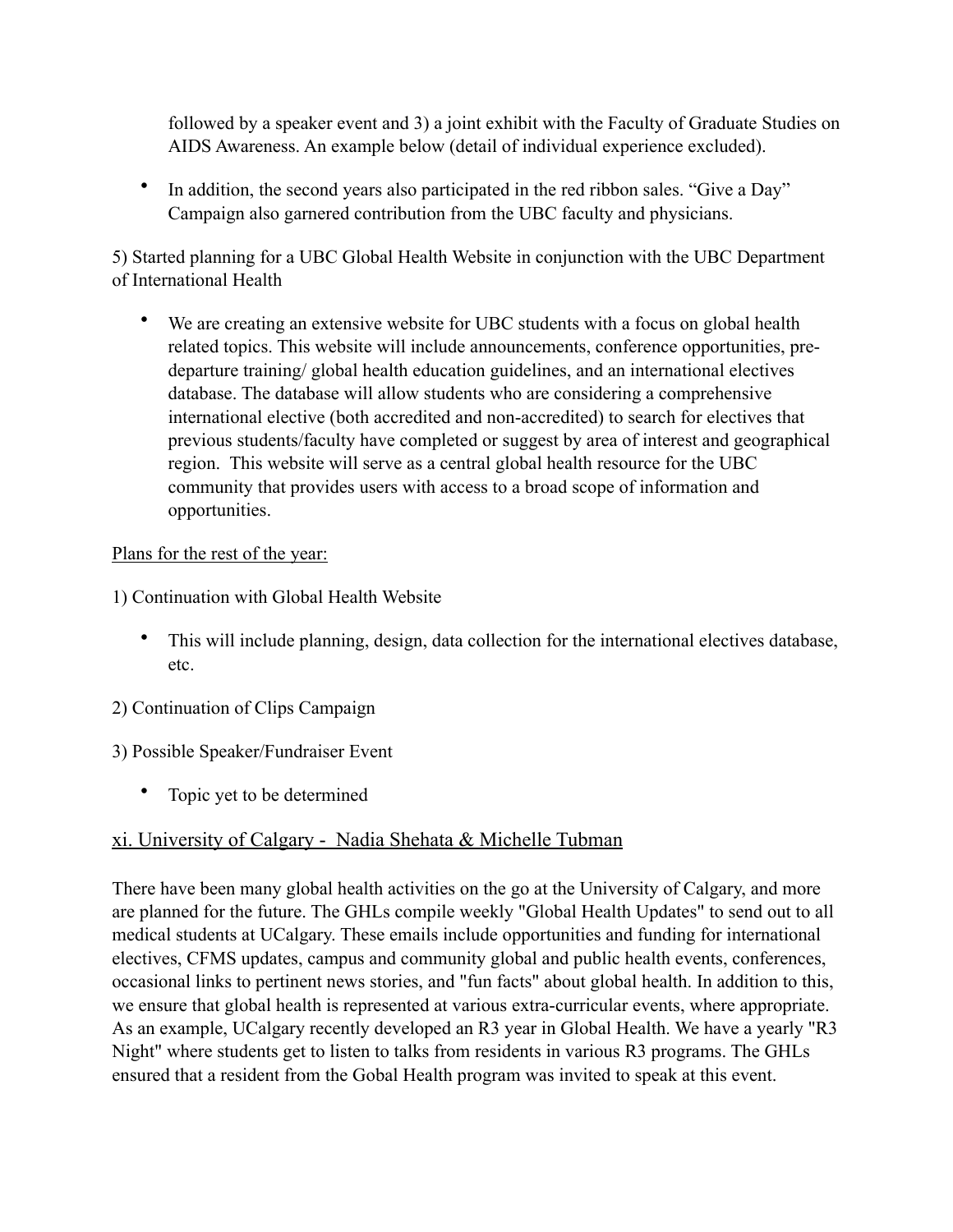Each year, the GHLs collect photographs from students who completed overseas electives and produce a calendar that contains the dates of all important class events, exams, holidays, etc. This year, calendars were sold to raise money for Kiva, an organization that provides microfinancing to entrepreneurs in the developing world. We also held an International Electives Night, where students set up poster presentations and talked about their experiences overseas. This event included a silent auction, where staff and students bid on photos and items brought back from electives. All proceeds from the auction went to Kiva as well.

UCalgary participated in World AIDS Day, and the GHLs coordinated the efforts of several student groups to promote these events. MedSPACE (a GLBT interest group), the Global and Public Health Interest Group (GPHIG) and Project TINMAN joined efforts to raise money for Dignitas International and to raise awareness of local and global HIV/AIDS issues. Events included a pub night, selling T-shirts, giving away red ribbons and popcorn for a donation, and a movie night where "3 Needles" was shown. We also posted HIV/AIDS facts in high-traffic areas on campus, and staff were encouraged to donate to the Give-A-Day Campaign.

We also work hard to promote CFMS activities and provide support to students interested in pursuing these activities. UCalgary students were encouraged to apply for the Global Health Mentorship program, and were also encouraged to explore the SCOPE/SCORE opportunities. These opportunities are advertised by email, in-class presentations, and presentations to interested students. We also chose a new Global Health Advocate and have supported her in starting a new faculty-supported Aboriginal Health Interest Group.

Our plans for the future include continuing the on-going activities described above, as well as continuing past traditions and events. We are planning a few events over the coming months, including a workshop for students interested in working overseas. We are inviting speakers from various medical relief, humanitarian and development agencies to join us in this workshop.

### x. University of Manitoba - Kristen Creek & Aleesha Gillette

#### ACTIVITIES COMPLETED THIS YEAR:

-Global Health Interest Group formed and active with several core members

-Speaker Series: 3 lunch time sessions so far

-World Diabetes Day carb-counting luncheon and speaker, raising money for Life for a Child

-World AIDS Day photo auction raising awareness as well as money for Nine Circles Community Health Centre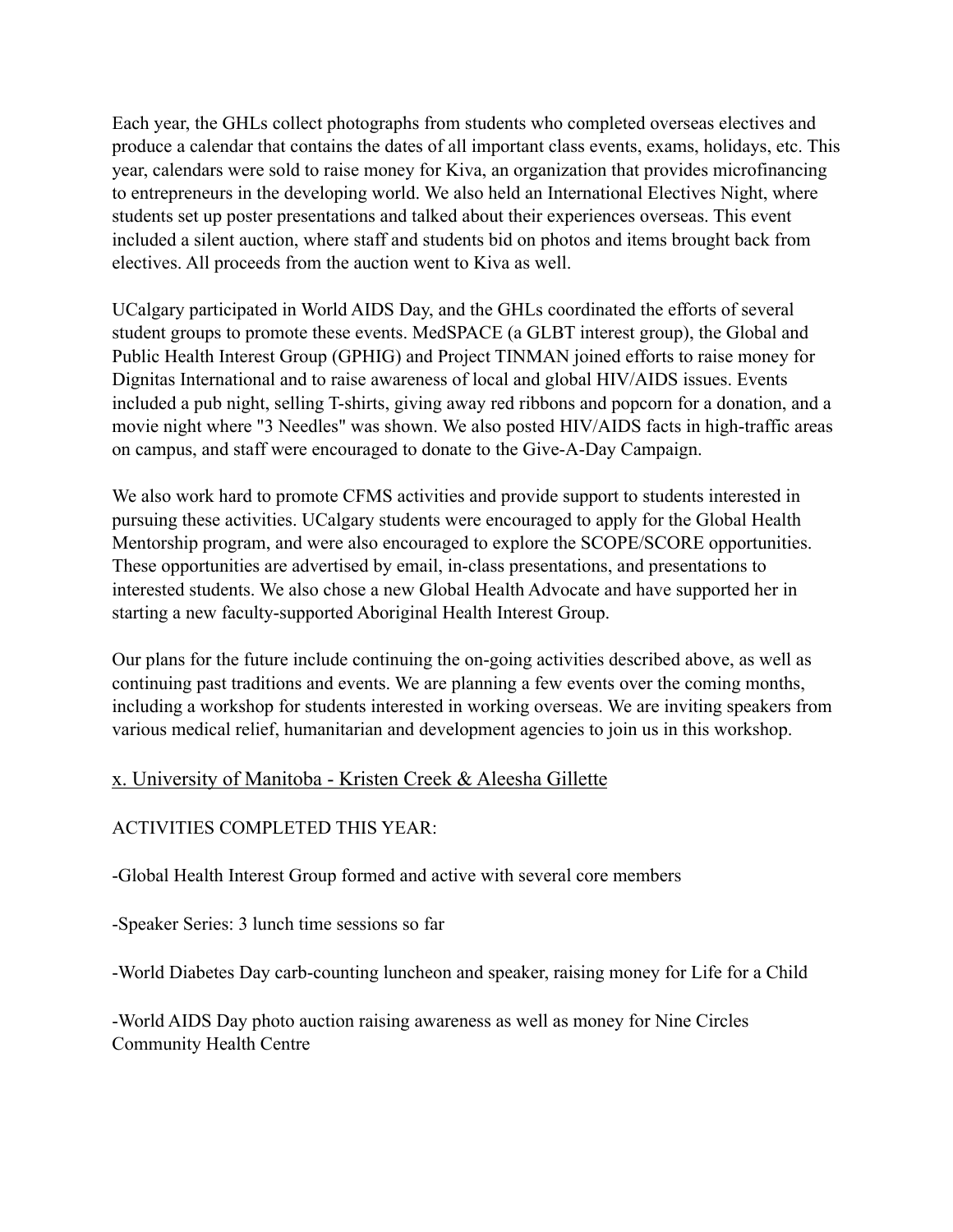-involved in Immigrant and Refugee Health Interest Group which hosts speakers, movie nights, and other events

-involved in student run French Club which allows students to develop conversational and medical French skills in lunch hour meetings

#### PLANS FOR UPCOMING AND ONGOING PROJECTS:

-February 14 2009: some sort of Women's/Sexual Health related event

-March 2009: Global Health Awareness Week (in coordination with Universities Allied for Essential Medicine)

-continue speaker series

-put together binder with information and resources about global health experiences and opportunities

-hopefully institute voluntary, student run pre-departure training

-continue to advocate for global health inclusion in upcoming accreditation/curriculum reform process

-new Global Health/Public Policy Centre apparently to be opened soon at University of Manitoba – will advocate for student involvement

### xi. University of Ottawa - Samantha Green & Becky Wallace

Global Health Awareness Day, September 30th

 $11am - 2pm$ MSF displayed a nutritional tent used in its international humanitarian missions. Several Ottawa-based international health groups also had information displays.

 $5pm - 7pm$ 

Panel discussion featuring some of Ottawa's most prominent healthcare and development professionals working in the field of healthcare and development. Speakers included Dr. Amir Attaran, \*Canada Research Chair in Law, Population Health and Global Development Policy and frequent CMAJ contributor; \*Dr. Anne McCarthy, Professor of Medicine in the University of Ottawa's Department of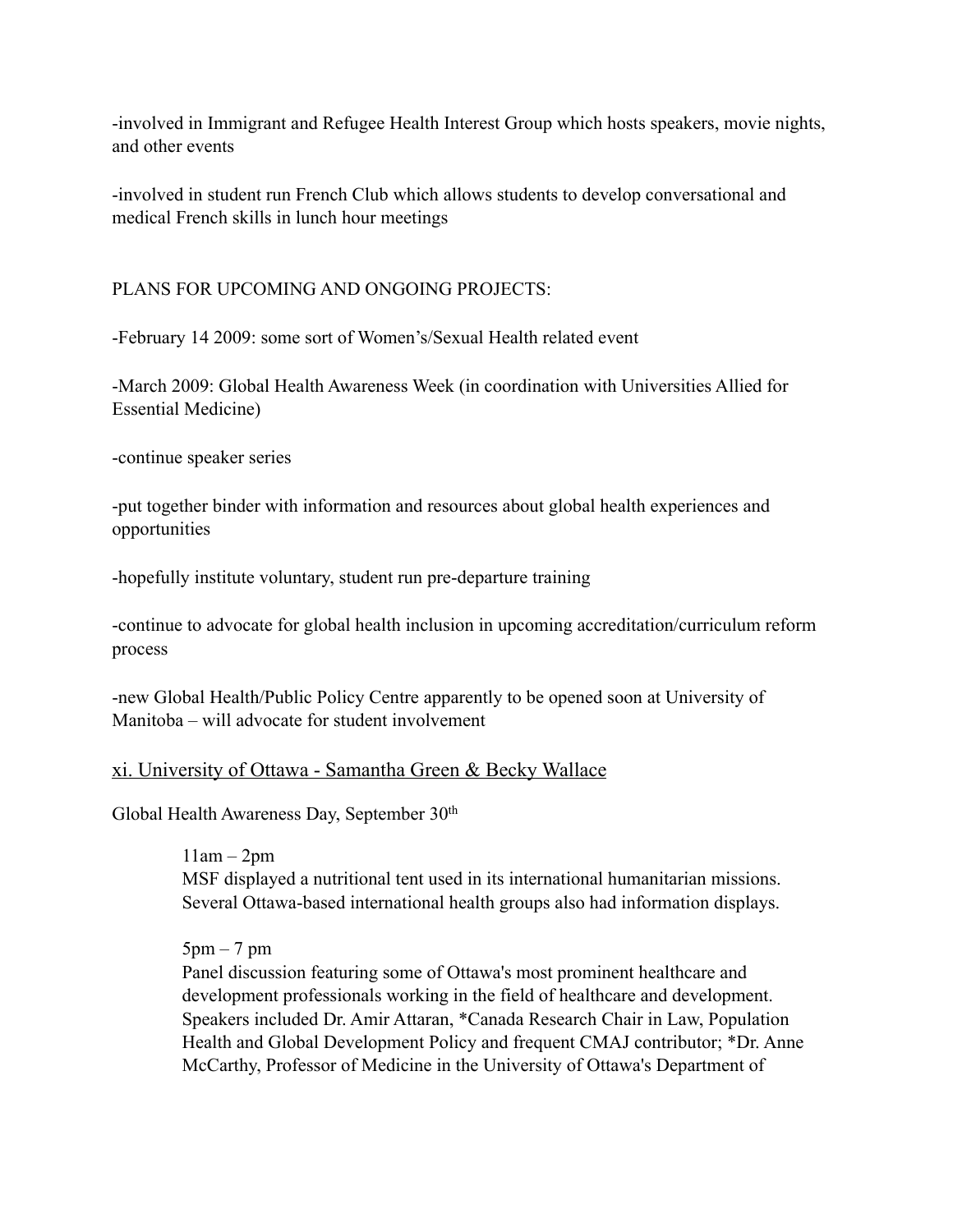Infectious Disease and national coordinator of the Canada Malaria Network; and Dr. David Ponka, family physician and MSF volunteer.

#### International Day for the Eradication of Poverty, October 17th, 2008

Dr. Jeffrey Turnbull, a 2007 recipient of the Order of Canada and professor at the University of Ottawa Faculty of Medicine, spoke on healthcare for the homeless. Dr. Turnbull is the pioneering force behind medical services for the homeless that include a palliative hospice, a special care unit and a management of alcohol program, also known as a "wet shelter". In addition, he is actively involved in projects to improve health care and human rights in Africa.

Ted Schrecker, Associate Professor of Epidemiology and Community Medicine and Principal Scientist at the Institute of Population Health, described the glaring health disparities between rich and poor in the global frame of reference, with special reference to: the influence of transnational economic integration (globalization); the ethical arguments for caring about the health of those outside our borders, as he outlined them recently in the Bulletin of the World Health Organization; and the recently released report of the World Health Organization's Commission on Social Determinants of Health.

#### Peace Through Health, October 28, 2008

Dr. Neil Arya spoke about the concept and practice of peace through health. War affects human health through the direct violence of bombs and bullets, the disruption of economic and social systems by which people use to address their health needs, the famine and epidemics that follow such disruptions, and the diversion of economic resources to military ends rather than health needs. In recent years war has been framed as a public health problem, highlighting the role of health workers in preventing and mitigating destructiveness.

Dr. Arya is a family physician in Waterloo, Ontario, and an adjunct professor at the University of Waterloo, McMaster University, and the University of Western Ontario in family medicine, health studies, gernontology, and environment and resource studies. Dr. Arya has served as President of Physicians for Global Survival, and Vice President for North America International Physicians for the Prevention of Nuclear War.

Student University International Health conference, October 26<sup>th</sup>, 2008

Participants and presenters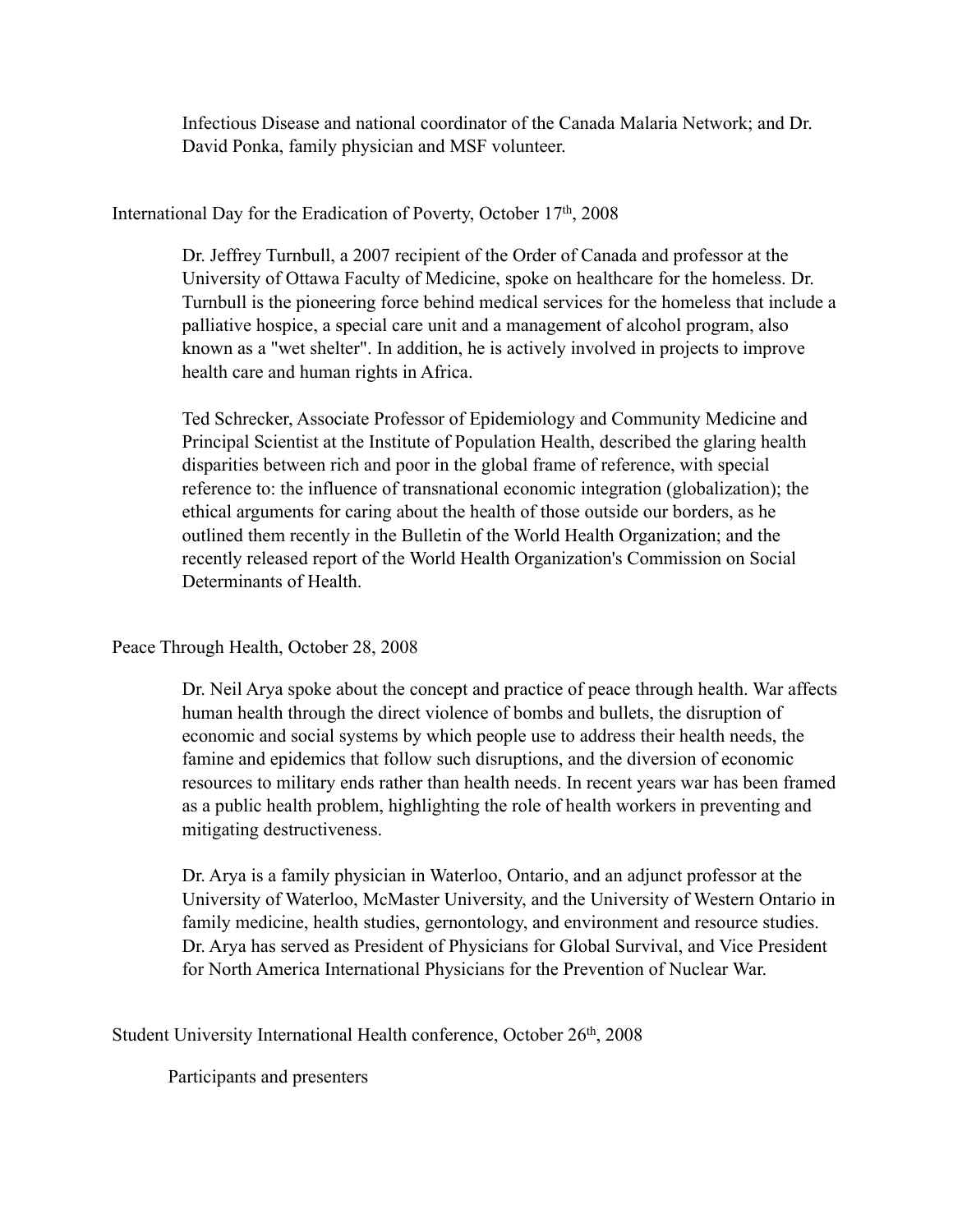#### World AIDS Week

Throughout the week we showed video clips dealing with different aspects of HIV/ AIDS to the first and second year classes.

Give A Day to World AIDS Day with Dr. Jane Philpott

"Give A Day to World AIDS" On Monday, November 24th, 5pm to 7pm, MIHIG and the Environmental &Public Health Advocacy Group (formerly sPGS) are excited to host Dr. Jane Philpott at the University of Ottawa. After spending nearly a decade working in West Africa, treating patients with HIV/ AIDS and tuberculosis, Dr. Philpott started the "Give a Day to World AIDS" campaign in 2004. Give a Day to World AIDS proposes that we recognize World AIDS Day, December 1st each year, by giving one day's income to an organization that will use the money well in the fight against AIDS.

Dr. Philpott first challenged doctors at Markham Stouffville Hospital in 2004. In response to her challenge, doctors at this hospital donated their day's income on World AIDS Day to the Stephen Lewis Foundation. More than \$33,000 was raised. Word quickly spread in the medical community and by 2005 over eight hospitals in nearby communities were involved in Give a Day. In 2005 almost \$100,000 was raised from eight hospitals with donations going to the Stephen Lewis Foundation and Dignitas International[<http://www.giveaday.ca/dollars\\_work.php>](http://www.giveaday.ca/dollars_work.php). In the spring of 2006 a group of lawyers decided to bring the Give a Day campaign to the legal community. Three Toronto based firms provided sponsorship support enabling materials to be printed up and distributed. This support meant the campaign spread quickly from coast to coast. In 2006, over one thousand Canadians participated in Give a Day and raised over \$500,000. The momentum has not slowed since. Learn more about the campaign at <http://www.giveaday.ca/>

Challenges in the HIV/TB co-epidemic

Internal Medicine Interest Group, EPHAG, MIHIG & CIHAD are pleased to host Dr. Theresa Liu, an Infectious Disease Fellow at The Ottawa Hospital on Wednesday, November 26th at 5:30 p.m. in Amph. A. Dr. Liu will be talking about the burden of disease in the TB/HIV co-epidemic focusing on sub-Saharan Africa, to briefly review the clinical presentation and diagnosis of TB in people with HIV, and discuss the challenges of treating HIV/TB co-infected patients.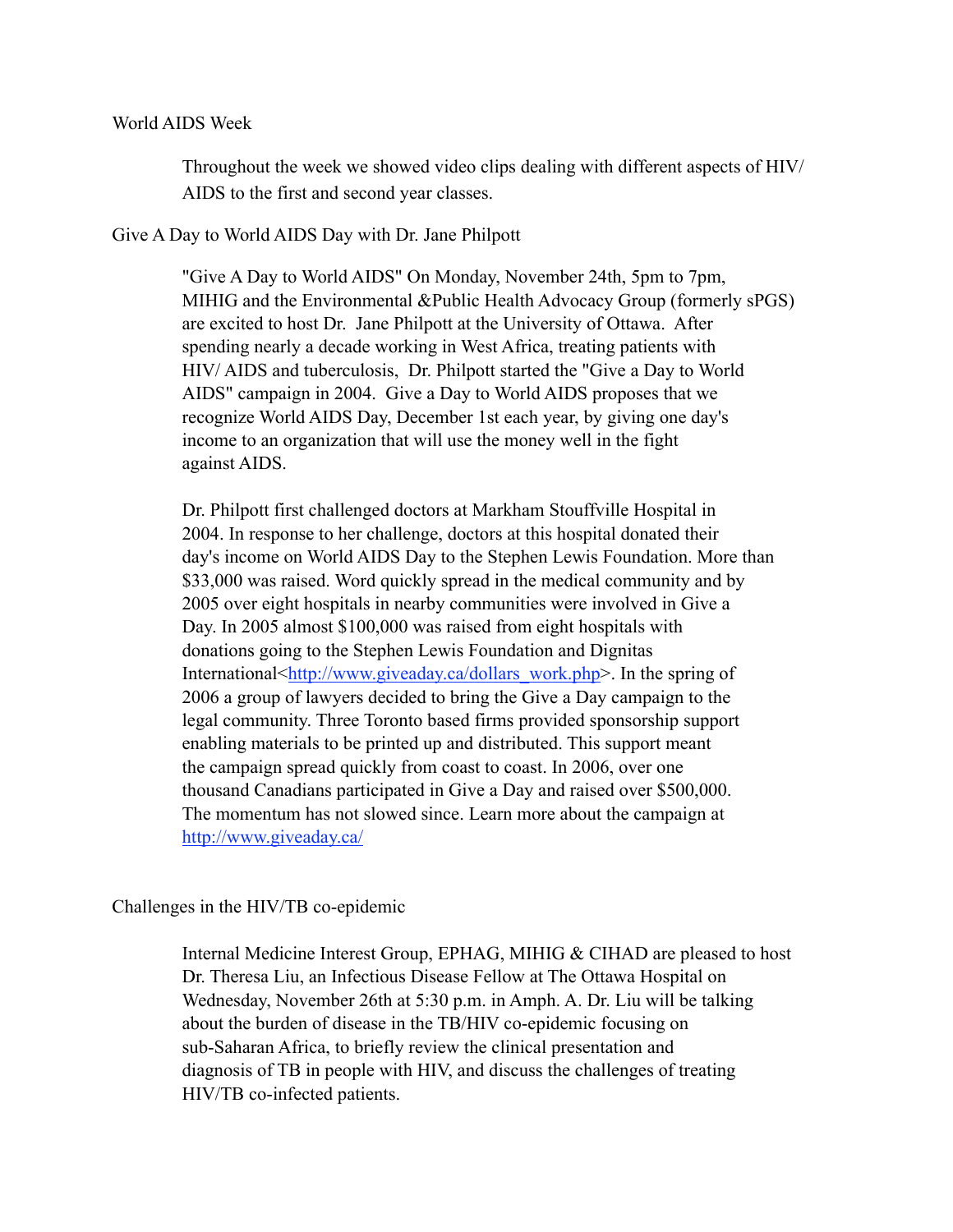Fundraiser for Ottawa's Bruce House and Dignitas International

When: Saturday, November 29th, starting at 8 pm Where: Café Nostalgica (603 Cumberland St. on main campus) What: Listen to great live music and meet people from all over Ottawa with an interest in international health and raising awareness of HIV/AIDS, locally & internationally. Shake, shimmy, and raise funds for a good cause.

Bruce House: <http://www.brucehouse.org/>

Dignitas International:<http://www.dignitasinternational.org/>

Climate Change & Health: Health Challenges Around the World, December  $5<sup>th</sup>$ , 2008

Join us Friday, December 5th for a panel discussion with leading experts on how climate change will impact health in the upcoming years, from both a Canadian and an international perspective. From infectious diseases to environmental refugees to the impacts on food production, join us in a discussion about the challenges and possible solutions in this area.

Dr. David Fisman, MD, MPH, FRCP(C): How Climate Change will Affect Infectious Diseases in Canada: Challenges to Healthcare and Public Health

Dr. Raywat Deonandan, Epidemiologist, Assistant Professor in the Faculty of Health Sciences: Climate Change in a Global Health Context: The Likely Effects on Population Health

Representative from the Canadian Association of Nurses, to be determined

Food Drive for Refugee House & the Ottawa Food Bank

Reception House is the first stop for most refugees that arrive in Ottawa. The staff at Reception House is always in need of toiletries to give to families when they first arrive. There are never enough supplies to go around, so if you are planning a trip to the drug store or have any extras at home that you would be willing to donate, we would really appreciate your help in making this a success.

Reception House needs the following: toothbrushes, toothpaste, deodorant,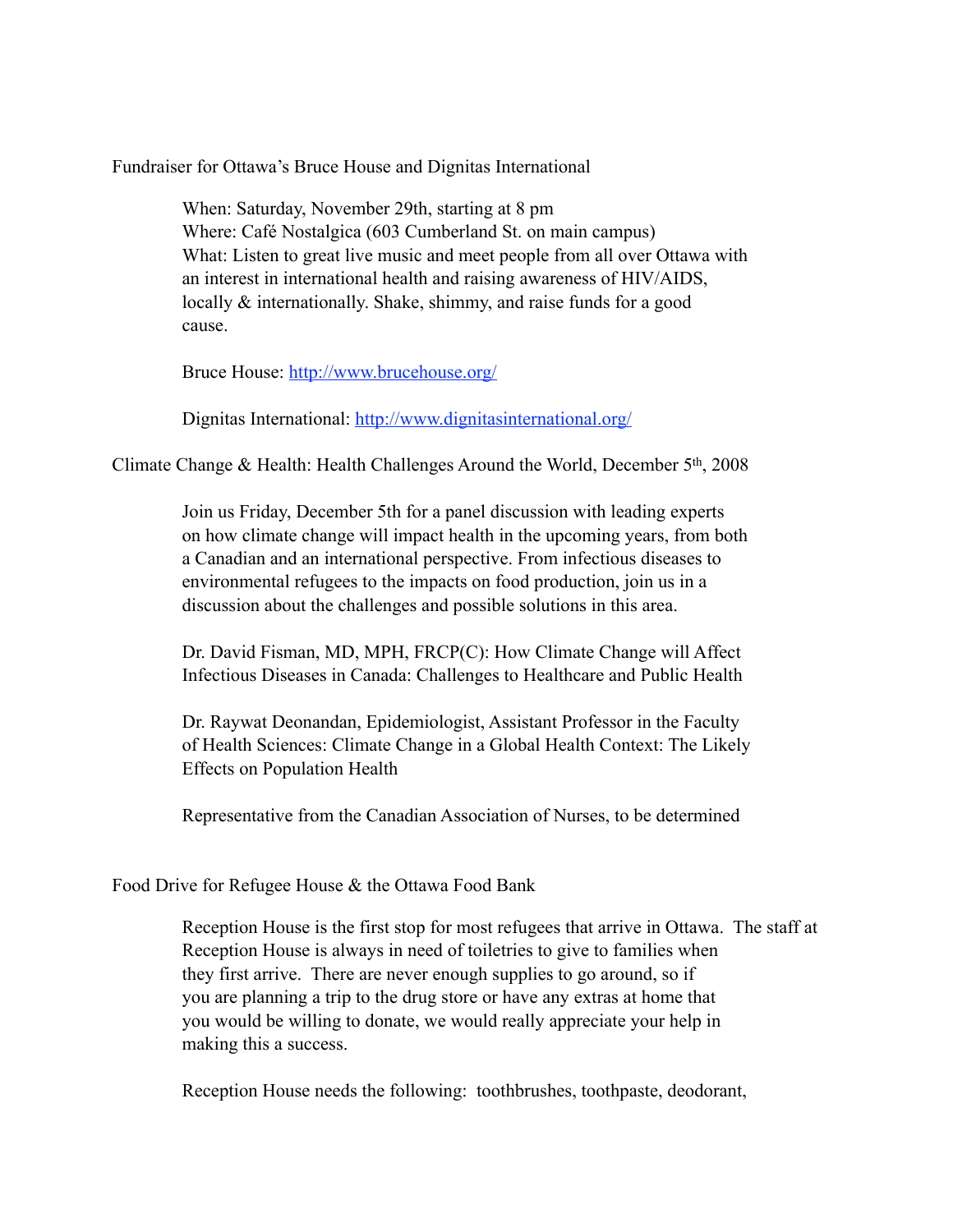soap, lotions, shaving cream, razors, feminine hygiene products, etc.

The Ottawa Food Bank provides emergency food assistance to 40,000 people per month and approximately 40% of those receiving help are children. They need any non-perishable food items such as cereal, pasta, peanut butter, snacks, juice, legumes, and baby formula.

A collection box will be located in each of the PBL rooms from Nov. 28th to Dec. 8th. The PBL group who collects the most will win a pizza party... so let the collecting begin!

Additional Plans for the Year:

- Screening of the movie Triage on the medical campus (you can contact Jane Gutteridge to get a copy of the film to screen <u>j.gutteridge</u> $(\partial \text{nfb.ca})$
- Robert Hush, Latin American School of Medicine
- Pre-departure training

#### xii. University of Saskatchewan - Zia Poonja & Bev Wudel

This semester we worked on the following:

- Health Everywhere our global health club had many new members, our membership is now around 36.

We met 2-3 times each month this semester and did the following:

- Organize an AIDS week Bake Sale

- Distributed red ribbons to raise money for the Steven Louis Foundation and AIDS Saskatoon.
- This year we raised \$500 to each institution during AIDS week.

- We watched some videos as a group relating to tolerance and diversity by Karen Armstrong

- We had a speaker session where Sultan Sadat, an afghan refugee came to speak to us about his time in Afghanistan and his viewpoint on the healthcare systems in his home country and the refugee camps that he was living in.

- As a group Health Everywhere was able to send two members to the International Health Conference in Ottawa. They will be reporting about their experiences in the new year.

- We began some talks on creating an advocacy group around Anti-nuclear proliferation however this has not been revisited.

- We are about to start planning for our annual dinner banquet fundraiser for a local inner city charity food program.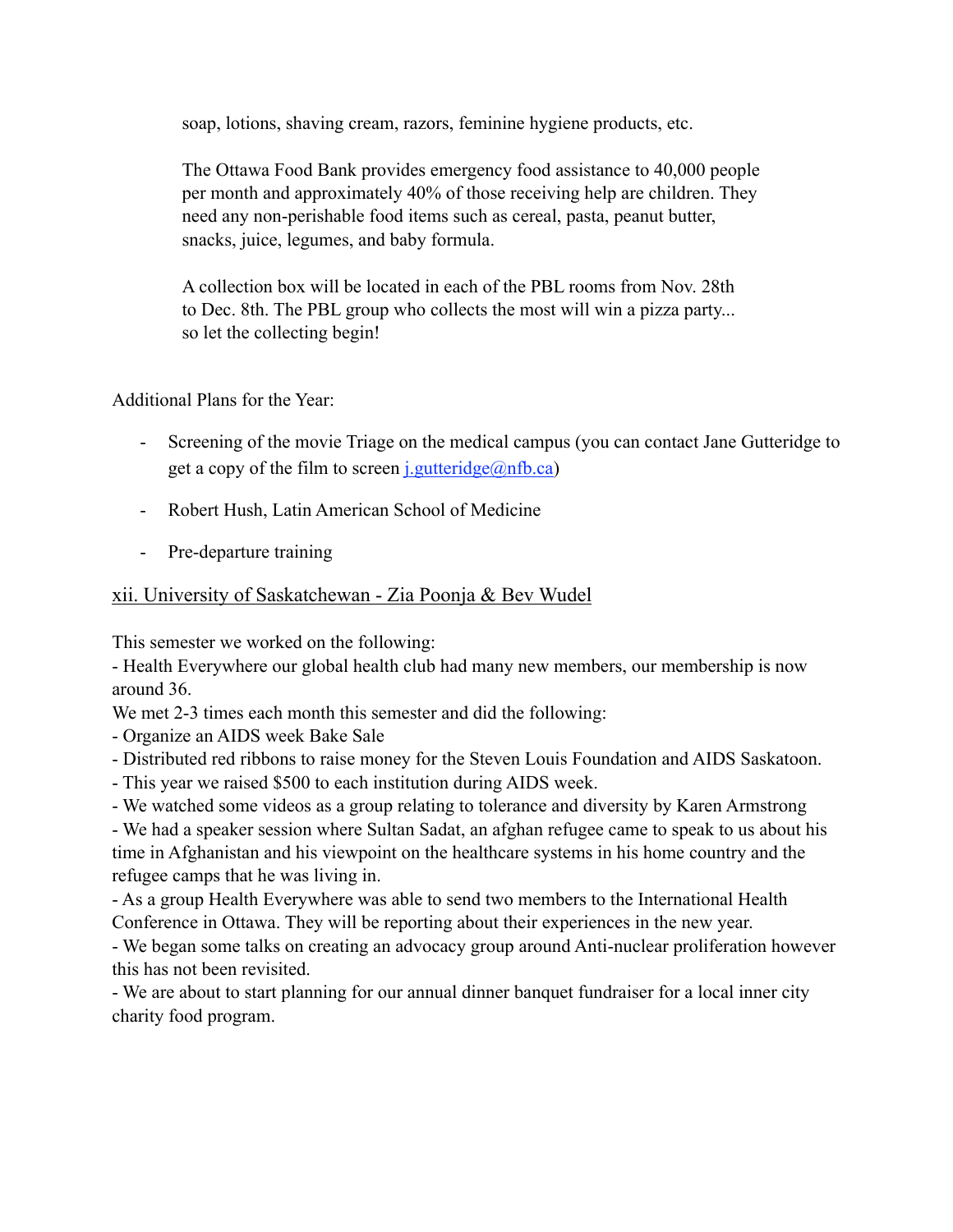### xiii. University of Toronto - Rob Ciccarelli & Amitha Kalaichandran

1. World AIDS Day / Give-a-Day

"Give an Hour for AIDS" Faculty of Medicine World AIDS Day 2008 Event

Students from the Faculty of Medicine planned an event with a "Give a Day" theme that included music, speakers, and HIV/AIDS advocacy. From 12pm to 1pm on December 1st in the lobby of the Medical Sciences Building, we experienced firsthand the plight of HIV/AIDS from three different perspectives. First Dr. Kelly McDonald shared her experience with HIV/AIDS from the front-lines. She described her role as a researcher and as an advocate for HIV/AIDS issues, and recounted the first time she heard about the disease and its manifestations. She went on to describe the plight in sub-Saharan Africa and reflected on the time she spent there. Then, medical student, Ali Okhowat shared an emotional story about his personal experience working with an HIV/AIDS NGO. He uplifted and inspired medical students to "finish their own story" about their role in addressing the issue of HIV/AIDS. Lastly, we heard about the firsthand experience with HIV/AIDS from a woman who contracted the virus during the Rwandan genocide. She passionately discussed her struggle with stigma, and her hope to raise awareness about the harm of discrimination and judgment about people living with HIV/AIDS in Canada. The band, Fineprint, shared a few songs to uplift and inspire us. In addition, CANFAR, a research and advocacy organization, was present to answer students questions. CANFAR also conducted a red ribbon campaign. We provided a booth filled with information regarding how students can be involved with HIV/AIDS awareness and advocacy on campus and in the community. Lastly, through a bakesale, we raised \$200 for the Give a Day Campaign.

#### 2. Green Meds Initiative

In 2008, the Faculty of Medicine's Medical Society (MedSoc) had a major focus on reforming its practices to become a more environmentally aware organization. MedSoc is the organization that represents students in the undergraduate medical program at the University of Toronto. This year, under the VP Global Health Liaison Portfolio, MedSoc has instituted the Green Meds Initiative, one of the first of its kind at a Canadian medical school. This policy outlines a set of environmentally conscious requirements and recommendations that must be adhered to by all clubs in order to receive funding.

In brief, the three major reforms are:

- No coffee cups at events
- No bottled water at events
- No Styrofoam plates, cups, etc at events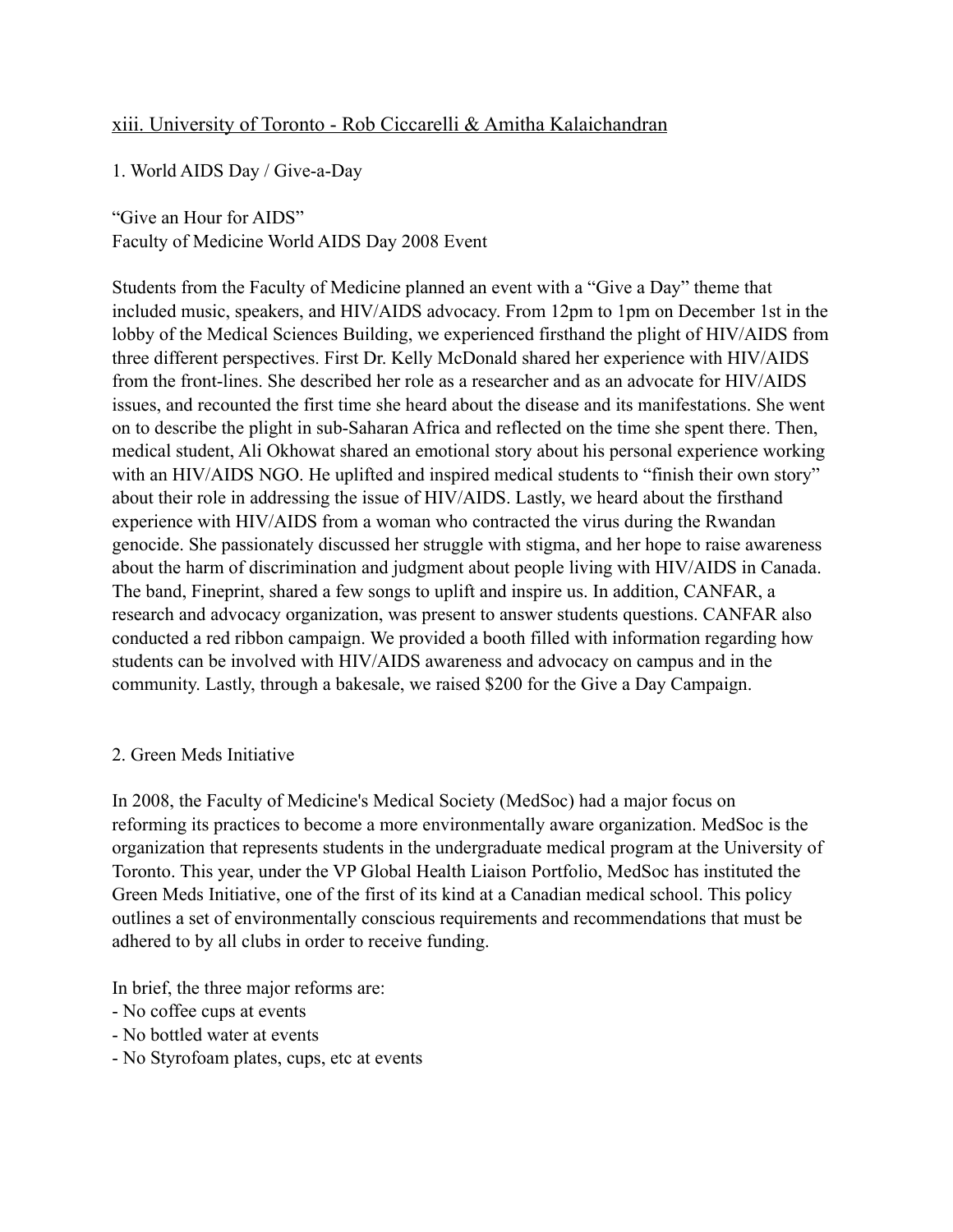These recommendations were actualized during the 2008 Orientation Week for new medical students. Bottled water was eliminated throughout the week and biodegradable plates, cups and utensils were provided for all events. In addition, new students received:

- Stainless steel coffee mugs and water bottles

- Cloth bags from the Book Store
- USB key with O-Week documents on (instead of paper copies)

Other MedSoc Programs and Eco-conscious Initiatives include:

- Cell phone recycling program
- Books with Wings: Donates old textbooks to medical schools in Afghanistan
- Environment & Health Portfolio: Provides students the opportunity to develop

a deeper understanding of the field of environment and health by connecting students with professional organizations and environment leaders

The Medical Society is taking a lead role in environmental reform within the Undergraduate Medicine Program at the University of Toronto and across Canada. In collaboration with Canadian Federation of Medical Students, we are working to develop a policy statement that describes the environment as a global health issue. This document will establish the evidence-based link between the environment and health and it will outline the relevance of environmental health to medical students. It is hoped that this document will be used as a tool that can be utilized in creating and promoting environmental policy change at the various medical schools.

Plans for the Rest of the Year

- Co-ordinate student-led Pre-Departure Training Program
- Roundtable Discussion
- Global Health Environment Symposium

### xiv. University of Western Ontario - Mike Slatnik & Dax Biondi

GET Ready! for exciting Global Health News!

GET Ready! Whether you are going abroad this summer/fall or just want to learn more about global health, the GET Ready! conference is for you! If you are traveling on an International Federation of Medical Student's Association (IFMSA) exchange or you are applying for funding from the Global Health Funding Committee, then the conference training is a pre-requisite for your participation. The conference kicks off with a Global Health Speaker Series and GET Ready! joint presentation of Raj Patel, who will address the world systems that propel the spread of poverty, happening on Thursday February 26th at the Spencer Engineering Building, Room 1059. Then, Friday night through to Saturday afternoon, with the help of experts from Schulich and beyond, we'll navigate the challenges of cultural sensitivity, personal and patient safety and the ethical dilemmas of trying to help in the developing world. For information, please contact me, Dax Biondi - [dbiondi2@meds.uwo.ca](mailto:dbiondi2@meds.uwo.ca)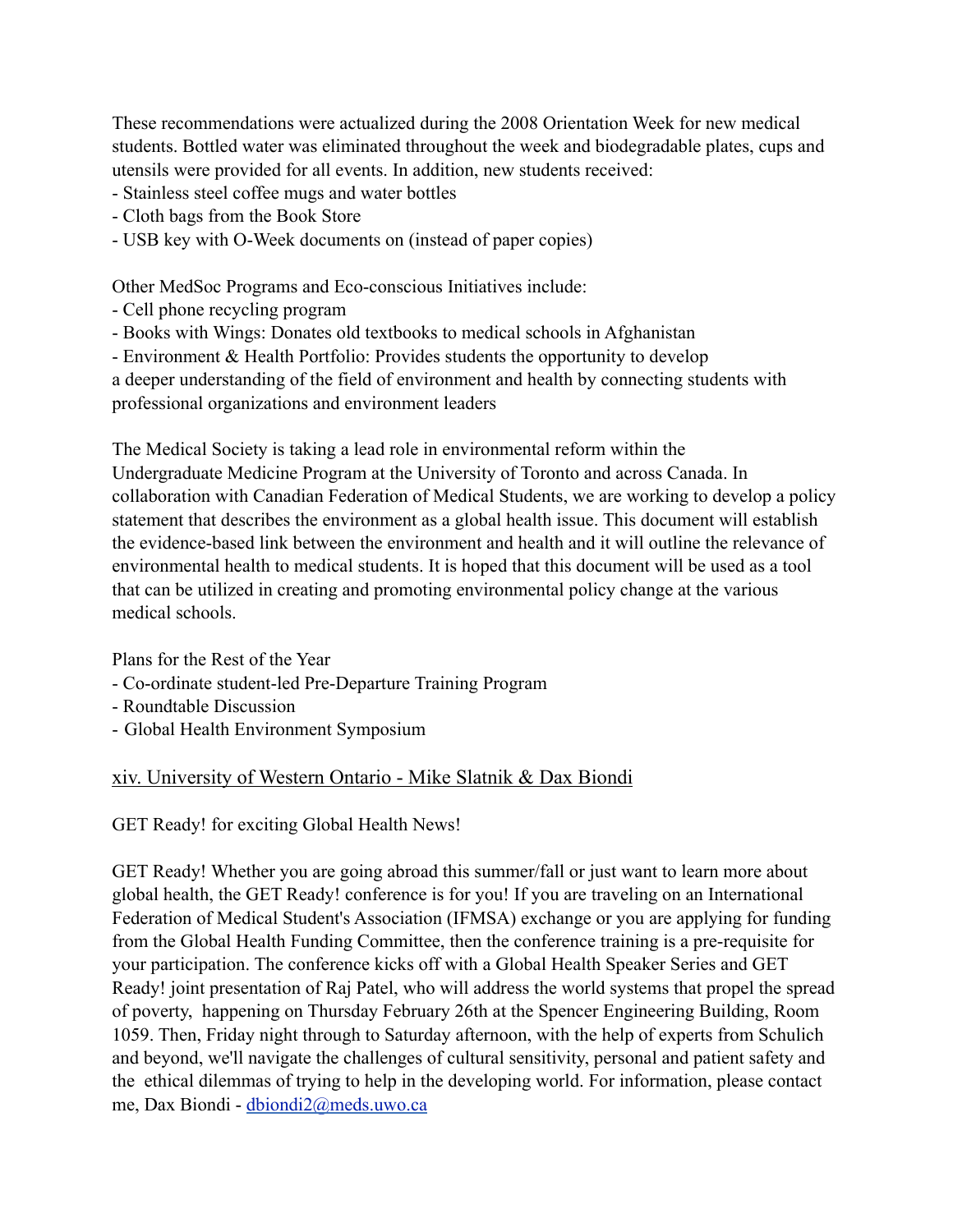HFC 2009. The Hungry for Change Gala is only 3 months away! Check out our new website: [www.schulich.uwo.ca/hfc](http://www.schulich.uwo.ca/hfc) Tickets will be on sale soon and we are raising money, once again for Huruma Children's Home in Kenya and for our Hippocratic Council's Global Health Funding Committee. Together, we can help out an orphanage of needy children as well as create opportunities for our peers to experience global health. Feel free to contact me, Dax Biondi [dbiondi2@meds.uwo.ca](mailto:dbiondi2@meds.uwo.ca) for information!

Global Health Funding Committee. Funding you do not want to miss out on! Scholarships are brought to you by your Hippocratic counsel and are intended for students planning to travel to resource poor areas in Canada and beyond to learn and serve for a summer elective. The funding committee is supported by revenue from the Hungry for Change Gala and as well as well wishers including our dean, Dr. Herbert. Applications for the funding be downloaded from [http://](http://www.uwomeds.com/funding/GHFC.php) [www.uwomeds.com/funding/GHFC.php](http://www.uwomeds.com/funding/GHFC.php) and are due March 30, 2009. For information, please contact Michael Slatnik - [mslatnik@gmail.com](mailto:mslatnik@gmail.com).

IFMSA Exchanges. Prior to the holidays, the selection process for the outgoing international exchanges for 2009 was completed. There was great interest in the program and many students applied. As such, the Schulich School of Medicine will be sending 12 students on clinical and research exchanges to medical schools in Europe, South America, Africa and Asia! As part of our agreement with other medical school student organizations, we will also be hosting three students from Austria, Egypt and Ecuador in the upcoming months.  $\sim$  Thanks to Natasha Aleksova for this contribution!

Global Health Mentorship Program. The Global Health Mentorship Project is now in full swing across the country. With all mentors and mentees matched, students and development professionals are engaging in introductory conversations about a variety of topics in global health. In the new year, pairs will receive educational material to further develop their relationships and discussions. Some mentorship pairs will also begin to work together through volunteering experiences. If you are interested in learning more about the project, and/or gaining access to the educational materials, please visit our website at [http://ghmp.cfms.org](http://ghmp.cfms.org/), or email Nitasha at [mentorship@cfms.org](mailto:mentorship@cfms.org). ~ Thanks to Nitasha Puri for this contribution!

TRAUMA Project. This program gives Schulich medical students the opportunity to assist new Canadian immigrants right here in London. Coordinated through the Cross Cultural Learning Centre, students take detailed histories and clinical exams; thus far, 3 pairs of medical students have spent time working with refugees and the feedback from both the centre and the students has been overwhelmingly positive. Weekly clinics will resume as soon as classes begin again. As the project continues to develop, capacity for student participation will continue to expand; students will have the opportunity to participate in one of two weekly clinics.  $\sim$  Thanks to Heather Osborn for this contribution!